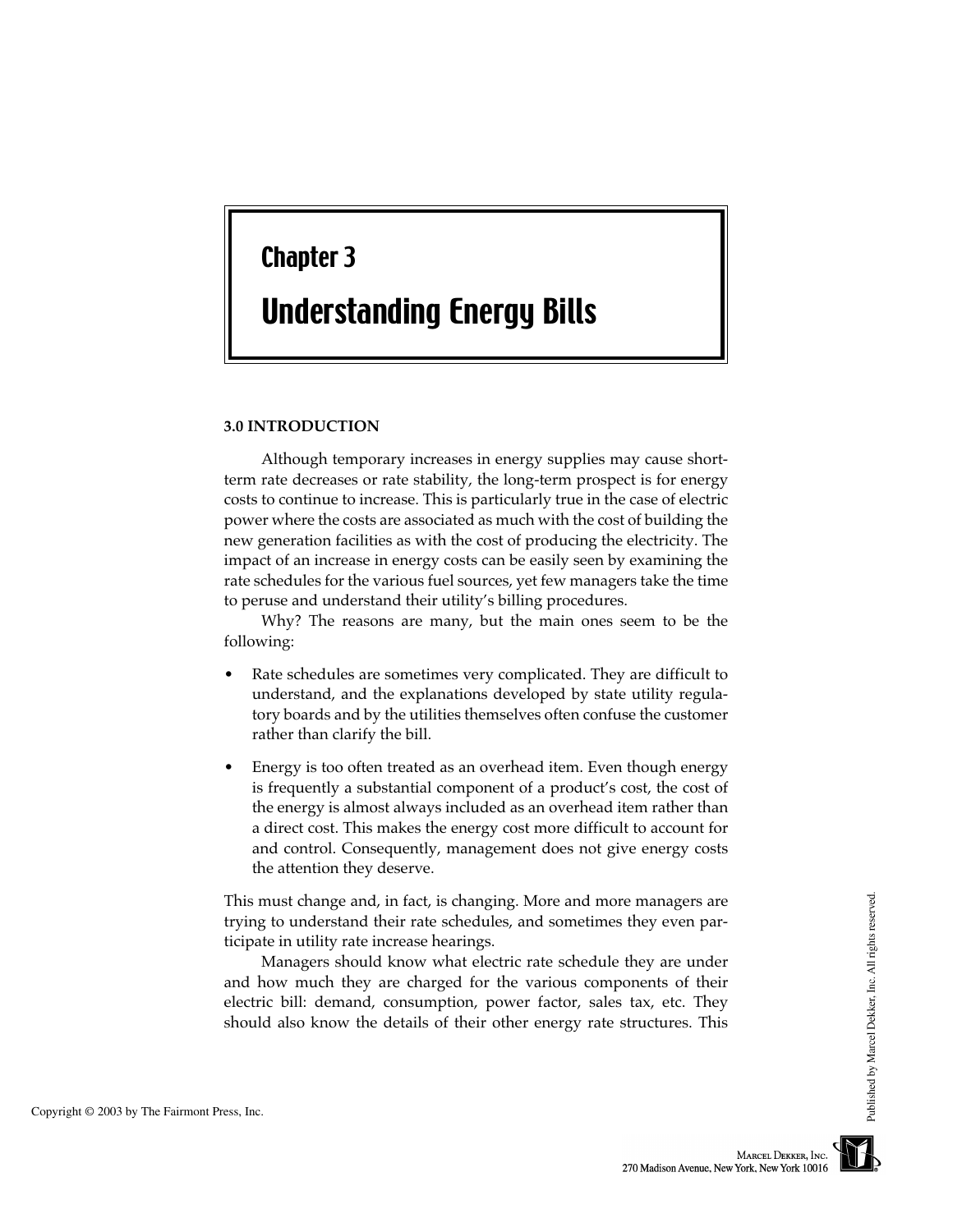chapter covers rate schedules for the major energy sources utilized in this country. While the majority of the discussion focuses on electricity, attention is also given to gas, fuel oil, coal, and steam/chilled water.

## **3.1 ELECTRIC RATE STRUCTURES**

## **3.1.1 Utility Costs**

Perhaps the best way to understand electric utility billing is to examine the costs faced by the utility. The major utility cost categories are the following:

- *Physical Plant.* This is often the single biggest cost category. Because electric power plants have become larger and more technologically sophisticated with more pollution control requirements, the cost of building and operating an electric power generation facility continues to increase. Furthermore, the utility is required to have sufficient capacity to supply the peak needs of its customers while maintaining some equipment in reserve in case of equipment failures. Otherwise brownouts or even blackouts may occur. This added capacity can be provided with expensive new generating facilities. Alternatively, instead of building new facilities, many utilities are urging their customers to reduce their peak demand so that the existing facilities will provide sufficient capacity.
- *Transmission lines.* Another major cost category is the cost of transmission lines to carry the electricity from where it is produced to the general area where it is needed. Electricity is transmitted at relatively high voltages—often 500 to 1,000 kilovolts—to minimize resistance (*I*2*R*) losses. This loss can be large or small depending on the transmission distances involved.
- *Substations.* Once the electricity reaches the general area where it is needed, the voltages must be reduced to the lower levels which can be safely distributed to customers. This is done with step-down transformers at substations. A few customers may receive voltage at transmission levels, but the vast majority do not.
- *Distribution systems.* After the voltage is reduced at a substation, the electricity is delivered to the individual customers through a local distribution system typically at a voltage level around 12 kilovolts. Most residential customers are supplied electricity at 120 and 240 volts, single-phase. In addition to these two voltages, commercial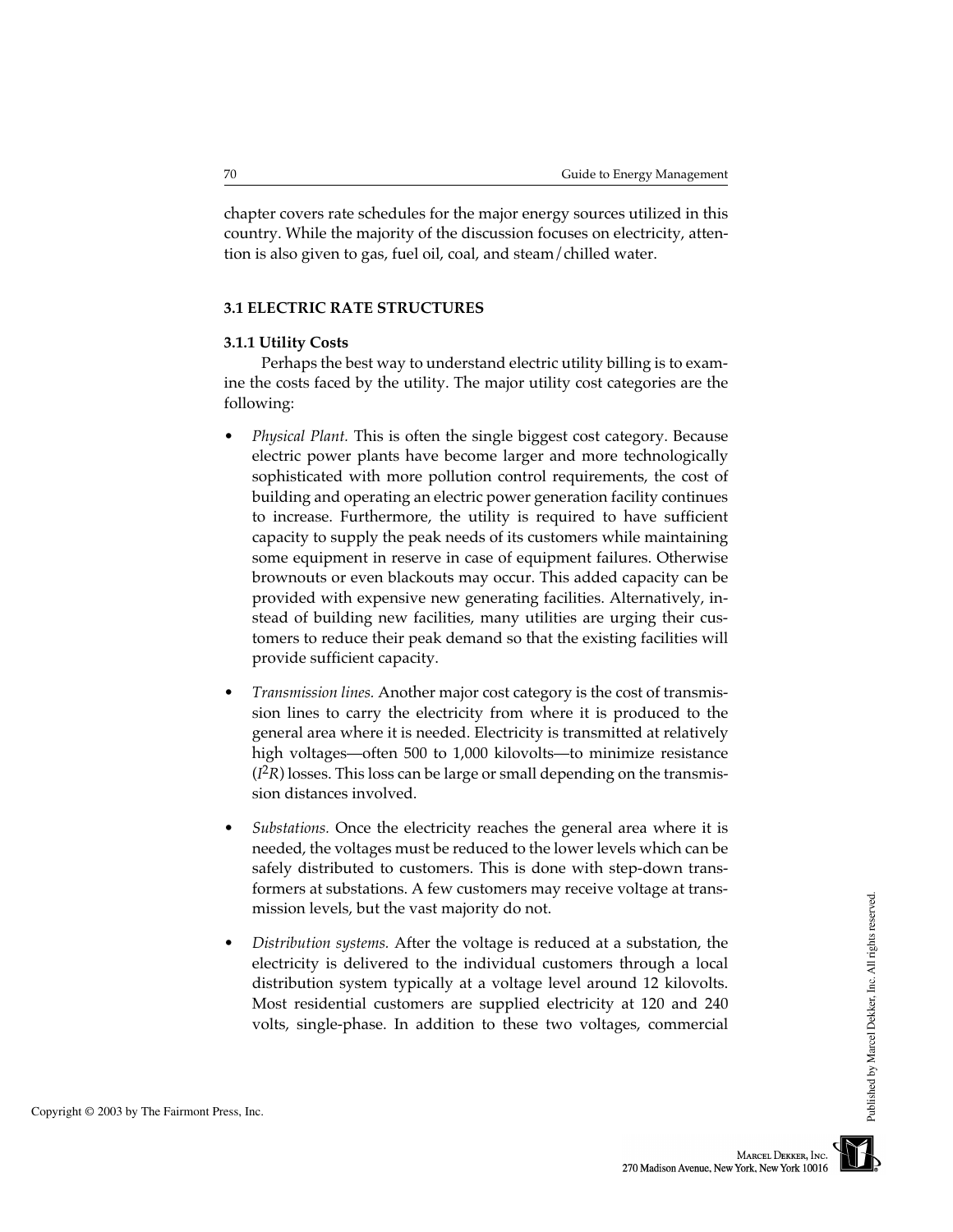customers often take 230-volt, three-phase service. Some larger customers must also have 480-volt, three-phase service in order to power their large motors, ovens, and process equipment. The desired voltages are provided through the use of appropriate step-down transformers at the customer's specific location. Components of the distribution system which contribute to the utility's costs include utility poles, lines, transformers, and capacitors.

- *Meters.* Meters form the interface between the utility company and customer. Although the meter costs are relatively small, they are considered a separate item by the utility and are usually included in the part of the bill called the customer charge. The cost of a meter can range from under \$50 for a residential customer to \$1500 or more for an industrial customer requiring information on consumption, demand and power factor.
- *Administrative.* Administrative costs include salaries for executives, middle management, technical and office staff, as well as for maintenance staff. Office space and office equipment, taxes, insurance, and maintenance equipment and vehicles are also part of the administrative costs.
- *Energy.* Once the generation, transmission and distribution systems are in place, some form of primary energy must be purchased to fuel the boilers and generate the electricity. In the case of hydroelectric plants, the turbine generators are run by water power and the primary energy costs are small. Fossil fuel electric plants have experienced dramatic fluctuations in fuel costs depending on how national and world events alter the availability of oil, gas, and coal. The cost of fuel for nuclear power plants is reasonable, but the costs of disposing of the radioactive spent fuel rods, while still unknown, are expected to be relatively large.
- *Interest on debt.* This cost category can be quite large. For example, the interest on debt for a large power plant costing \$500 million to \$1 billion is substantial. Utilities commonly sell bonds to generate capital, and these bonds represent debt that the company must pay interest on.
- *Profit.* Finally the utility must generate enough additional revenue above costs to provide a reasonable profit to stockholders. The profit level for private utility companies is determined by the state utility regulatory commission and is called the *rate of return*. Public-owned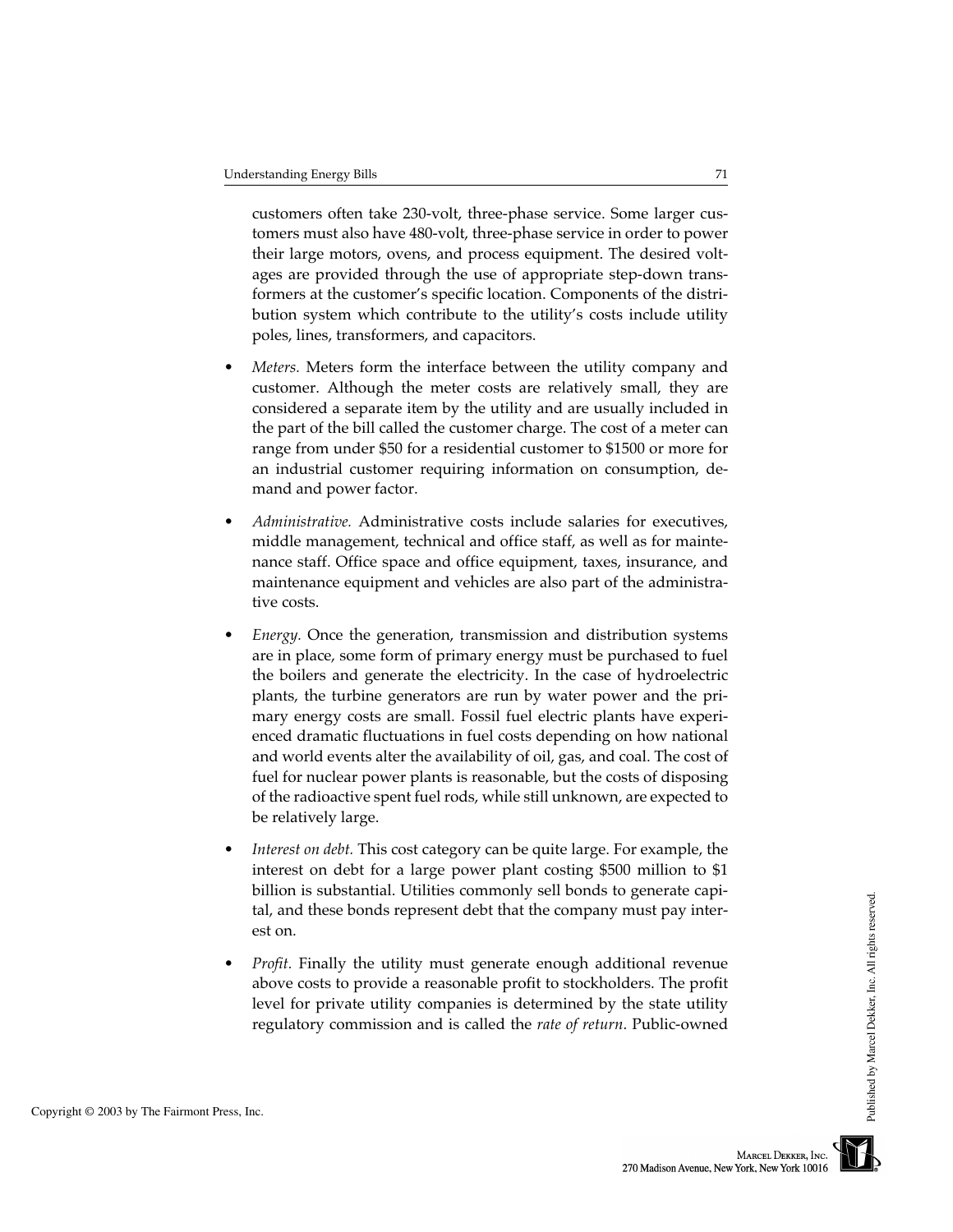utilities such as municipal utilities or rural electric cooperatives usually set their own rates and their profit goes back to their customers in the form of reduced municipal taxes or customer rebates.

Once you understand what costs contribute to an electric bill, the next step is to learn how these costs are allocated to the various customers. The *billing procedure*, also called the *rate schedule*, should be designed to reflect the true costs of generating the electric power. If the customers understand the problems faced by the utilities, they can help the utilities minimize these costs. Recent rate schedules and proposed new ones capture the true costs of generation much better than has been done in the past, but more changes are still needed.

## **3.1.2 Regulatory Agencies**

Private electric and gas utilities are chartered and regulated by individual states, and are also subject to some federal regulation. The state utility regulatory agencies are most often called Public Utility Commissions or Public Service Commissions. Private utilities are called *Investor Owned Utilities* (IOUs), and their retail rates for residential, commercial and industrial customers are subject to review and approval by the state utility regulatory agencies.

Utility rates are set in two steps: first, the revenue requirements to cover costs plus profit is determined; second, rates are designed and set to recover these costs or revenue requirements [1]. The state regulatory agencies set a *rate of return* for utilities. The rate of return is the level of profit a utility is allowed to make on its investment in producing and selling energy. In developing rates, the costs of serving different classes of customers must be determined and allocated to the customer classes. Rates are then structured to recover these costs from the appropriate customer class. Such rate designs are called *cost-based rates*. Often, these costs are *average*, or *embedded costs*, and do not consider the *marginal costs* associated with providing electricity at different times of the day and different seasons of the year. Rate design is subject to many competing viewpoints, and there are many different objectives possible in rate setting.

When an IOU requests a rate increase, the state regulatory agency holds a public hearing to review the proposed rate increase, and to take testimony from the utility staff, consulting engineers, customers and the public at large. The utility presents its case for why it needs a rate increase, and explains what its additional costs are. If these costs are judged "prudent" by the state regulatory agency and approved, the utility is allowed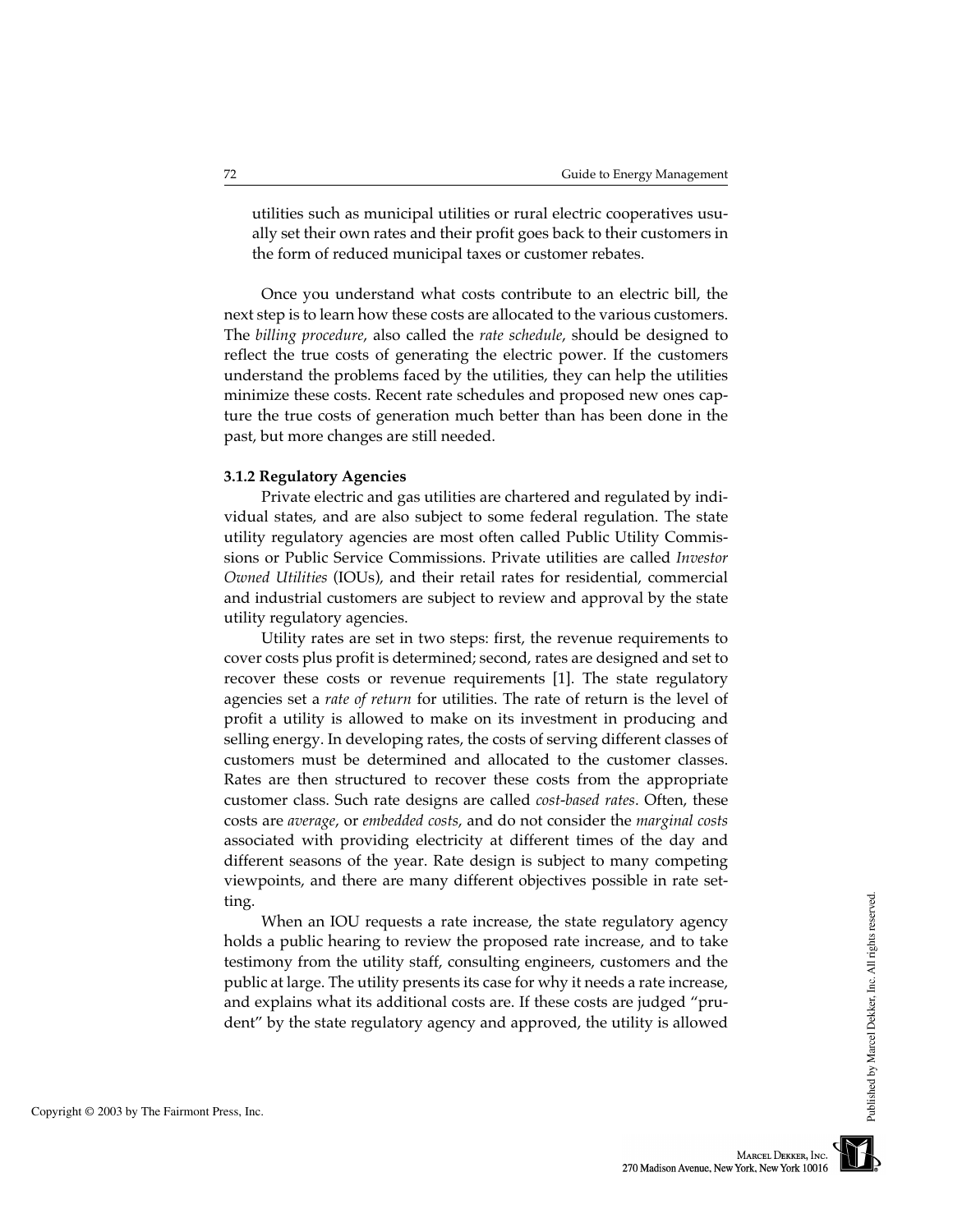to recover the costs, plus adding some of that cost to its rate base—which is the accumulated capital cost of facilities purchased or installed to serve the customers and on which the utility can earn its rate of return.

Many large utility customers participate actively in the rate hearings for their utility. Some state regulatory agencies are very interested in comments from utility customers regarding quality of service, reliability, lengths of outages, and other utility service factors. State regulatory agencies vary greatly in their attitude toward utility rate increases. Some states favor the utilities and consider their interests to be first priority, while other states consider the interests of the customers and the public as paramount.

Two other major categories of utilities exist: *public* or *municipal utilities* owned and operated by cities and local government entities; and *Rural Electric Cooperatives* (RECs) established under the Rural Electrification Administration and operated by customer Boards of Directors. State regulatory agencies generally do not exercise the same degree of control over public utilities and RECs, since these utilities have citizens and customers controlling the rates and making the operating decisions, whereas the IOUs have stockholders making those decisions. Municipals and RECs also hold public hearings or public meetings whenever rate increases are contemplated. Customers who have an interest in participating in these meetings are usually encouraged to do so.

Interstate transactions involving the wholesale sale or purchase of electricity between utilities in different states are subject to regulation by the Federal Energy Regulatory Commission (FERC) in Washington, DC. FERC also regulates the designation of some cogenerators and renewable electric energy suppliers as Qualifying Facilities (QFs) or Small Power Producers (SPPs). Few retail customers outside of those engaged in selfgeneration would have any reason to participate in the regulatory process at this level. FERC also licenses non-federal hydroelectric facilities.

## **3.1.3 Customer Classes and Rate Schedules**

An electric utility must serve several classes of customers. These classes vary in complexity of energy use, amount of consumption, and priority of need. The typical customer class categories are residential, commercial and industrial. Some utilities combine commercial and industrial customers into one class while other utilities divide the industrial class into heavy industrial and light industrial customers.

The state regulatory agencies and utilities develop different rate schedules for each customer class. Electric rate structures vary greatly from utility to utility, but they all have a series of common features. The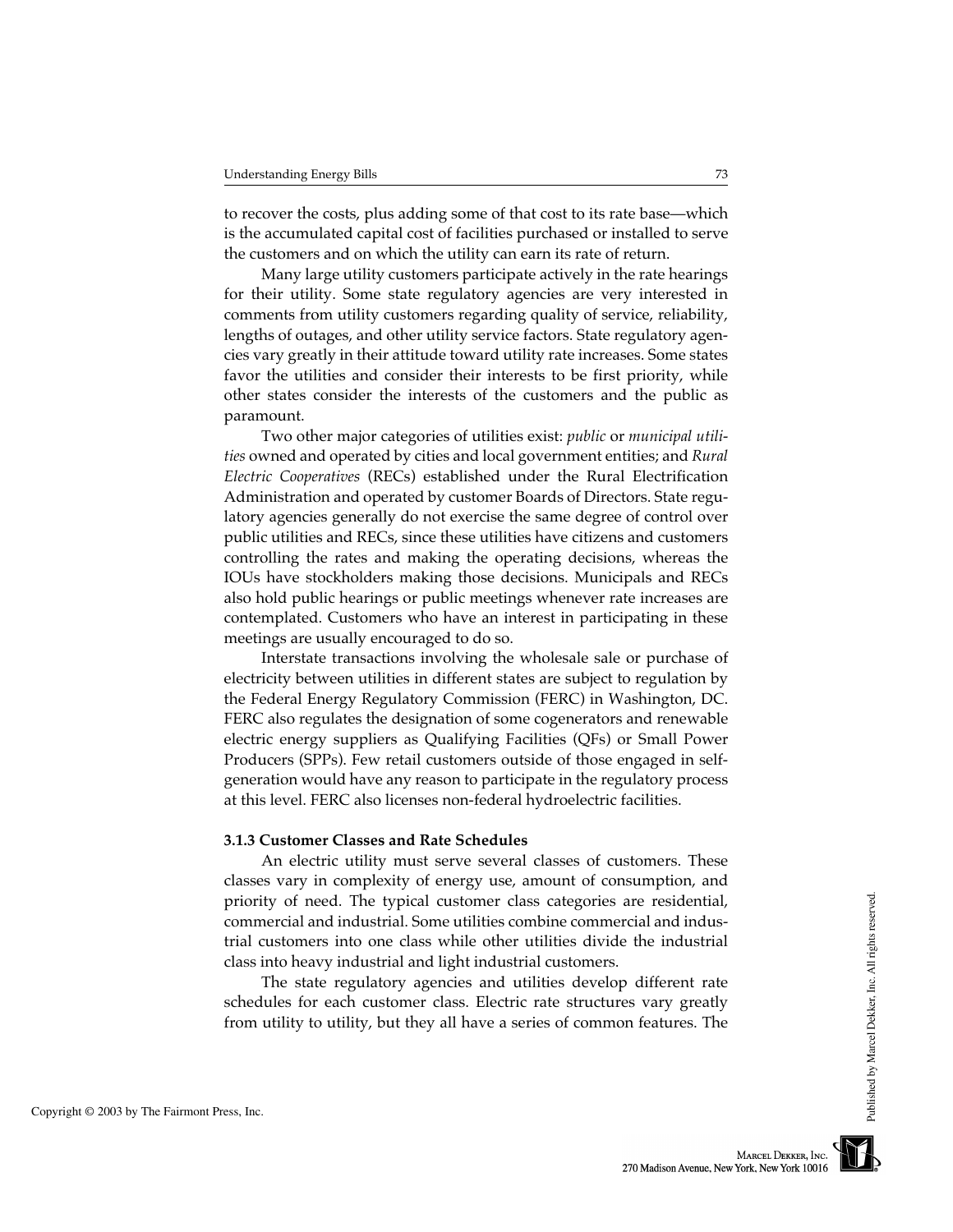most common components of rate schedules are described below, but not all of these components are included in the rate schedule for every customer class.

- *Administrative/Customer Charge:* This fee covers the utility's fixed cost of serving the customer including such costs as providing a meter, reading the meter, sending a bill, etc. This charge is a flat monthly fee per customer regardless of the number of kWh of electricity consumed.
- *Energy charge:* This charge covers the actual amount of electricity consumed measured in kilowatt-hours. The energy charge is based on an average cost, or base rate, for the fuel (natural gas, fuel oil, coal, etc.) consumed to produce each kWh of electricity. The energy charge also includes a charge for the utility's operating and maintenance expenses.

Many utilities charge a constant rate for all energy used, and this is called a *flat rate* structure. A *declining block* approach may also be used. A declining block schedule charges one price for the first block of energy (kWh) used and less for the next increment(s) of energy as more energy is used. Another approach is the *increasing block* rate where more is charged per increment as the consumption level increases. Although this approach would tend to discourage electric energy waste, it does not meet the *cost-based rate* criterion and is therefore not widely used.

- *Fuel cost adjustment:* If the utility has to pay more than its expected cost for primary fuel, the increased cost is "passed on" to the customer through use of a prescribed formula for a fuel adjustment cost. In times of rapidly increasing fuel prices, the fuel adjustment cost can be a substantial proportion of the bill. This concept was adopted when fuel costs were escalating faster than utility commissions could grant rate increases. However, utilities can also use the fuel adjustment cost to reduce rates when fuel costs are lower than the cost included in the base rate.
- *Demand charge:* The demand charge is used to allocate the cost of the capital facilities which provide the electric service. The demand charge may be "hidden" in the energy charge or it may be a separate charge; for example it may be expressed as \$6.25 per kW per month for all kW above 10 kW. For large customers, the demand charge is generally based on their kilowatt demand load. For smaller users such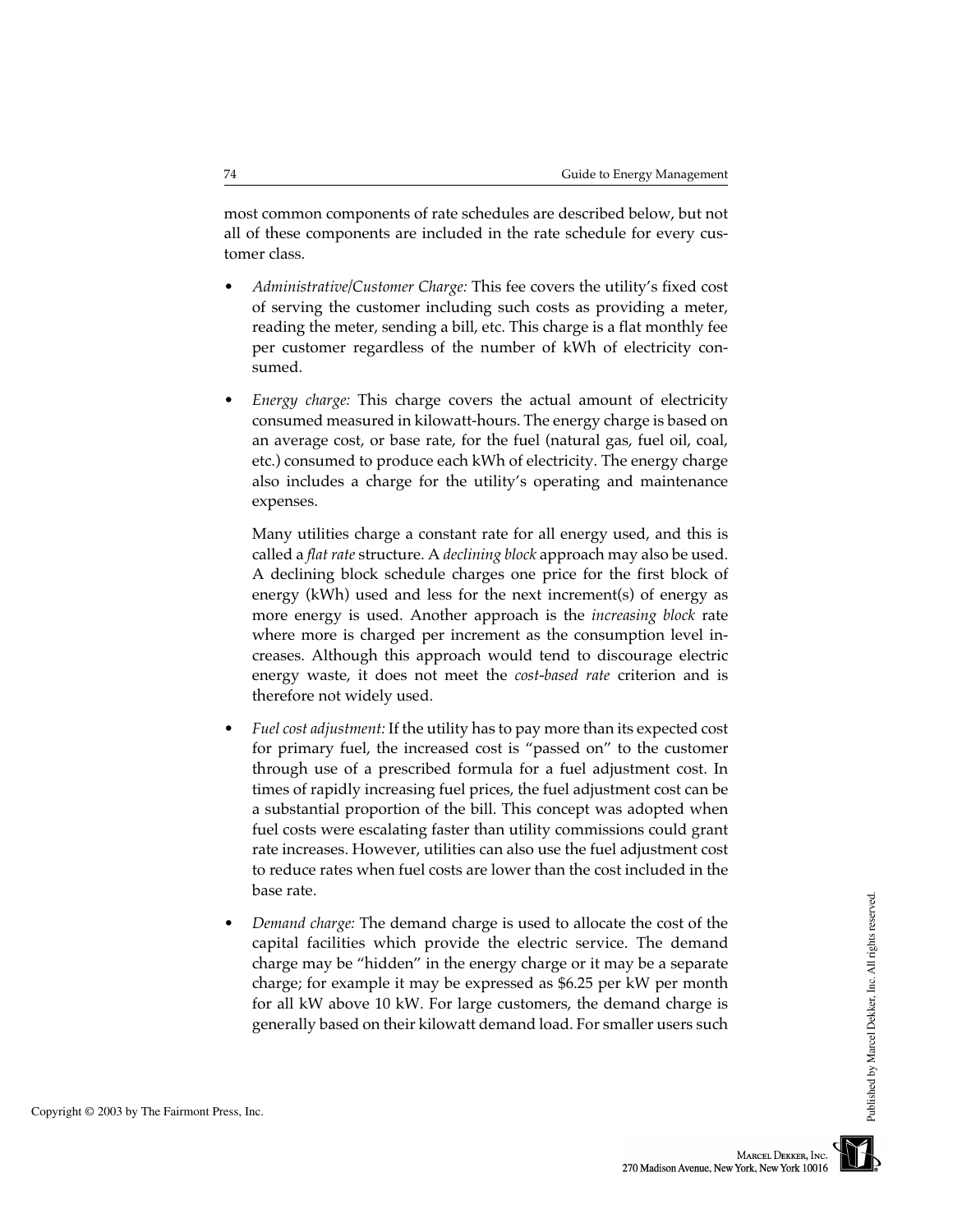as residential and small commercial customers this charge is usually averaged into the energy charge. The demand charge is explained in more detail in Section 3.1.6.2.

Understanding the difference between *electric demand*, or power in kilowatts (kW), and *electric energy*, or consumption in kilowatt-hours (kWh), will help you understand how electric bills are computed. A helpful analogy is to think of an automobile where the speedometer measures the rate of travel in miles per hour, and the odometer measures the total miles traveled. In this instance, speed is analogous to electric power, and miles traveled is analogous to total energy consumed. In analytical terms, *power is the rate of use of electric energy*, and conversely, *energy is the time integral of the power*. Finally, the value of the power or demand a utility uses to compute an electric bill is obtained from a peak power measurement that is averaged over a short period of time. Typical averaging times used by various electric utilities are 15 minutes, 30 minutes and one hour. The averaging time prevents unreasonable charges from occurring because of very short, transient peaks in power consumption. Demand is measured by a demand meter.

- *Demand ratchet:* An industrial or commercial rate structure may also have a demand ratchet component. This component allows the utility to adequately charge a customer for creating a large kilowatt demand in only a few months of the year. Under the demand ratchet, a customer will not necessarily be charged for the actual demand for a given month. Instead the customer will be charged a percentage of the largest kW value during the last 11 months, or the current month's demand, whichever is higher.
- *Power factor:* If a large customer has a poor power factor, the utility may impose another charge, assessed as a function of that power factor. Power factor is discussed in detail in section 3.1.6.4.

All of these factors are considered when a utility sets its *base rates* the rates the utility must charge to recover its general cost of doing business. The term "base rates" should not be confused with the term "rate base" which was previously defined. The base rates contain an energy charge that is estimated to cover the average cost of fuel in the future. The fuel adjustment charge keeps the utility from losing money when the price of their purchased primary fuel is higher than was estimated in their base rates.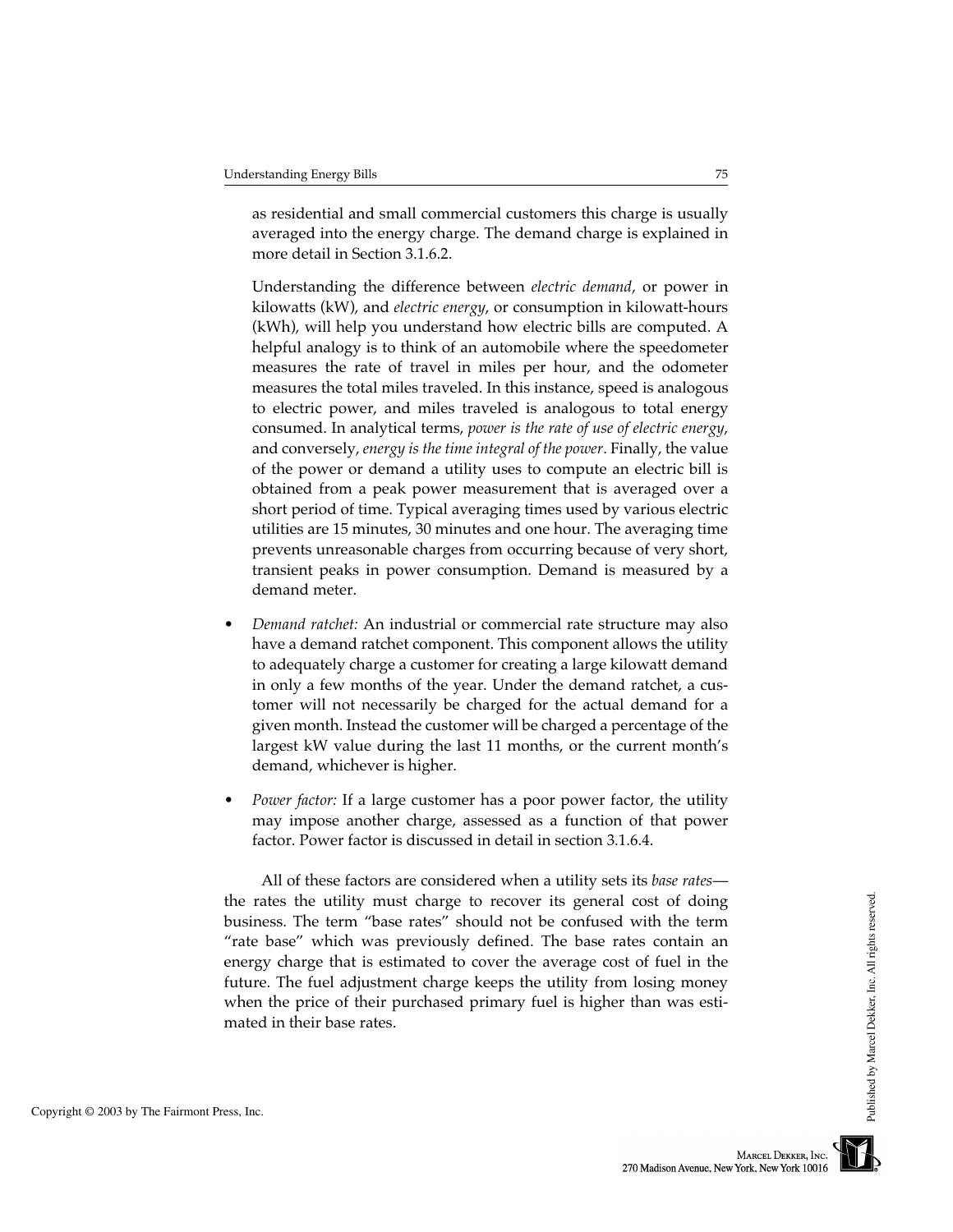[Figure 3-1](#page-8-0) presents a generalized breakdown of these rate components by customer class.

 In addition, there are also a number of other features of electric rates incorporated in the *rate structure* which includes the relationship and form of prices within particular customer classes. The rate structure is set to maintain equity between and within customer classes, ensuring that there is no discrimination against or preferential treatment of any particular customer group. Some of the factors considered in the rate structure are: season of use; time of use; quantity of energy used—and whether increased consumption is encouraged, discouraged, or considered neutral; and social aspects such as the desire for a "lifeline" rate for low-income or elderly customers. A number of these factors are illustrated in the description of the specific rate structures shown in examples for particular customer classes.

## **3.1.4 Residential Rate Schedules**

As shown in Figure 3-1, there are many residential users, but each is a relatively small consumer. A typical residential bill includes an administrative/customer charge, an energy charge which is large enough to cover both the actual energy charge and an implicit demand charge, and a fuel adjustment charge. Residential rates do not usually include an explicit demand charge because the individual demand is relatively inconsequential and expensive to meter.

## 3.1.4.1 Standard residential rate schedule

[Figure 3-2](#page-8-0) presents a typical monthly rate schedule for a residential customer.

## 3.1.4.2 Low-use residential rate schedule

A typical low-use residential service rate is shown in [Figure 3-3.](#page-8-0) This schedule, which is an attempt to meet the needs of those on fixed incomes, is used for customers whose monthly consumption never exceeds 500 kWh. In addition, it cannot exceed 400 kWh more than twice a year. This rate is sometimes referred to as a *lifeline rate*.

#### 3.1.4.3 Residential rate schedules to control peak uses

Although individual residential demand is small, collectively residential users place a peak demand burden on the utility system because the majority of them use their electricity at the same times of the day during the same months of the year. Some utilities charge more for energy during peaking months in an attempt to solve this problem. Many utilities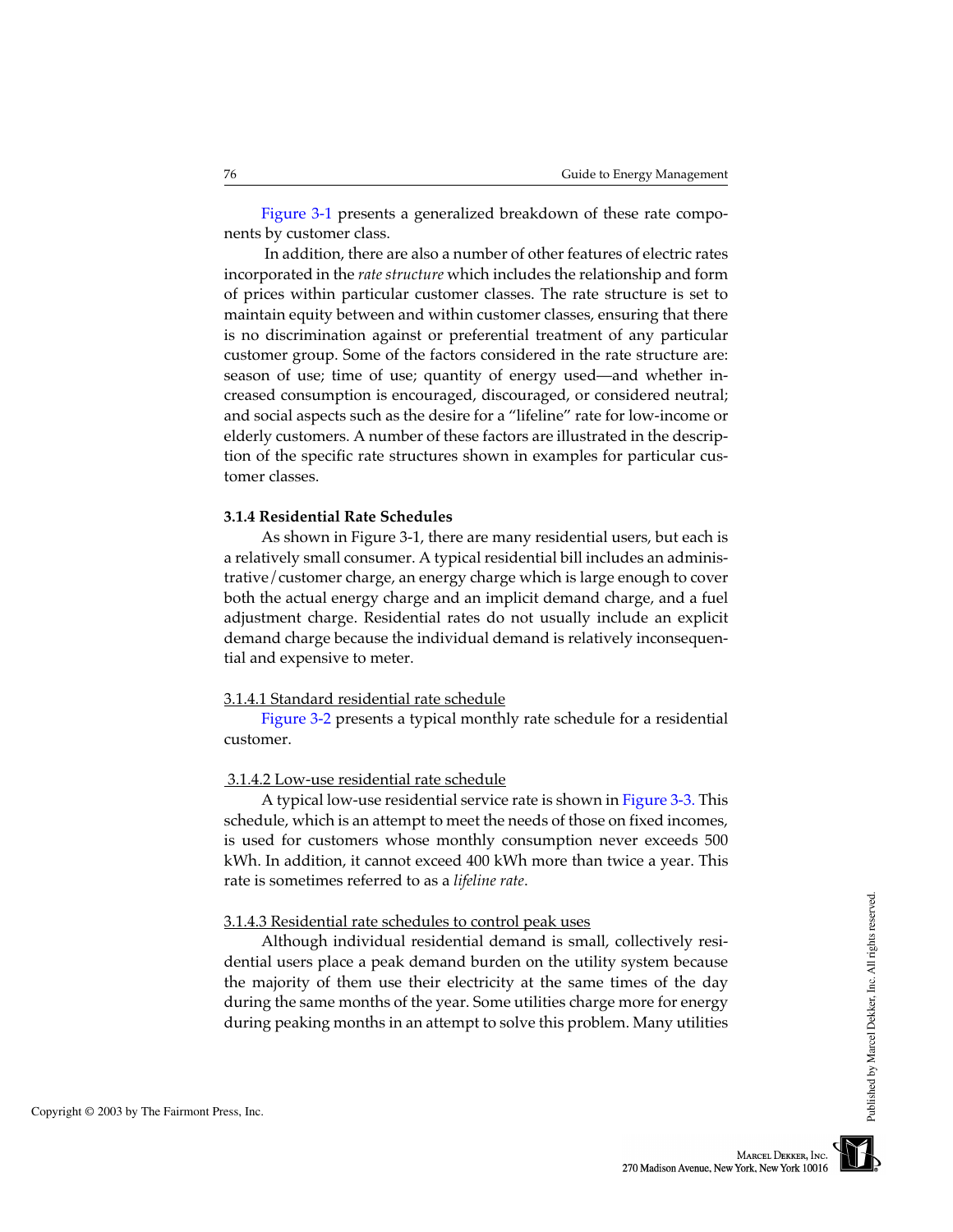Typical schedule bills for:

<span id="page-8-0"></span>

| <b>Customer Class</b> | Comments                                                                                                                                                     | Consumption   Demand<br>(kWh) | (kW) | Power factor<br>(kVAR) |
|-----------------------|--------------------------------------------------------------------------------------------------------------------------------------------------------------|-------------------------------|------|------------------------|
| 1. Residential        | Small user but large<br>numbers of them                                                                                                                      |                               |      |                        |
| 2. Commercial         | Small to moderate user;<br>relatively large numbers                                                                                                          |                               |      |                        |
| 3. Small industrial   | Small to moderate user;<br>fewer customers                                                                                                                   |                               | V    |                        |
| 4. Large industrial   | Large user with low<br>priority; typically, only<br>a few customers in this<br>class, but they consume<br>a large percentage of<br>the electricity produced. |                               | V    | N                      |

**Figure 3-1. Generalized breakdown of electric rate schedule components.**

| Customer charge: | $$8.00/m$ onth                                                                                                                                        |
|------------------|-------------------------------------------------------------------------------------------------------------------------------------------------------|
| Energy Charge:   | All kWh @ $6.972 \notin$ /kWh                                                                                                                         |
| Fuel adjustment: | (A formula is provided by the utility to calcu-<br>late the fuel adjustment charge each month. It is<br>rather complex and will not be covered here.) |

## **Figure 3-2. Typical residential rate schedule.**

| Customer charge: | $$5.45/m$ onth                                          |
|------------------|---------------------------------------------------------|
| Energy Charge:   | $5.865 \text{ c/kWh}$                                   |
| Fuel adjustment: | (A formula is provided for calculating this<br>charge.) |

## **Figure 3-3. Low-use residential schedule.**

(Courtesy of Oklahoma Gas and Electric Company)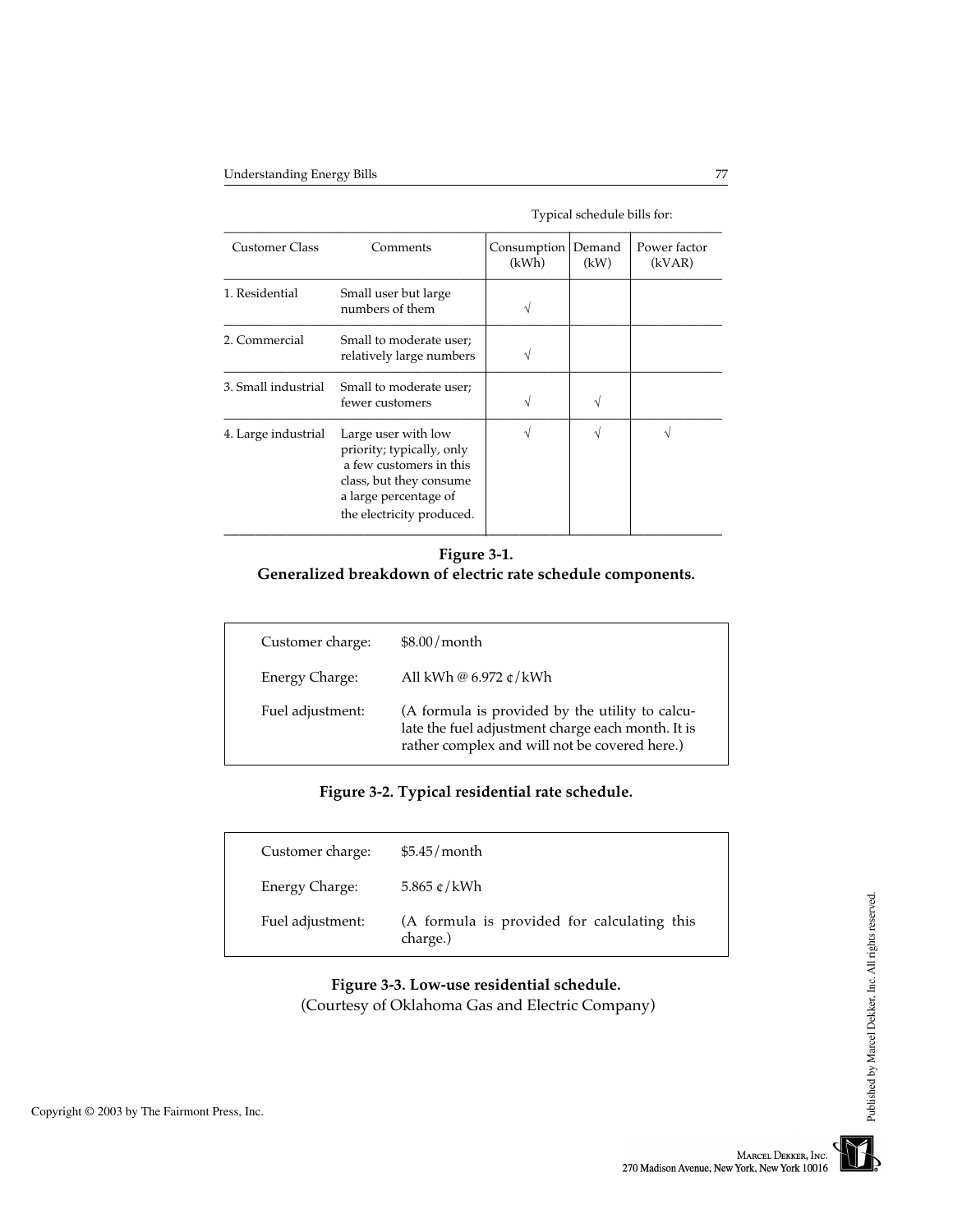<span id="page-9-0"></span>have an optional *time-of-day* or *time-of-use* rate which is supposed to help alleviate the daily peaking problem by charging customers more for electric use during these peak periods. A number of utilities also have a load management program to control customers' appliances.

Figure 3-4 provides examples of a Florida utility's residential demand profile over a given 24-hour period during the weekdays. Figure 3- 4 (a) shows the residential winter peak demand profile. This utility experiences one large peak around 9:00 a.m. and another somewhat smaller



Typical Winter Residential Peak

**Figure 3-4 (a)**



**Typical Summer Residential Peak** 

**Figure 3-4 (b)**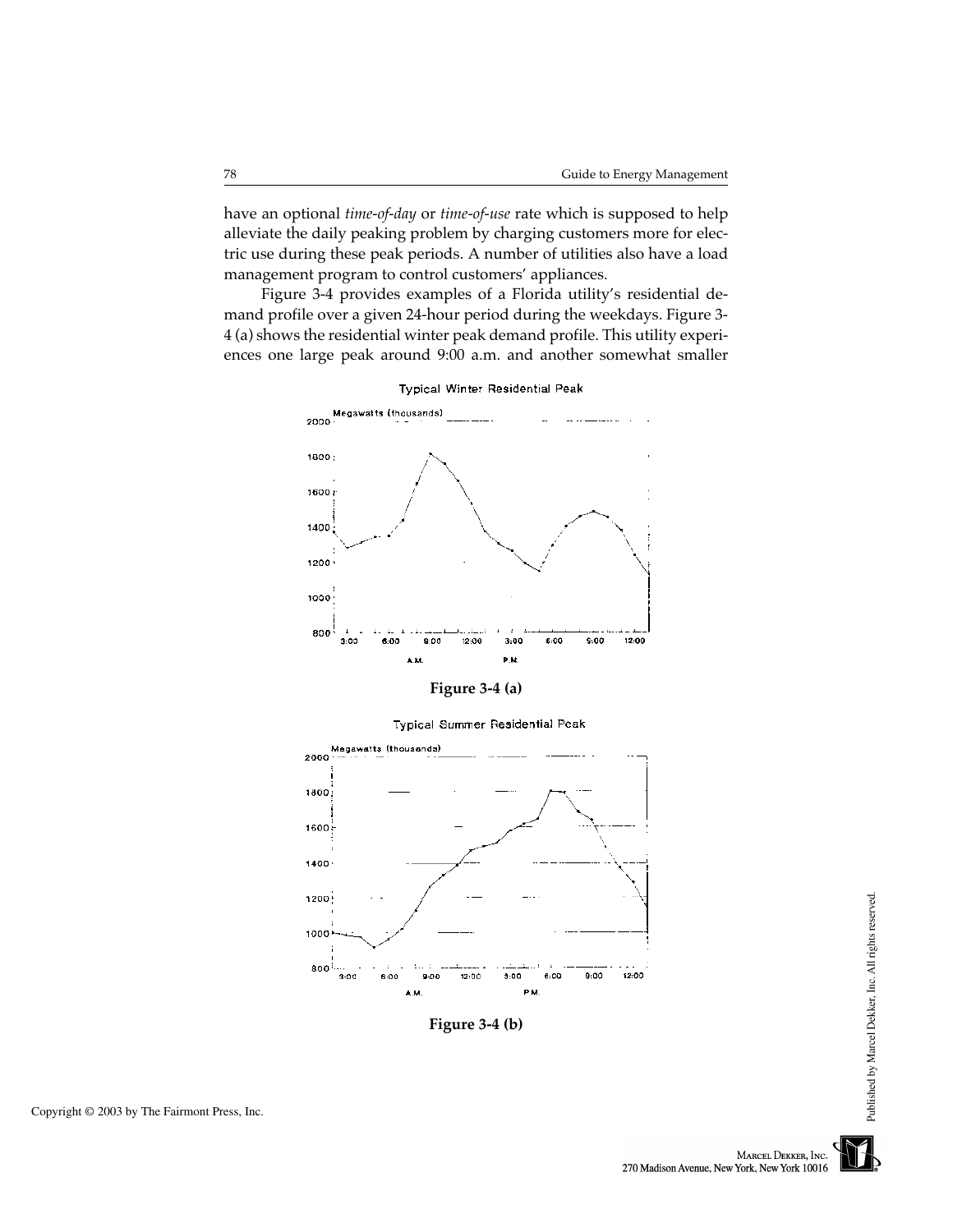peak near 9:00 p.m. The first peak occurs when people get up in the morning and start using electricity. They all turn up their electric heat, cook breakfast, take a shower, and dry their hair at about the same time on weekday mornings. Then in the evening, they all come home from work, start cooking dinner, turn the heat back up (or use it more because nights are colder) and turn on the TV set at about the same time. [Figure 3-4 \(b\)](#page-9-0) shows the residential summer peak demand profile for the same utility.

• **Seasonal use rate schedule.** Figure 3-5 presents a residential rate schedule where the season of use is a factor in the rate structure. This utility has chosen to attack its residential peaking problem by charging more for electricity consumed in the summer months when the highest peaks occur.

| Customer charge:<br><b>Energy Charge:</b> | $$6.50/m$ onth<br>On-peak season (June through October)<br>All kWh @ 7.728¢/kWh                         |
|-------------------------------------------|---------------------------------------------------------------------------------------------------------|
|                                           | Off-peak season (November through May)<br>First 600 kWh @ 7.728¢/kWh<br>All additional kWh @ 3.898¢/kWh |
| Fuel adjustment:                          | (Calculated by a formula provided by the utility.)                                                      |

**Figure 3-5. Seasonal use residential rate schedule.**

(Courtesy of Oklahoma Gas and Electric Company)

During the summer peak season this utility uses a constant charge or flat rate for all energy (7.728 cents/kWh) regardless of the amount consumed. In the off-peak season, however, the utility uses a declining block approach and charges a higher rate for the first 600 kWh of energy than it does for the remaining kilowatt-hour use.

• **Time-of-day or time-of-use pricing.** To handle the daily peaking problem, some utilities charge more for energy consumed during peak times. This requires the utility to install relatively sophisticated meters. It also requires some customer habit changes. Time-of-use pricing for residential customers is not very popular today; however, most utilities are required by their state regulatory agencies to provide a time-of-use rate for customers who desire one, so most utilities have some form of time-of-use pricing.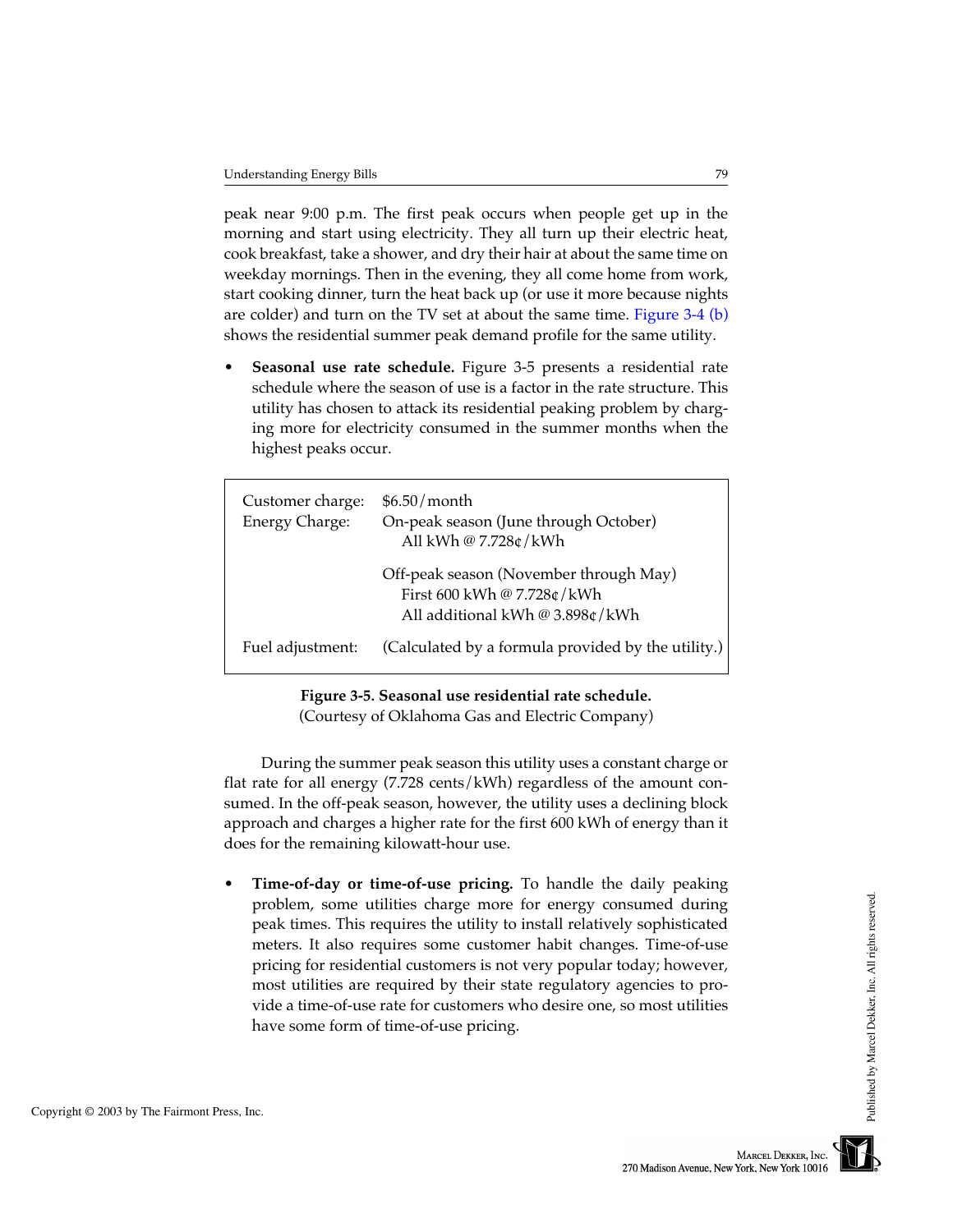A sample time-of-day rate for residential customers served by Florida Power Corporation is shown in Figure 3-6.

• **Peak shaving.** Some utilities offer a discount to residential customers if the utility can hook up a remote control unit to cycle large electricity using appliances in the home (usually electric heaters, air conditioners and water heaters). This utility load control program is also called *load management*. This way the utility can cycle large appliance loads on and off periodically to help reduce demand. Since the cycling is performed over short periods of time, most customers experience little to no discomfort. This approach is rapidly gaining in popularity.

A sample load management rate for residential customers served by the Clay Electric Cooperative in Keystone Heights, FL, is shown i[n Figure](#page-12-0) [3-7.](#page-12-0) This rate provides a rebate to customers who agree to allow the utility to turn off their electric water heaters or air conditioners for short periods of time during peak hours. Note that the Clay Electric rate also includes an inclining block feature.

## **3.1.5 General Service Rate Schedules**

A *general service rate schedule* is used for commercial and small industrial users. This is a simple schedule usually involving only consumption (kWh) charges and customer charges. Sometimes, demand (kW) charges

| Customer charge:                                                   | $$16.00/m$ onth                                        |
|--------------------------------------------------------------------|--------------------------------------------------------|
| Energy charge:<br>On-peak energy<br>Off-peak energy                | 10.857c/kWh<br>$0.580 \text{c} / \text{kWh}$           |
| On-peak hours:<br>November through March:<br>Monday through Friday | 6:00 a.m. to $10:00$ a.m.<br>6:00 p.m. to $10:00$ p.m. |
| April through October:<br>Monday through Friday                    | 12:00 noon to 9:00 p.m.                                |
| Off-peak hours:                                                    | All other hours                                        |

**Figure 3-6. Sample time-of-day electric rate.**

(Courtesy Florida Power Corporation, St. Petersburg, FL)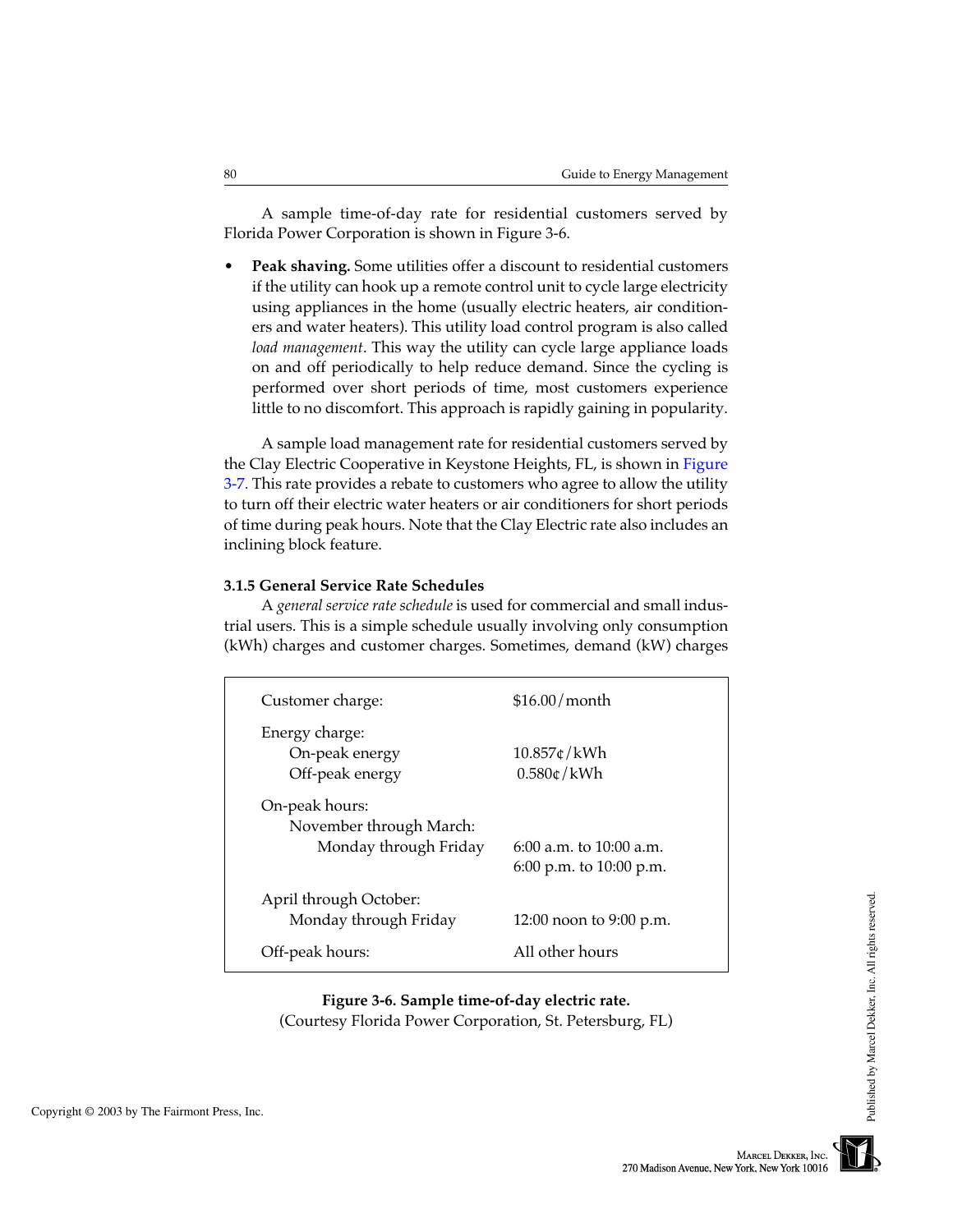<span id="page-12-0"></span>

| Customer charge: \$9.00/month                                                                                                                                                                               |        |  |  |
|-------------------------------------------------------------------------------------------------------------------------------------------------------------------------------------------------------------|--------|--|--|
| First 1000 kWh @ \$0.0825/kWh<br>Energy charge:<br>Over 1000 kWh @ \$0.0930/kWh                                                                                                                             |        |  |  |
| Load management credit per month: Credit will be applied to the<br>bill of all customers with load management switches who use 500<br>kWh or more per month as follows:                                     |        |  |  |
| Electric water heater controlled January-December                                                                                                                                                           | \$4.00 |  |  |
| Electric central heating controlled October-March<br>for 5 to 7.5 minutes of each 25-minute period<br>\$3.00<br>Electric central air conditioner controlled<br>April-September for 5 to 7.5 minutes of each |        |  |  |
| 25-minute period                                                                                                                                                                                            | \$3.00 |  |  |
| Electric central heating controlled October-March<br>for 12.5 minutes of each 25-minute period<br>Electric central air conditioner controlled                                                               | \$8.00 |  |  |
| April-September for 5 to 7.5 minutes of each<br>25-minute period                                                                                                                                            | \$8.00 |  |  |

**Figure 3-7. Sample load management rate for residential service.**

(Courtesy of Clay Electric Cooperative, Keystone Heights, FL)

are used; this requires a demand meter. (See Section 3.1.3 for a more detailed discussion of demand charges.)

The energy charge for this customer class is often substantially higher than for residential users for various noneconomic reasons. Some of these reasons include the fact that many businesses have widely varying loads depending on the health of the economy, and many businesses close after only a few months of operation—sometimes leaving large unpaid bills. In addition, some regulatory agencies feel that residential customers should have lower rates since they cannot pass on electric costs to someone else. For example, one rate schedule charges almost 8 cents/ kWh for commercial users during peak season but only a little more than 5 cents/kWh for residential users during the same season.

## **3.1.6 Small Industrial Rate Schedules**

A *small industrial rate schedule* is usually available for small industrial users and large commercial users. The service to these customers often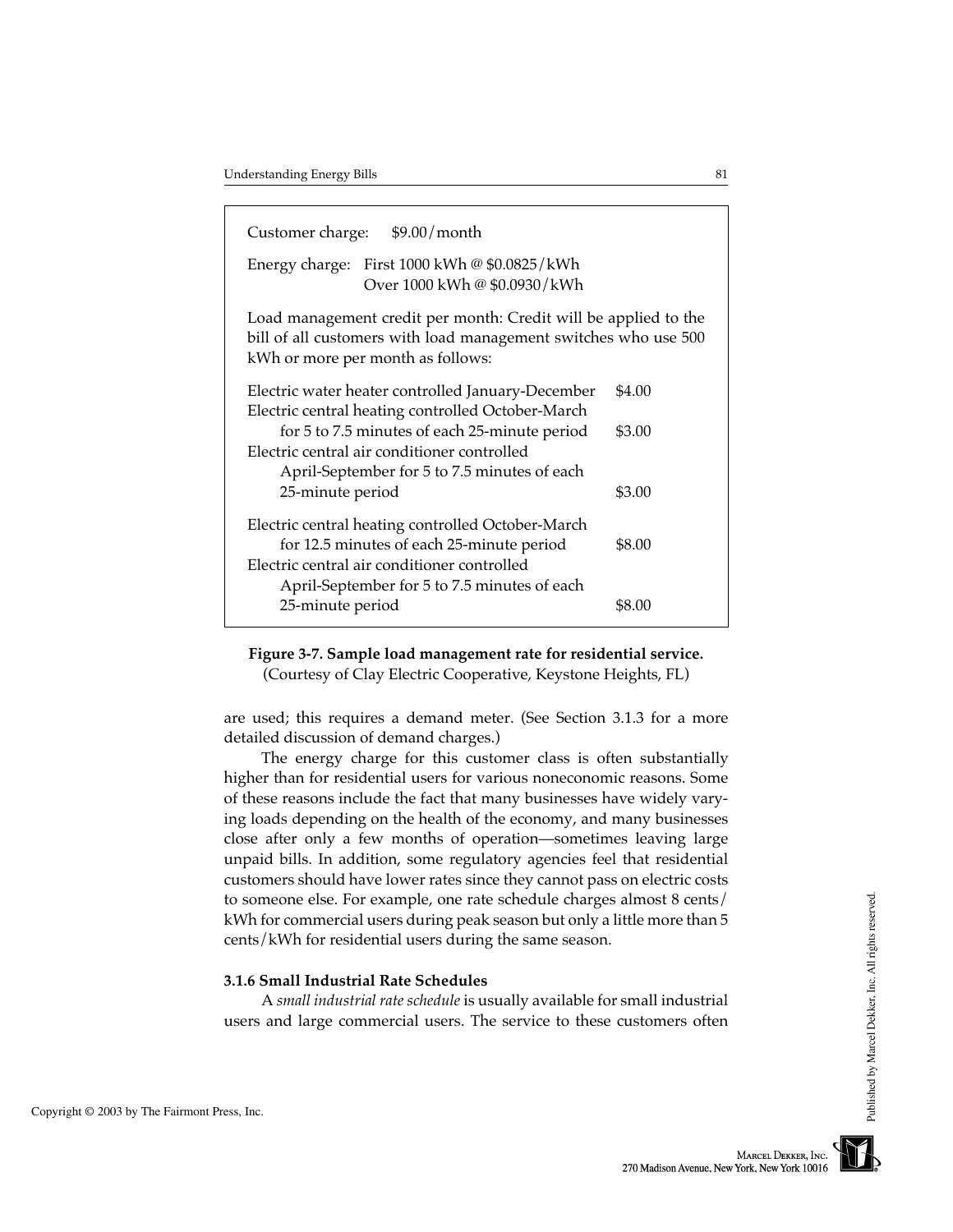becomes more complex because of the nature of the equipment used in the industry, and their consumption tends to be higher. Consequently, the billing becomes more sophisticated. Usually, the same cost categories occur as in the simpler schedules, but other categories have been added. Some of these are outlined below.

## 3.1.6.1 Voltage level.

One degree of complexity is introduced according to what *voltage level* the customer needs. If the customer is willing to accept the electricity at transmission voltage levels (usually 50,000 volts or higher) and do the necessary transforming to usable levels on-site, then the utility saves considerable expense and can charge less. If the customer needs the service at a lower voltage, then the utility must install transformers and maintain them. In that case, the cost of service goes up and so does the bill.

The voltage level charge can be handled in the rate schedule in several ways. One is for the utility to offer a percentage discount on the electric bill if the customer owns its own primary transformer and accepts service at a higher voltage than it needs to run its equipment. Another is to increase the energy charge as the voltage level decreases. (This method is shown in the example i[n Figure 3-8.\)](#page-14-0) Installing their own transformers is often a significant cost-cutting opportunity for industrial users and should be explored. Maintaining transformers is a relatively simple (though potentially dangerous) task, but the customer may also need to install standby transformers to avoid costly shutdowns.

## 3.1.6.2 Demand billing.

Understanding industrial rate structures means understanding the concept of *demand billing*. Consider Figure 3-8 where energy demands on a utility are plotted against time for two hypothetical companies. Since the instantaneous demand (kW) is plotted over time, the integration of this curve (i.e., the area under the curve) is the total energy (kWh) consumed (see shaded area). Company B and Company A have the same average demand, so the total energy consumed by B equals that of A. Company B's peak demand and its average demand are the same, but Company A has a seasonal peak that is twice as high as its average demand. Because the kWh consumed by each are equal, their bills for consumption will be equal, but this seems unfair. Company B has a very flat demand structure so the utility can gear up for that level of service with high-efficiency equipment. Company A, however, requires the utility to supply about twice the capacity that company B needs but only for one short period of time during the year. This means the utility must maintain and gear up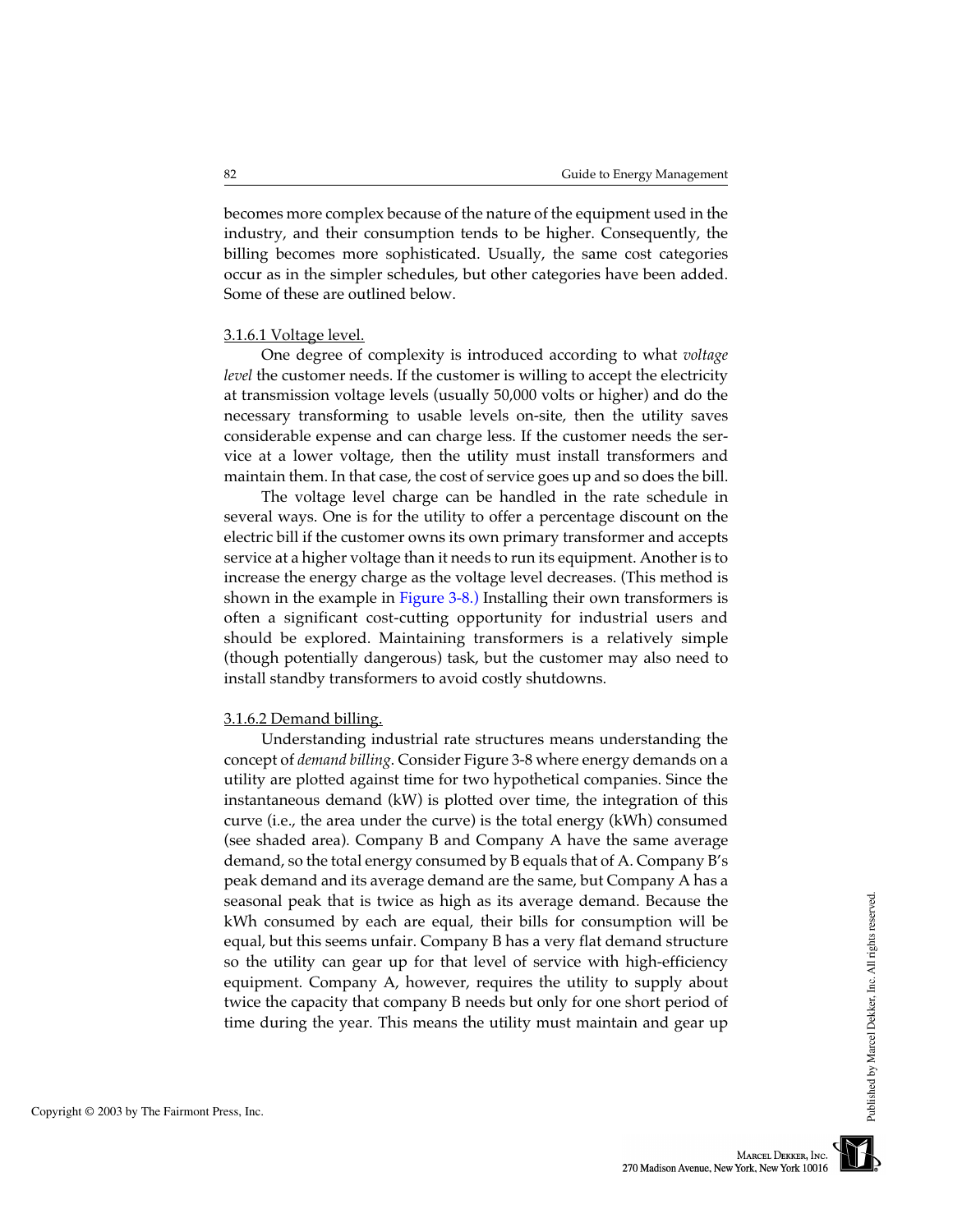equipment which will only be needed for a short period of time. This is quite expensive, and some mechanism must be used by the utility to recover these additional costs.

<span id="page-14-0"></span>

**Figure 3-8 Demand profiles for two hypothetical industrial firms.**

To properly charge for this disproportionate use of facilities and to encourage company A to reduce its peak demand, an electric utility will usually charge industrial users for the peak demand incurred during a billing cycle, normally a month. Often a customer can achieve substantial cost reductions simply by reducing peak demand and still consuming the same amount of electricity. A good example of this would be to move the use of an electric furnace from peaking times to nonpeaking times (maybe second or third shifts). This means the same energy could be used at less cost since the demand is reduced. A peak shaving (demand control) example will be discussed in section 3-7.

## 3.1.6.3 Ratchet Clause

Many utility rate structures have a ratchet clause associated with their demand rate. To understand the purpose of the ratchet clauses, one must realize that if the utility must supply power to meet a peak load in July, it must keep that equipment on hand and maintain it for the next peak load which may not occur for another year. To charge for this cost, and to encourage customers to level their demand over the remaining months, many utilities have a ratchet clause.

A ratchet clause usually says that the billed demand for any month is a percentage (usually greater than 50%) of the highest maximum demand of the previous 11 months or the actual demand, whichever is greater. The demand is normally corrected for the power factor. For a company with a large seasonal peaking nature, this can be a real problem. A peak can be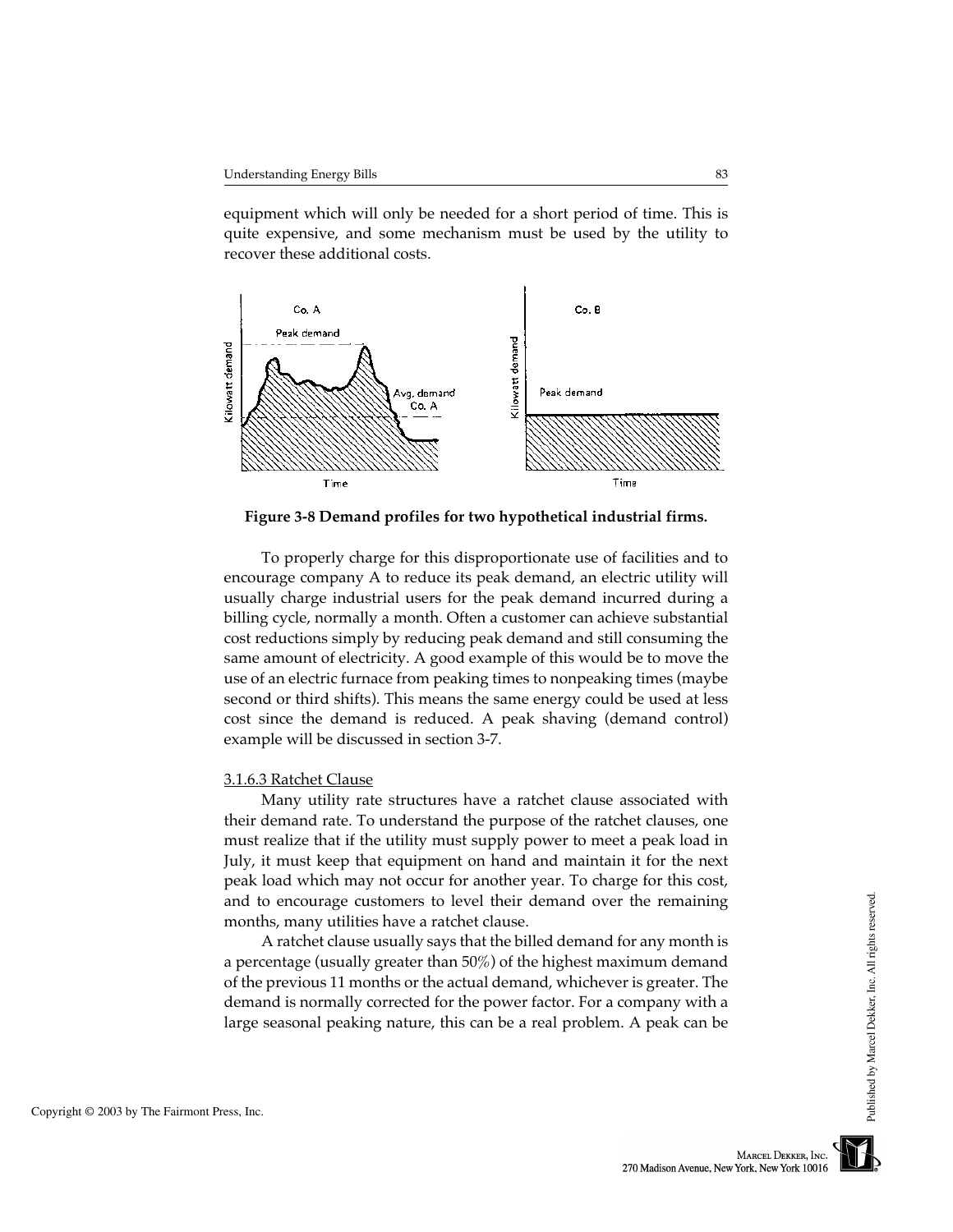set in July during a heavy air conditioning period that the company in effect pays for a full year. The impact of ratchet clauses can be significant, but often a company never realizes this has occurred.

## 3.1.6.4 Power factor.

Power factor is a complex subject to explain, but it can be a vitally important element in a company's electrical bill. One company the authors worked with had a power factor of 51 percent. With their billing schedule, this meant they were paying a penalty of 56.9 percent on demand billing. With the addition of power factor correction capacitors, this penalty could have been avoided or minimized.

The power factor is important because it imposes costs on a utility that are not recovered with demand and energy charges. Industrial customers are more likely to be charged for a poor power factor. They create greater power factor problems for a utility because of the equipment they use. They are also more likely to be able to correct the problem.

To understand the power factor, you must understand electric currents. The current required by induction motors, transformers, fluorescent lights, induction heating furnaces, resistance welders, etc., is made up of three types of current:

- 1. *Power-producing current* (working current or current producing real power). This is the current which is converted by the equipment into useful work, such as turning a lathe, making a weld, or pumping water. The unit of measurement of the real power produced from working current is the kilowatt (kW).
- 2. *Magnetizing current* (wattless or reactive current). This is the current which is required to produce the flux necessary for the operation of induction devices. Without magnetizing current, energy could not flow through the core of a transformer or across the air gap of an induction motor. The unit of measurement of the reactive power associated with magnetizing current is the kilovar (kVAR) or kilovoltamperes reactive.
- 3. *Total current* (current producing apparent power or total power). This is the current that is read on an ammeter in the circuit. It is made up of the vector sum of the magnetizing current and the power-producing current. The unit of measurement of apparent power associated with this total current is the kilovoltampere (kVA). Most alternating current (ac) powered loads require both kilowatts and kilovars to perform useful work.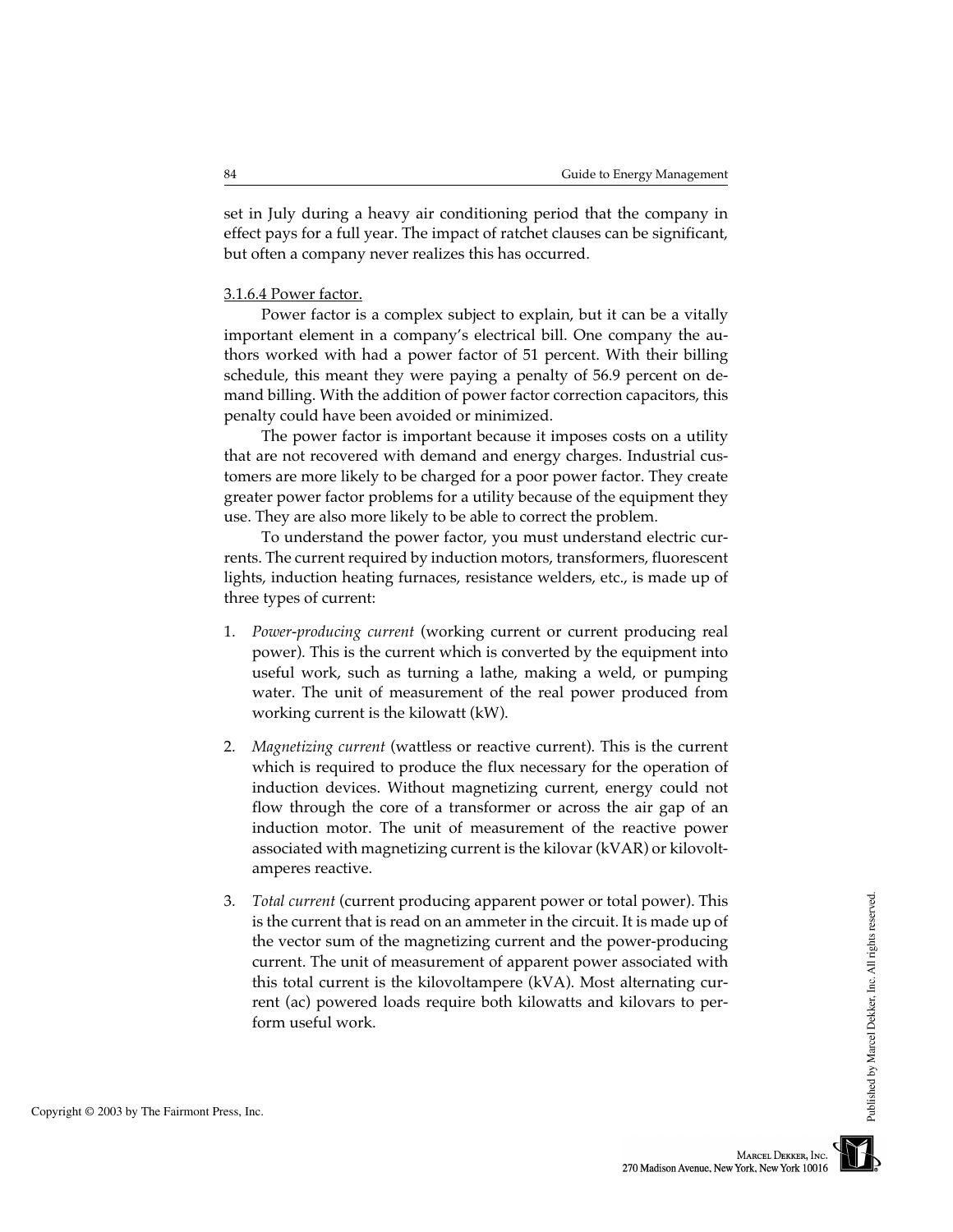*Power factor* is the ratio of actual (real) power being used in a circuit, expressed in watts or kilowatts, to the apparent power drawn from the power line, expressed in voltamperes or kilovolt-amperes. The relationship of kW, kVAR, and kVA in an electrical system can be illustrated by scaling vectors to represent the magnitude of each quantity, with the vector for kVAR at a right angle to that for kW (Figure 3-9). When these components are added *vectorially*, the resultant is the kVA vector. The angle between the kW and kVA vectors is known as the *phase angle*. The cosine of this angle is the power factor and equals kW/kVA.



 $\theta$  = phase angle = measure of net amount of inductive reactance in circuit

 $\cos \theta = PF =$  ratio of *real power* to *apparent power* 

$$
kVA = \frac{kW}{\cos \theta} = \frac{kW}{PF} = \sqrt{(kW)^{2} + (kVAR)^{2}}
$$

## **Figure 3-9 Diagram of ac component vectors**

 Unless some way of billing for a low power factor is incorporated into a rate schedule, a company with a low power factor would be billed the same as a company with a high power factor. Most utilities do build in a power factor penalty for industrial users. However, the way of billing varies widely. Some of the more common ways include:

- Billing demand is measured in kVA instead of kW. A look at the triangle in Figure 3-9 shows that as the power factor is improved, kVA is reduced, providing a motivation for power factor improvement.
- Billing demand is modified by a measure of the power factor. Some utilities will increase billed demand one percent for each one percent the power factor is below a designated base. Others will modify demand as follows: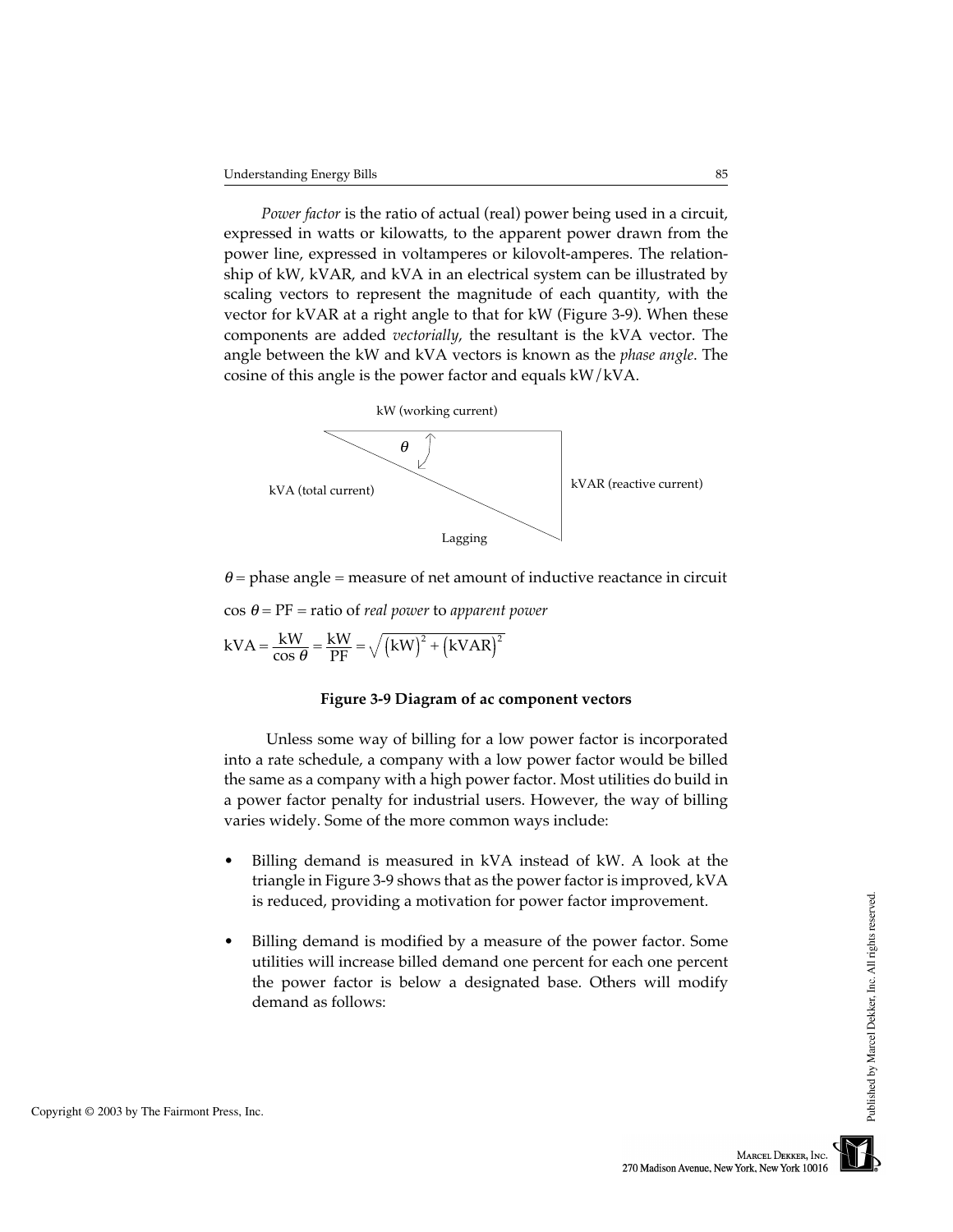*Billed Demand*<sup>=</sup> *Actual Demand* <sup>×</sup> *Base Power Factor Actual Power Factor*

 This way, if the actual power factor is lower than the base power factor, the billed demand is increased. If the actual power factor is higher than the base power factor, some utilities will allow the fraction to stay, thereby providing a reward instead of a penalty. Some will run the calculation only if actual power factor is below base power factor.

- The demand or consumption billing schedule is changed according to the power factor. Some utilities will change the schedule for both demand and consumption according to the power factor.
- A charge per kVAR is used. Some companies will charge for each kVAR used above a set minimum. This is direct billing for the power factor.

In addition, since a regular kW meter does not recognize the reactive power, some other measuring instrument must be used to determine the reactive power or the power factor. A kVA meter can be supplied by the utility, or the utility might decide to only periodically check the power factor at a facility. In this case a utility would send a crew to the facility to measure the power factor for a short period of time, and then remove the test meter.

## 3.1.6.5 The rate schedule.

The previous few sections were necessary in order to be able to present a rate schedule itself in understandable terms. All these complex terms and relationships make it difficult for many managers to understand their bills. You, however, are now ready to analyze a typical rate schedule. Consider [Figure 3-10.](#page-18-0)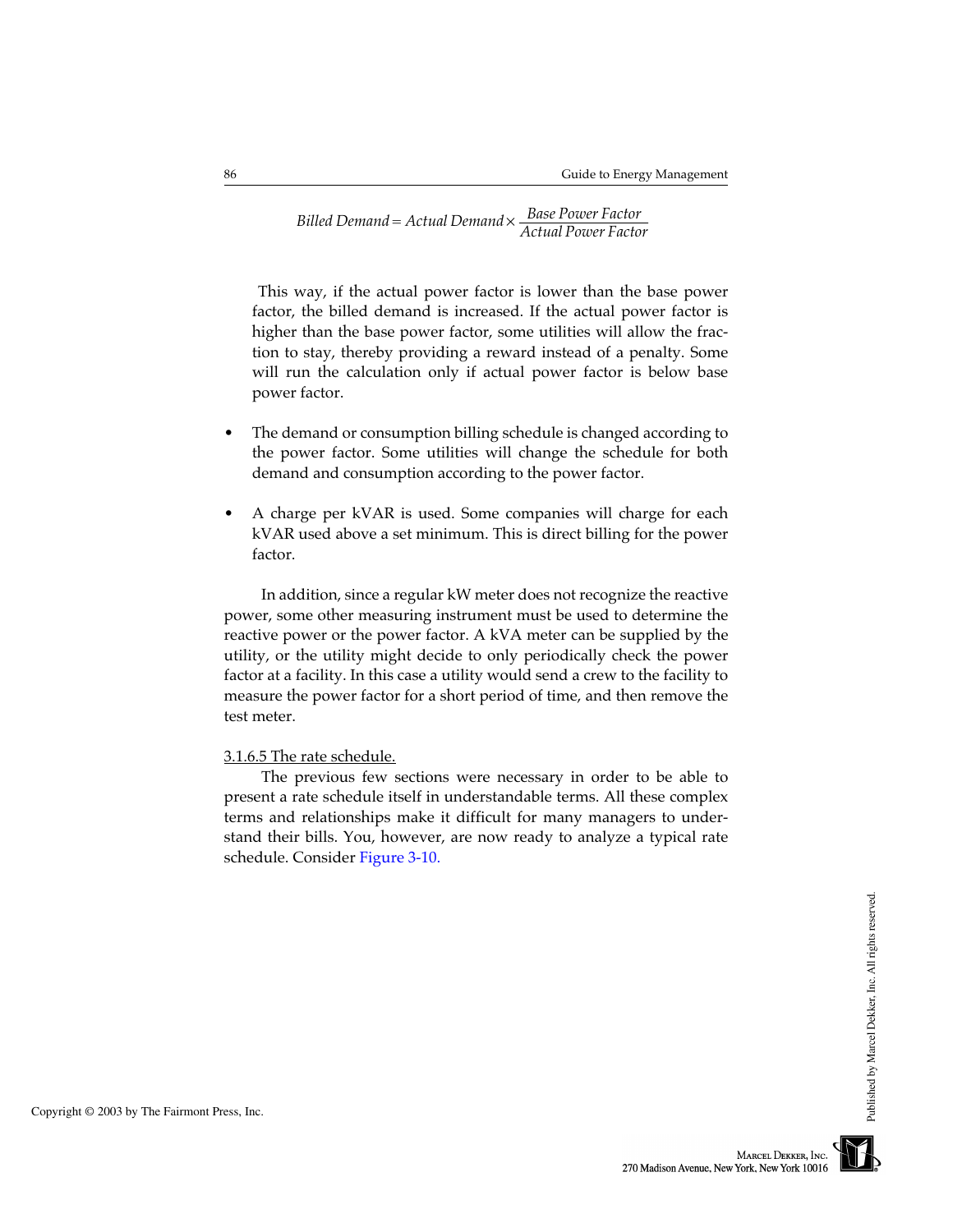<span id="page-18-0"></span>Effective in: All territories served

Availability: Power and light service. Alternating current. Service will be rendered at one location at one voltage. No resale, breakdown, auxiliary, or supplementary service permitted.

| Rate: |                                                   |                                             |
|-------|---------------------------------------------------|---------------------------------------------|
|       | A. Transmission service (service level 1):        |                                             |
|       | Customer charge:                                  | \$637.00/bill/month                         |
|       | billing demand:                                   | Demand charge applicable to all kW/month of |
|       | On-peak season: \$10.59/kW                        |                                             |
|       | Off-peak season:                                  | \$3.84/kW                                   |
|       | <b>Energy charge:</b>                             |                                             |
|       | First two million kWh 3.257¢/kWh                  |                                             |
|       |                                                   | All kWh over two million 2.915¢/kWh         |
|       | B. Distribution service (service level 2):        |                                             |
|       | Customer charge:                                  | \$637.00/bill/month                         |
|       |                                                   | Demand charge applicable to all kW/month of |
|       | billing demand:                                   |                                             |
|       | On-peak season: \$11.99/kW                        |                                             |
|       | Off-peak season: \$4.36/kW                        |                                             |
|       | Energy charge:                                    |                                             |
|       | First two million kWh 3.297¢/kWh                  |                                             |
|       |                                                   | All kWh over two million 2.951¢/kWh         |
|       | C. Distribution service (service levels 3 and 4): |                                             |
|       | <u>Customer charge:</u>                           | \$269.00/bill/month                         |
|       | billing demand:                                   | Demand charge applicable to all kW/month of |
|       | On-peak season:                                   | \$12.22/kW                                  |
|       | Off-peak season:                                  | \$4.45/kW                                   |

**Figure 3-10. Typical small industrial rate schedule.** (Courtesy of Oklahoma Gas and Electric Company)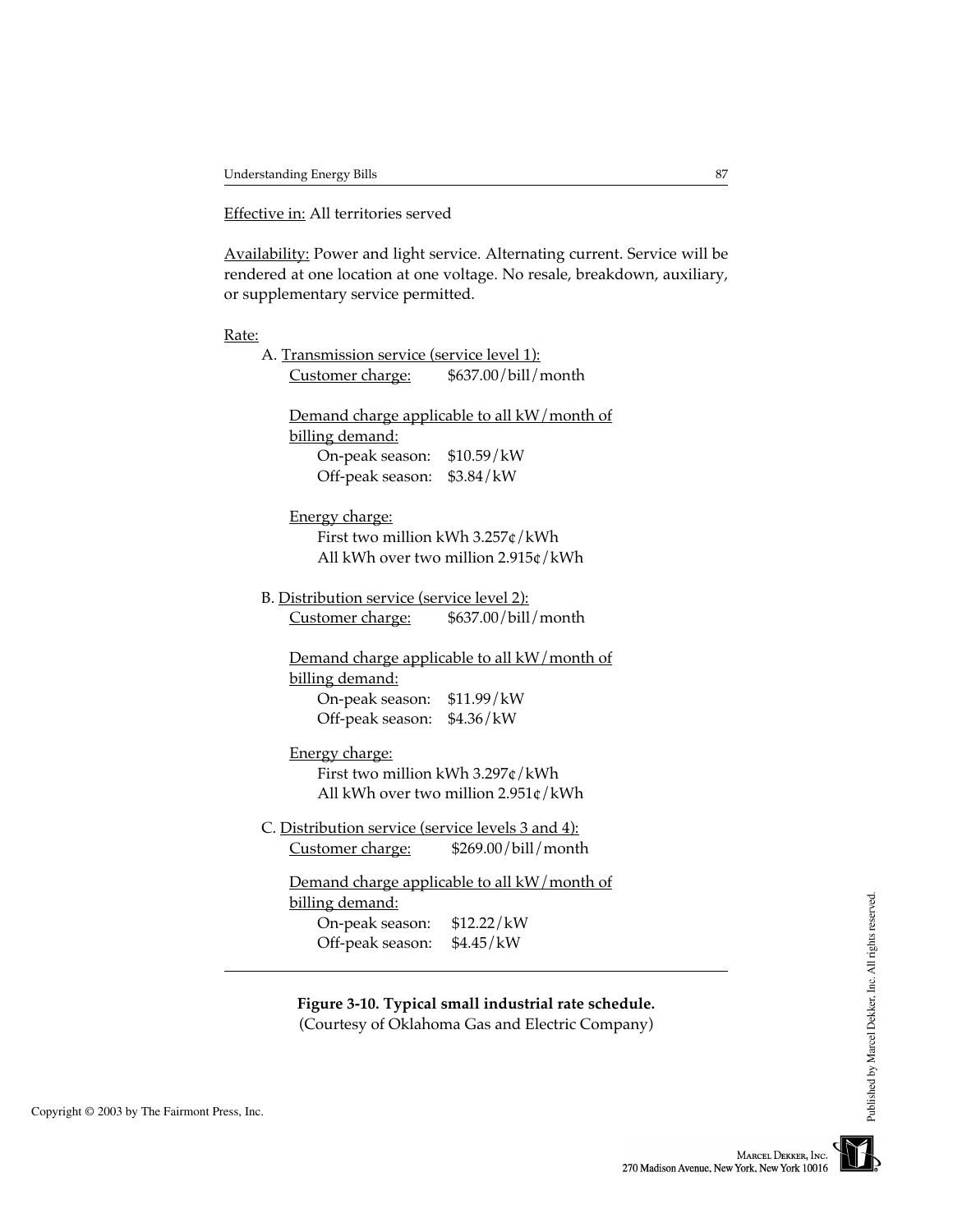| E.II | jergy cnarg |
|------|-------------|
|      |             |

First two million kWh 3.431¢/kWh All kWh over two million 3.010¢/kWh

D. Secondary service (service level 5): Customer charge: \$151.00/bill/month

Demand charge applicable to all kW/month of billing demand: On-peak season: \$13.27/kW

Off-peak season: \$4.82/kW

Energy charge: First two million kWh 3.528¢/kWh All kWh over two million 3.113¢/kWh

Definition of season:

|                  | On-peak season: Revenue months of June-October of any year. |  |
|------------------|-------------------------------------------------------------|--|
| Off-peak season: | Revenue months of November of any year                      |  |
|                  | through May of the succeeding year.                         |  |

Late payment charge: A late payment charge in an amount equal to one and one-half percent  $(1-1/2\%)$  of the total balance for services and charges remaining unpaid on the due date stated on the bill shall be added to the amount due. The due date shall be twenty (20) days after the bill is mailed.

Minimum bill: The minimum monthly bill shall be the Customer Charge plus the applicable Capacity Charge as computed under the above schedule. The Company shall specify a larger minimum monthly bill, calculated in accordance with the Company's Allowable Expenditure Formula in its Terms and Conditions of Service on file with and approved by the Commission, when necessary to justify the investment required to provide service.

Determination of maximum demand: The consumer's Maximum Demand shall be the maximum rate at which energy is used for any period of fifteen (15) consecutive minutes of the month for which the bill is rendered as shown by the Company's demand meter. In the event a consumer taking service under this rate has a demand meter with an interval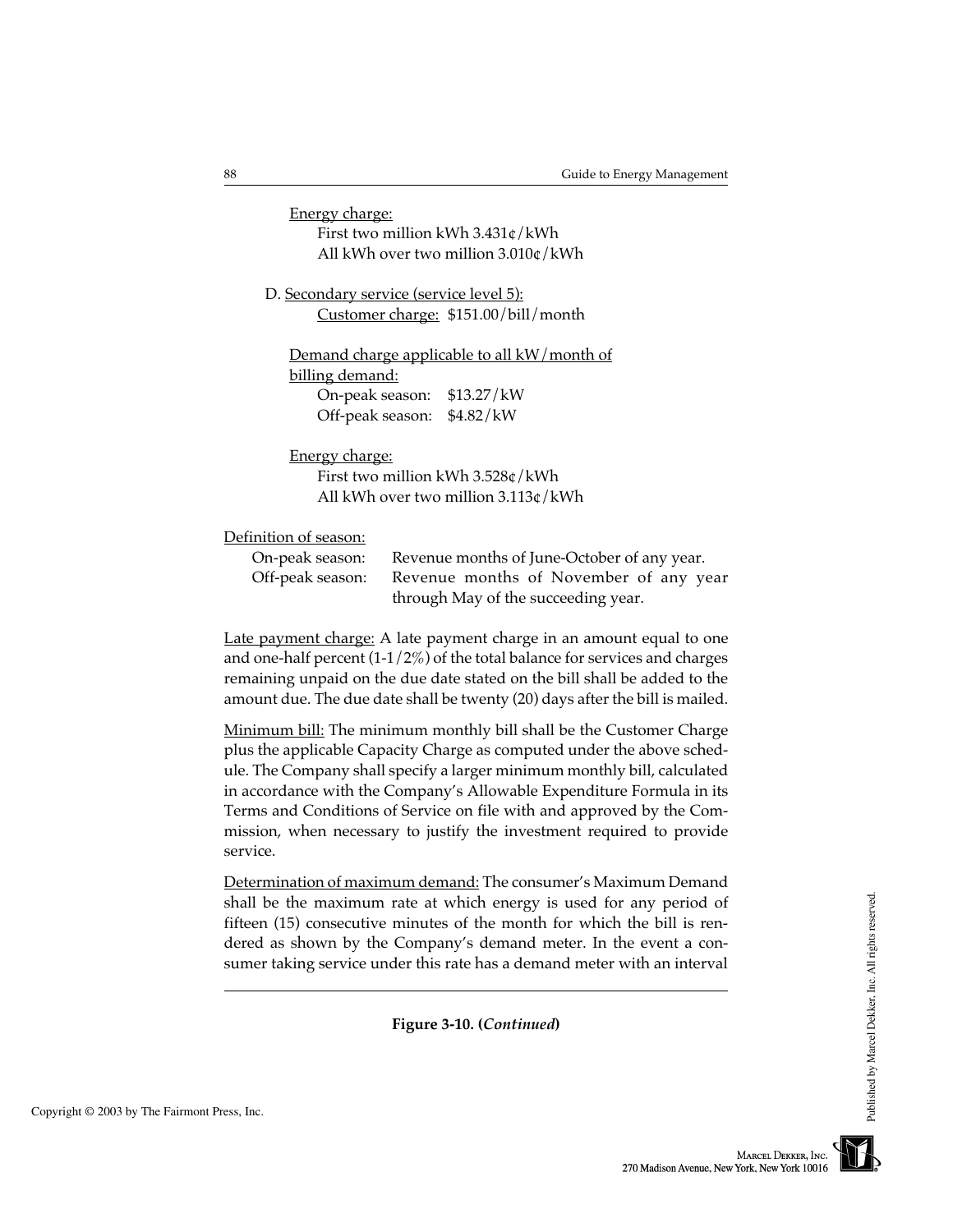greater than 15 minutes, the company shall have a reasonable time to change the metering device.

Determination of billing demand: The Billing Demand upon which the demand charge is based shall be the Maximum Demand as determined above corrected for the power factor, as set forth under the Power Factor Clause, provided that no billing demand shall be considered as less than 65% of the highest on-peak season maximum demand corrected for the power factor previously determined during the 12 months ending with the current month.

Power factor clause: The consumer shall at all times take and use power in such manner that the power factor shall be as nearly 100% as possible, but when the average power factor as determined by continuous measurement of lagging reactive kilovoltampere hours is less than 80%, the Billing Demand shall be determined by multiplying the Maximum Demand, shown by the demand meter for the billing period, by 80 and dividing the product thus obtained by the actual average power factor expressed in per cent. The company may, at its option, use for adjustment the power factor as determined by tests during periods of normal operation of the consumer's equipment instead of the average power factor.

Fuel cost adjustment: The rate as stated above is based on an average cost of \$1.60/million Btu for the cost of fuel burned at the company's thermal generating plants. The monthly bill as calculated under the above rate shall be increased or decreased for each kWh consumed by an amount computed in accordance with the following formula:

$$
F.A. = A * \frac{(B * C) \pm D}{10^{6}} + \frac{P}{S} + \frac{OC}{OS} \pm Y
$$

where

F.A.  $=$  fuel cost adjustment factor (expressed in  $\frac{1}{2}$ /kWh) to be applied per kWh consumed

 $A =$  weighted average Btu/kWh for net generation from the company's thermal plants during the second calendar month preceding the end of the billing period for which the kWh usage is billed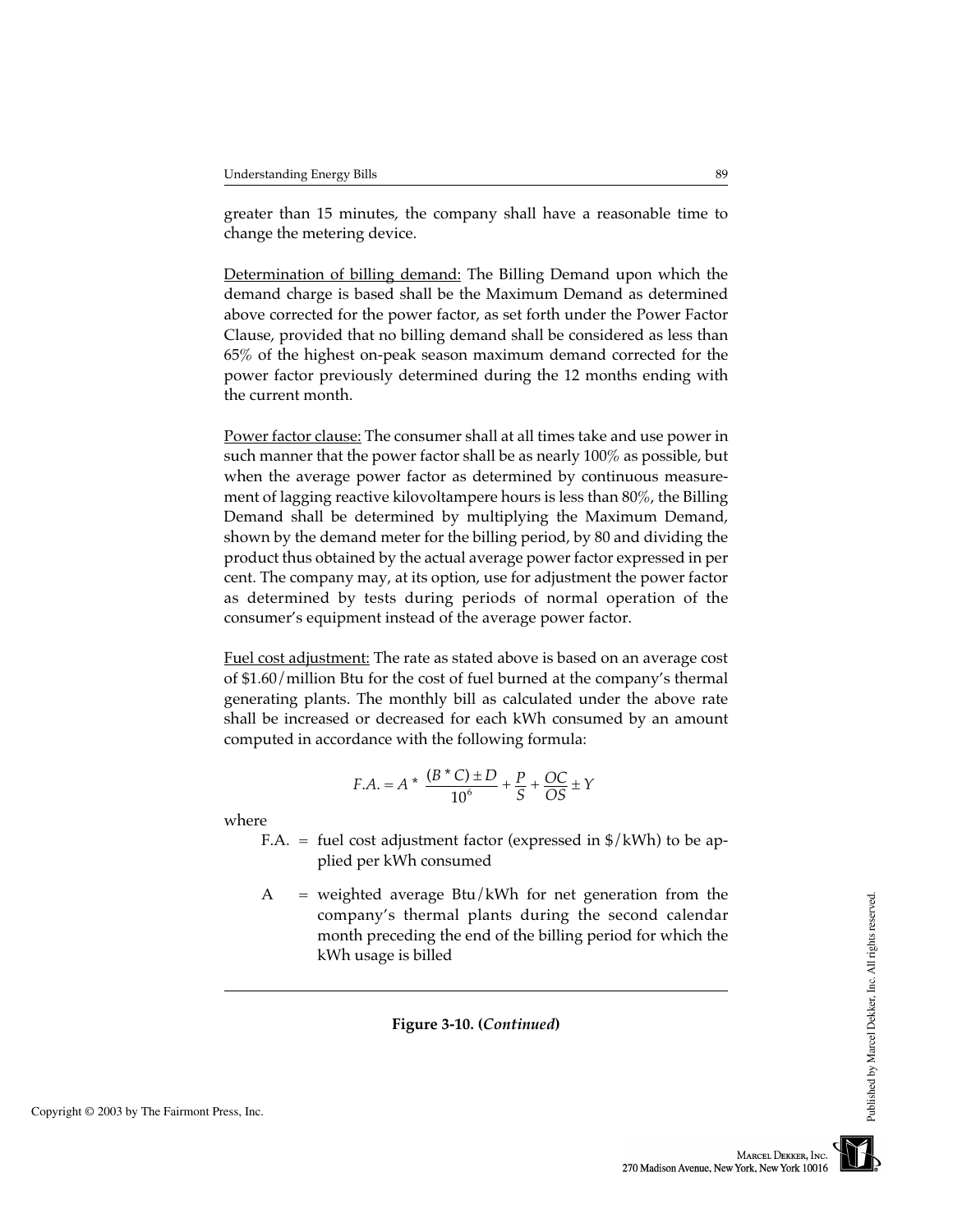- $B =$  amount by which the average cost of fuel per million Btu during the second calendar month preceding the end of the billing period for which the kWh usage is billed exceeds or is less than \$1.60/million Btu; any credits, refunds, or allowances on previously purchased fuel, received by the company from any source, shall be deducted from the cost of fuel before calculating B each month
- $C =$  ratio (expressed decimally) of the total net generation from all the company's thermal plants during the second calendar month preceding the end of the billing period for which the kWh usage is billed to the total net generation from all the company's plants including hydro generation owned by the company, or kW produced by hydro generation and purchased by the company during the same period
- $D =$  the amount of fuel cost per million Btu embedded in the base rate is \$2.30
- $P =$  the capacity and energy cost of electricity purchased by the Company, excluding any cost associated with "OC," during the second calendar month preceding the current billing month, excluding any capacity purchased in said month and recovered pursuant to Standard Rate Schedule PCR-1.
- $S =$  total kWh generated by the company plus total kWh purchased by the company which are associated with the cost included in "P" during the second calendar month preceding the end of the billing period for which kWh use is billed
- $OC$  = the difference between the cost of cogenerated power and company-generated power (Note that this factor has been simplified for purposes of this book.)
- $OS =$  the company's appropriate Oklahoma retail kWh sales during the twelfth billing month preceding the current billing month
- $Y = a$  factor (expressed in  $\frac{1}{2}$ /kWh) to reflect 90% of the margin (profits) from the non-firm off-system sales of electricity to other utilities during the 2nd calendar month preceding the end of the billing period for which the kWh usage is billed.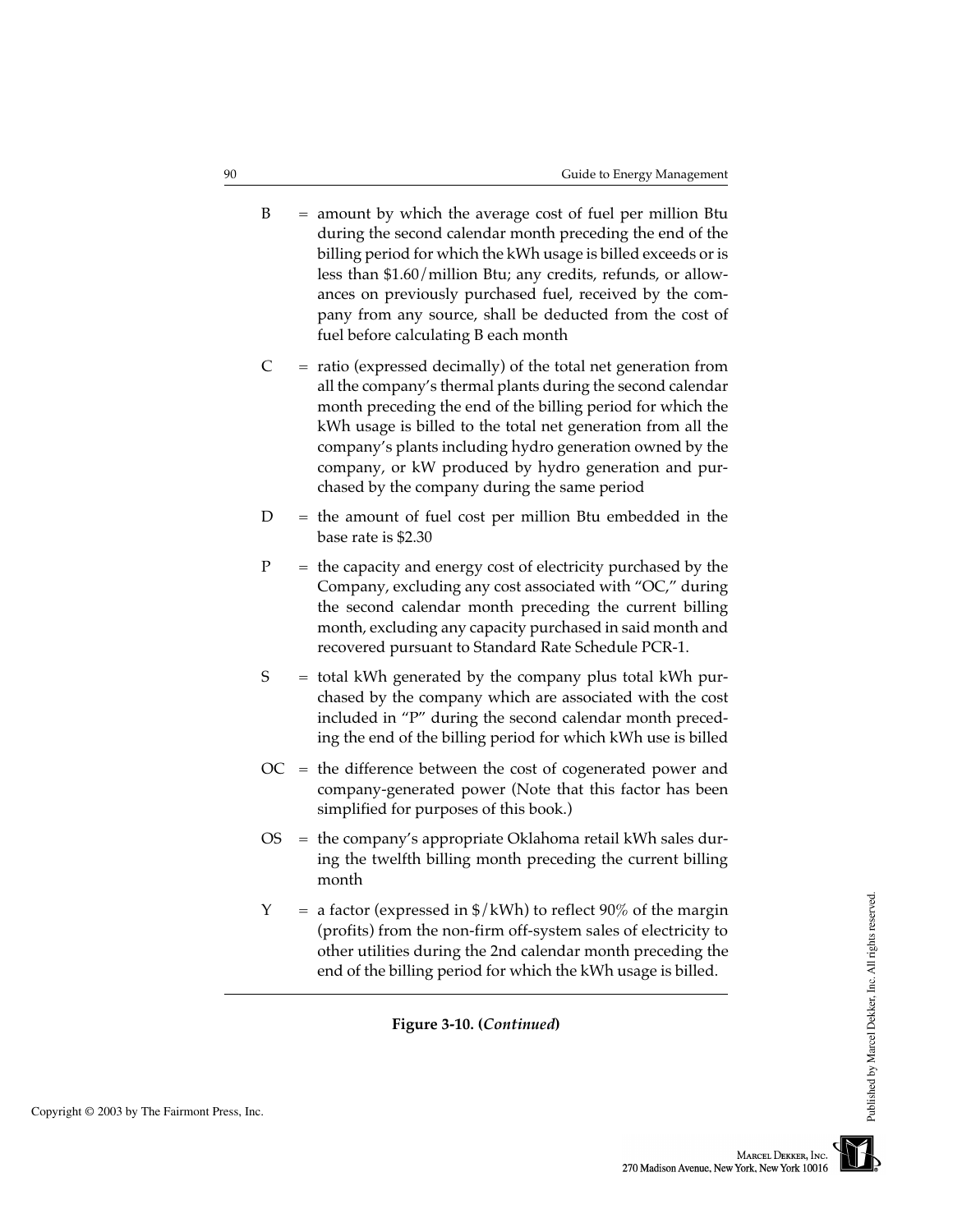Franchise payment: Pursuant to Order Number 110730 and Rule 54(a) of Order Number 104932 of the Corporation Commission of Oklahoma, franchise taxes or payments (based on a percent of gross revenue) in excess of 2% required by a franchise or other ordinance approved by the qualified electors of a municipality, to be paid by the company to the municipality, will be added pro rata as a percentage of charges for electric service, as a separate item, to the bills of all consumers receiving service from the company within the corporate limits of the municipality exacting the said tax or payment.

Transmission, distribution, or secondary service: For purposes of this rate, the following shall apply:

Transmission service (service level 1), shall mean service at any nominal standard voltage of the company above 50 kV where service is rendered through a direct tap to a company's transmission source.

Distribution service (service levels 2,3, and 4), shall mean service at any nominal standard voltage of the company between 2,000 volts and 50 kV, both inclusive, where service is rendered through a direct tap to a company's distribution line or through a company numbered substation.

Secondary service (service level 5), shall mean service at any nominal standard voltage of the company less than 2,000 volts or at voltages from 2 to 50 kV where service is rendered through a company-owned line transformer. If the company chooses to install its metering equipment on the load side of the consumer's transformers, the kWh billed shall be increased by the amount of the transformer losses calculated as follows:

1% of the total kVA rating of the consumer's transformers \* 730 hours

Term: Contracts under this schedule shall be for not less than 1 year, but longer contracts subject also to special minimum guarantees may be necessary in cases warranted by special circumstances or unusually large investments by the company. Such special minimum guarantees shall be calculated in accordance with the company's allowable expenditure formula and its terms and conditions of service on file with and approved by the commission.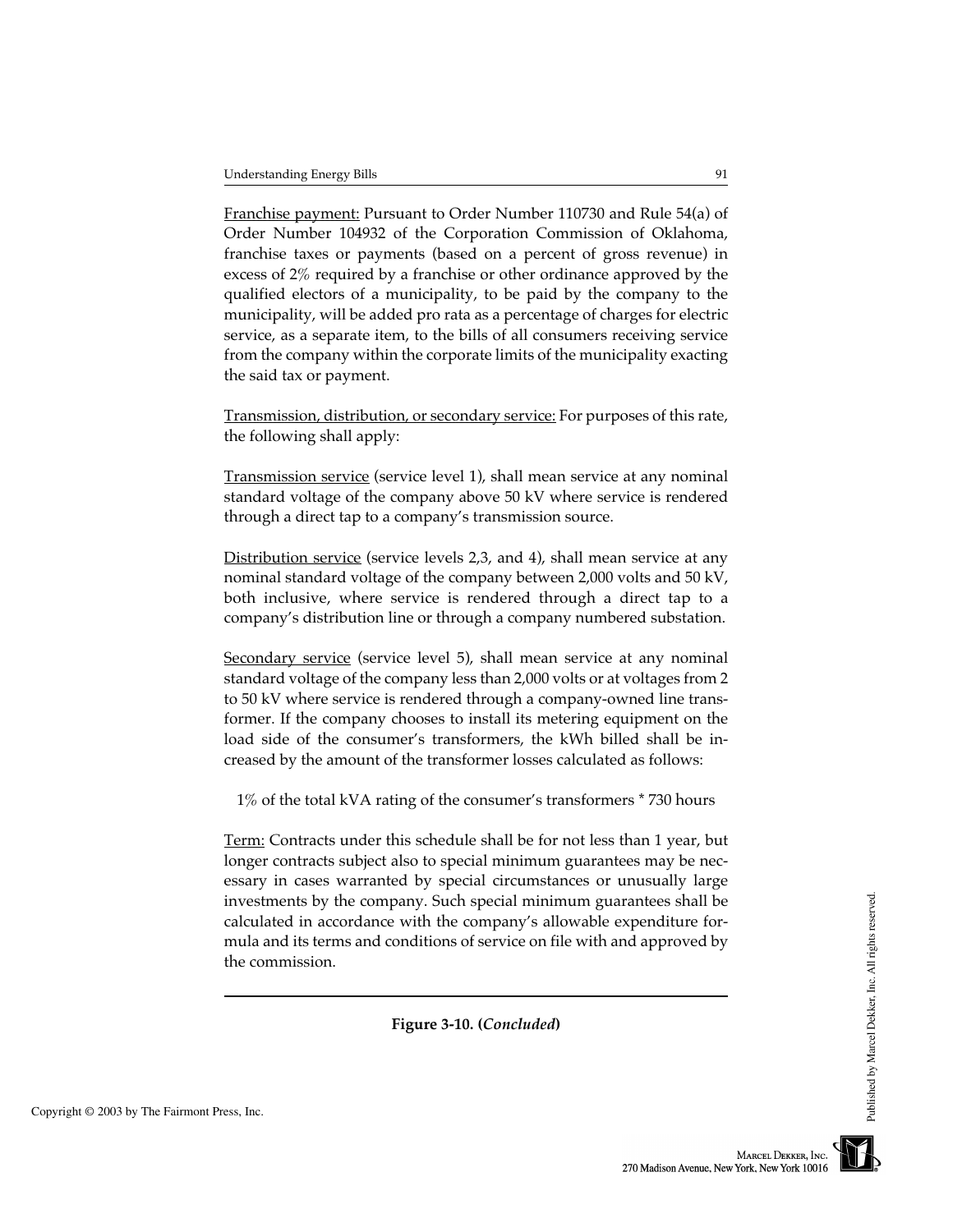Let's examine the different components in this rate structure of [Figure 3-10.](#page-18-0)

- *Voltage level*. This utility has chosen to encourage company-owned primary transformers by offering a cheaper rate for both demand and consumption if the company accepts service at a higher voltage level. To analyze what it could save from primary transformer ownership, a company only needs to calculate the dollar savings from accepting service at a higher voltage level and compare that savings to the cost of the necessary transformers and annual maintenance thereof. Transformer losses must be absorbed by the company, and the company must provide a standby transformer or make other arrangements in case of a breakdown.
- *Demand billing*. This utility has chosen to emphasize demand leveling by assessing a rather heavy charge for demand.\* Furthermore, the utility has emphasized demand leveling during its summer peaking season.
- *Consumption*. This utility uses a declining block rate for very large users, but this essentially amounts to a flat charge per kilowatt-hour for most consumption levels.
- *Power factor*. The utility has chosen to charge for the power factor by modifying the demand charge. They have decided all customers should aim for a power factor of at least 80 percent and should be penalized for power factors of less than 80 percent. To do this, the peak demand is multiplied by a ratio of the base power factor (80%) to the actual power factor if the actual power factor is below 80%; there is no charge or reward if the power factor is above 80%:

*Billed Demand*<sup>=</sup> *Actual Demand* <sup>×</sup> *Base Power Factor Actual Power Factor*

where the base power factor  $= 0.80$ .

• *Ratchet clause*. The utility has a ratchet clause which says that the billed demand for any month is "65% of the highest on-peak season maximum demand corrected for the power factor" of the previous 12 months or the actual demand corrected for power factor whichever is greater.

<sup>\*</sup>Actually, charges are regional. For the Southwest, this is a rather large demand charge. For the Northwest, it would be cheap.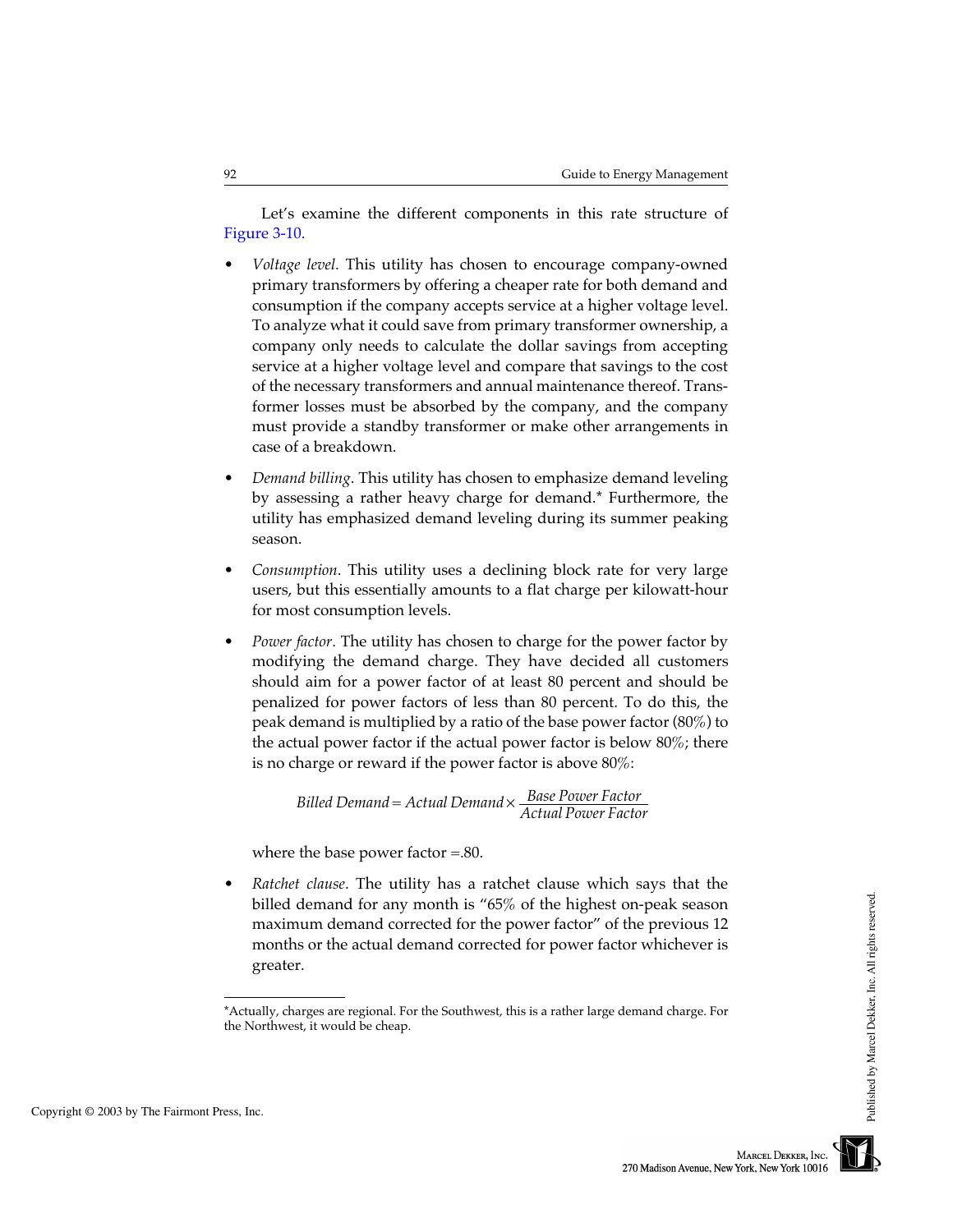- *Miscellaneous*. Other items appearing in the rate schedule include fuel cost adjustment, late payment charge, and minimum bill. The fuel cost adjustment is based on a formula and can be quite significant. Anytime the cost of energy is calculated, the fuel cost adjustment should be included.
- *Sales tax*. One item not mentioned in the sample schedule is sales tax. Many localities have sales taxes of 6-8% or more, so this can be a significant cost factor. The cost of electrical service should include this charge. One item of interest: Some states have laws stating that *energy used directly in production should not have sales tax charged to it*. This is important to any industry in such a state with energy going to production. Some submetering may be necessary, but the cost savings often justifies this. For example, electricity used in a process furnace should not be taxed, but electricity running the air conditioners would be taxed.

**Example 3-1.** As an example of rate schedule calculations, let's use the schedule i[n Figure 3-10](#page-18-0) to calculate the September bill for the company whose electric use is shown below:

Month: September 1996 Actual demand: 250 kW Consumption: 54,000 kWh Previous high billed demand: 500 kW (July 1996)

Power factor: 75% Service level: Secondary (PLS, service level 5) Sales tax: 6% Fuel adjustment: 1.15¢/kWh (This value is calculated by the utility company according to the formula given in the rate schedule.)

As a first step, the demand should be calculated:

Power factor correction:

| billed demand | $=$ (actual demand) $*(.80/PF)$ |
|---------------|---------------------------------|
|               | $= 250$ kW $*(.80/.75)$         |
|               | $= 266.7$ kW                    |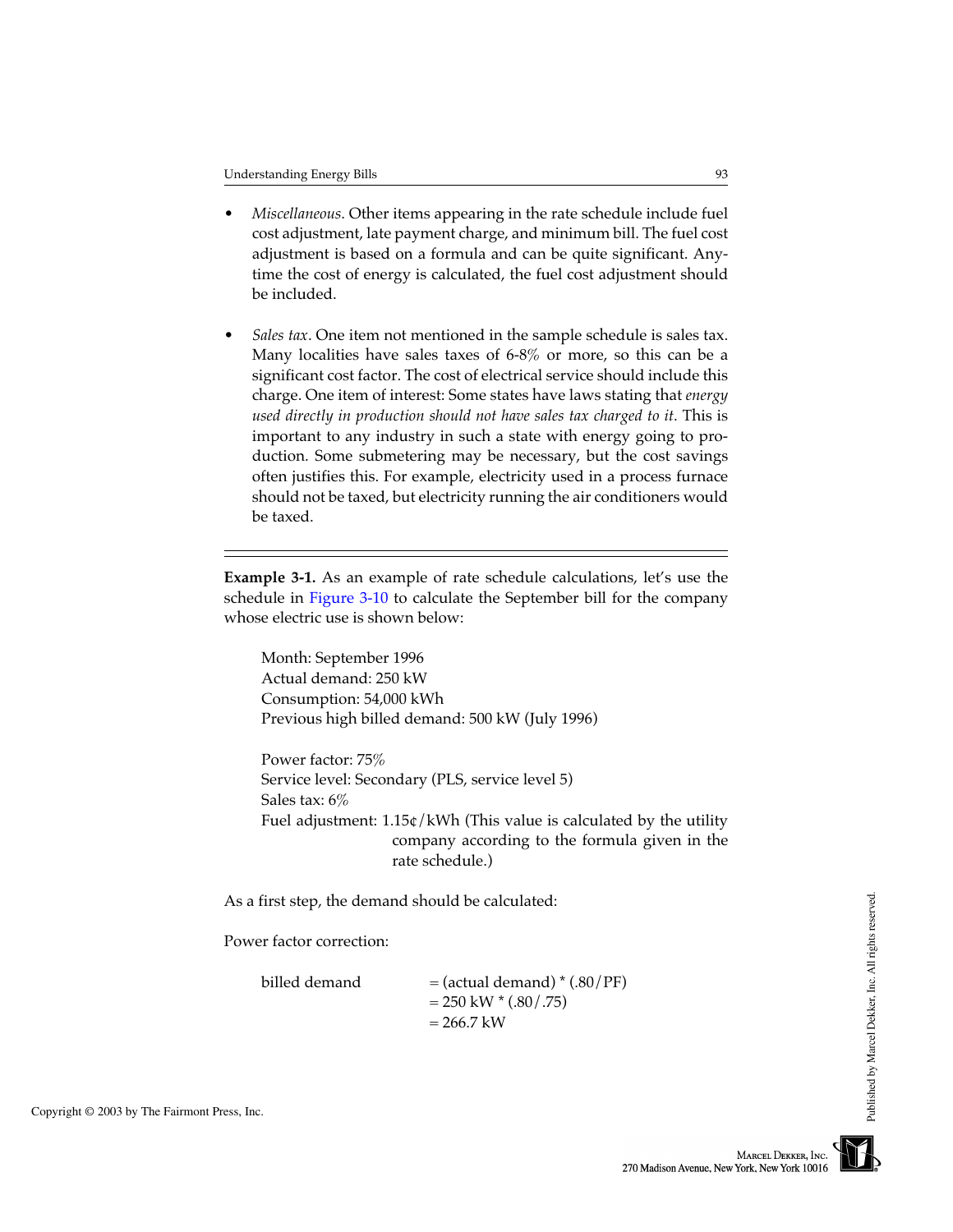minimum billed demand (ratchet clause)

|                                | $=$ (500 kW) $*(.65)$<br>$=$ 325 kW |
|--------------------------------|-------------------------------------|
| billed demand                  | $=$ max. (266.7 kW, 325 kW)         |
| billed demand                  | $=$ 325 kW                          |
| demand charge (on-peak season) |                                     |

 $=$  (325 kW) (\$13.27/kW)  $=$  \$4312.75

Consumption charge:

| $(54,000 \text{ kWh})$ $($.03528/\text{kWh})$ | $=$ \$1905.12 |
|-----------------------------------------------|---------------|
| (54,000 kWh)(\$.0115/kWh)(fuel adjustment)    | $=$ \$621.00  |
| total consumption charge                      | $=$ \$2526.12 |

Customer charge:

\$151.00

Total charge before sales tax:

 $$4312.75 + $2526.12 + $151.00 = $6989.87$ 

Sales tax:

 $$6989.87 \times (.06) = $419.39$ 

Total\*:

 $$6989.87 + $419.39 = $7409.26$ 

## **3.1.7 Large Industrial Rate Schedules**

Most utilities have very few customers that would qualify for or desire to be on a large industrial rate schedule. Sometimes, however, one or two large industries will utilize a significant portion of a utility's total generating capacity. Their size makes the billing more complex; therefore,

<sup>\*</sup>Ignoring franchise payment and late charges.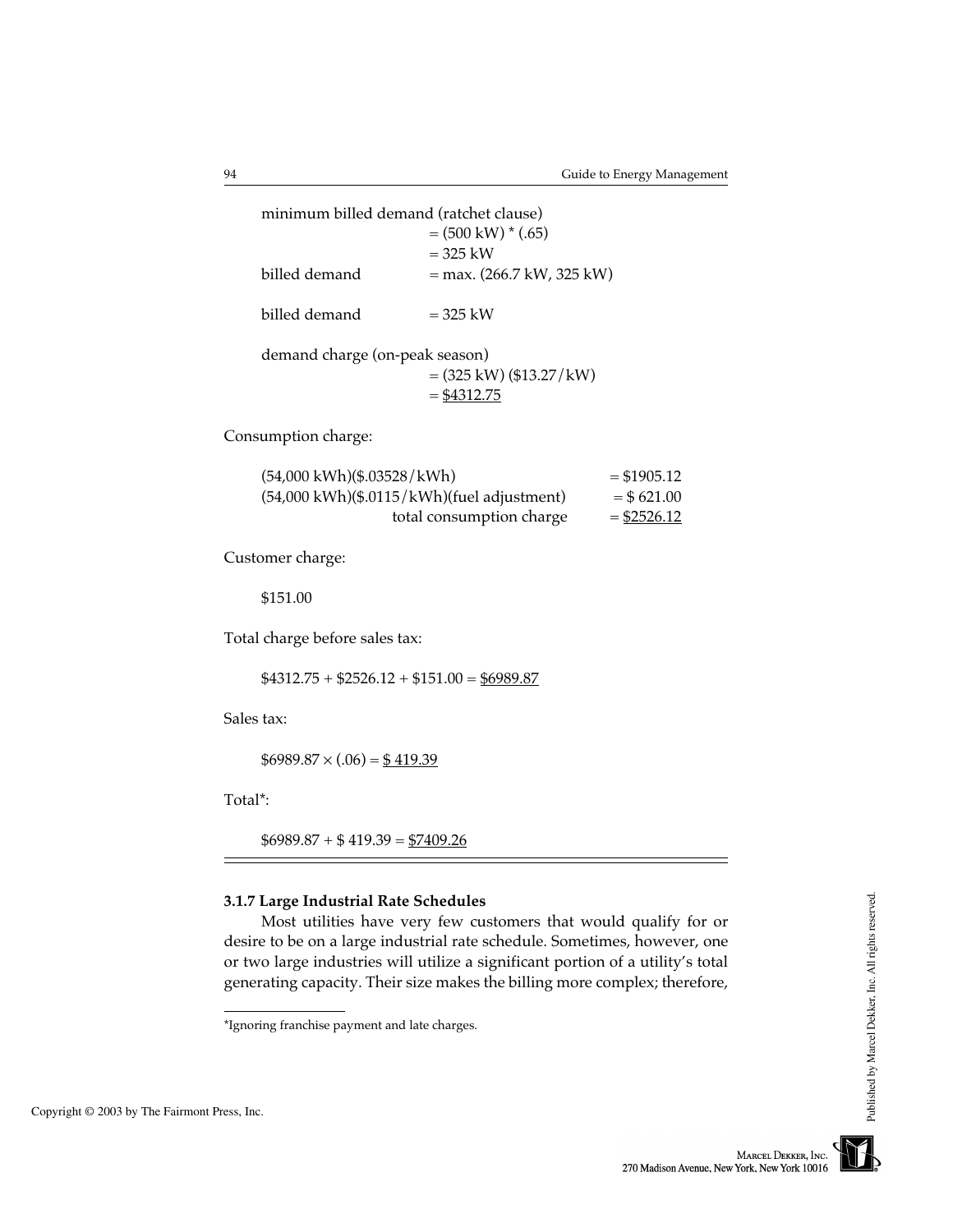a well-conceived and well-designed rate schedule is necessary.

Typically a large industrial schedule will include the same components as a small industrial schedule. The difference occurs in the amount charged for each category. The customer charge, if there is one, tends to be higher. The minimum kW of demand tends to be much higher in cost/ kW, but all additional kW may be somewhat lower (per kW) than on small industrial schedules. Similarly, the charge per kWh for consumption can be somewhat less. The reason for this is economy of scale; it is cheaper for a utility to deliver a given amount of electrical energy to one large customer than the same amount of energy to many smaller customers.

Figure 3-11 is an example of a large industrial schedule.

## STANDARD RATE SCHEDULE Rate Code No. 530

## Large Power and Light (LPL) (TITLE AND/OR NUMBER)

Availability: Available on an annual basis by written contract to any retail customer. This schedule is not available for resale, standby, breakdown, auxiliary, or supplemental service. It is optional with the customer whether service will be supplied under this rate or any other rate for which he is eligible. Once a rate is selected, however, service will continue to be supplied under that rate for a period of 12 months unless a material and permanent change in the customer's load occurs.

Service will be supplied from an existing transmission facility operating at a standard transmission voltage of 69 kV or higher by means of not more than one transformation to a standard distribution voltage of not less than 2.4 kV. Such transformation may be owned by the company or customer. Service may be supplied by means of an existing primary distribution facility of at least 24 kV when such facilities have sufficient capacity.

Service will be furnished in accordance with the company's rules, regulations, and conditions of service and the rules and regulations of the Oklahoma Corporation Commission.

Net rate: Capacity charge:

\$13,750.00: net per month for the first 2500 kilowatts (kW) or less of billing demand

## **Figure 3-11. Large industrial rate schedule.**

(Courtesy of Oklahoma Gas and Electric Co.)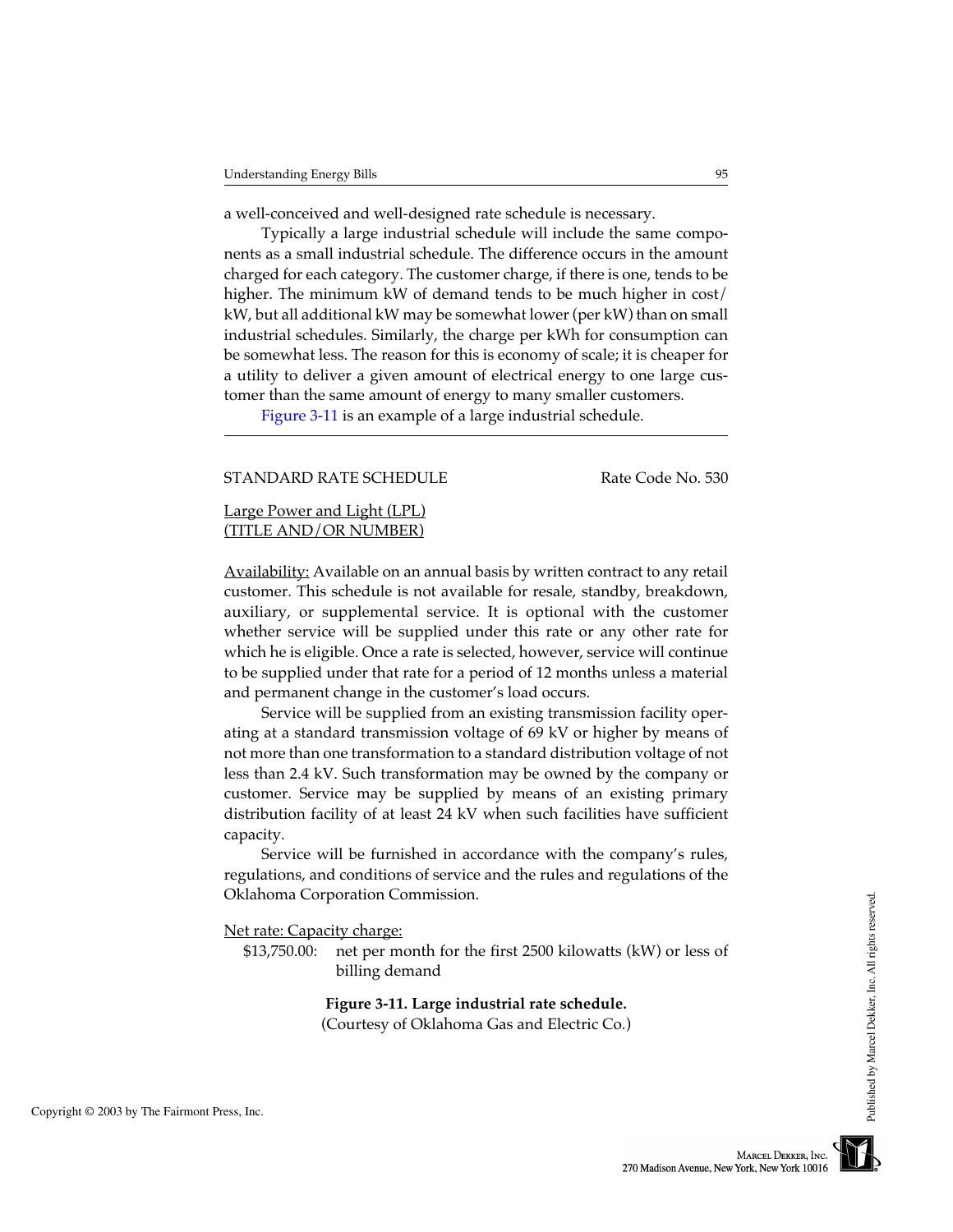- \$4.20: net per month per kilowatt (kW) required in excess of 2500 kW of billing demand
- \$.50: net per month for each reactive kilovoltampere (kVAR) required above 60% of the billing demand

## Plus an energy charge:

- 2.700¢: net per kilowatt-hour (kWh) for the first 1 million kWh used per month
- 2.570¢: net per kilowatt-hour (kWh) for all additional use per month

Determination of monthly billing demand: The monthly billing demand shall be the greater of (a) 2500 kW, (b) the monthly maximum kilowatt (kW) requirement, or (c) eighty percent (80%) of the highest monthly maximum kilowatt (kW) requirement established during the previous 11 billing months. The monthly maximum reactive kilovoltampere (kVAR) required are based on 30-min integration periods as measured by appropriate demand indicating or recording meters.

Determination of minimum monthly bill: The minimum monthly bill shall consist of the capacity charge. The monthly minimum bill shall be adjusted according to adjustments to billing and kVAR charges. If the customer's load is highly fluctuating to the extent that it causes interference with standard quality service to other loads, the minimum monthly bill will be increased \$.50/kVA of transformer capacity necessary to correct such interference.

Terms of payment: Payment is due within 10 days of the date of mailing the bill. The due date will be shown on all bills. A late payment charge will be assessed for bills not paid by the due date. The late payment charge shall be computed at 1-1/2 % on the amount past due per billing period.

## Adjustments to billing:

1. Fuel cost adjustment: The rate as stated above is based on an average cost of \$2.00/million Btu for the cost of fuel burned at the company's thermal generating plants. The monthly bill as calculated under the above rate shall be increased or decreased for each kWh consumed by an amount computed in accordance with the following formula:

## **Figure 3-11. (***Continued***)**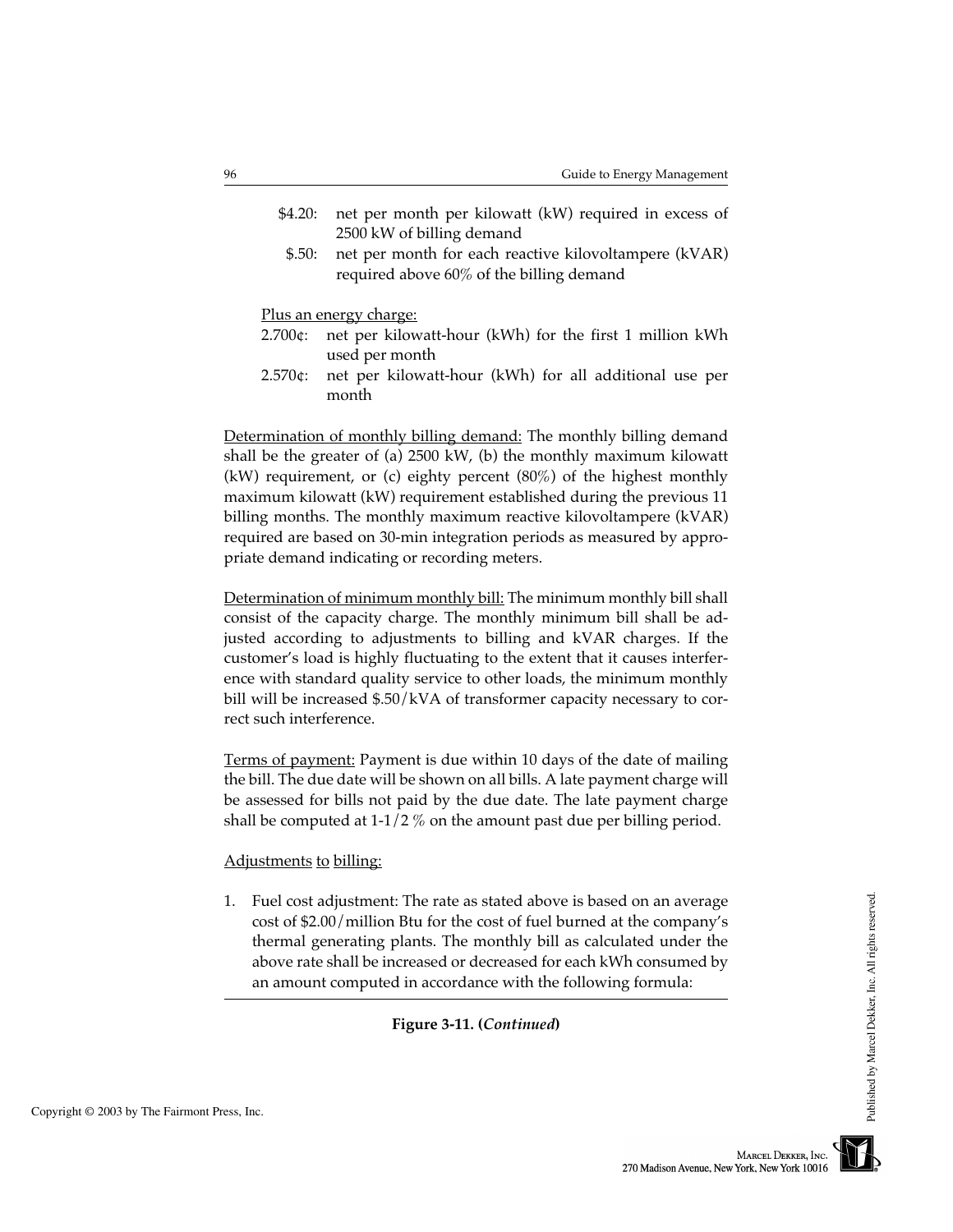$$
FA = A \times \frac{B}{10^6} \times C
$$

- where FA= fuel cost adjustment factor (expressed in dollars per kWh) to be applied per kWh consumed
	- A= weighted average Btu/kWh for net generation from the company's thermal plants during the second calendar month preceding the end of the billing period for which the kWh usage is billed
	- B= amount by which the average cost of fuel per million Btu during the second calendar month preceding the end of the billing period for which the kWh usage is billed exceeds or is less than \$2.00/million Btu; any credits, refunds, or allowances on previously purchased fuel received by the company from any source shall be deducted from the cost of fuel before calculating B each month
	- C= ratio (expressed decimally) of the total net generation from all the company's thermal plants during the second calendar month preceding the end of the billing period for which the kWh usage is billed to the total net generation from all the company's plants including hydrogeneration owned by the company, or kWh produced by hydrogeneration and purchased by the company, during the same period
- 2. Tax adjustment: If there shall be imposed after the effective date of this rate schedule, by federal, state, or other governmental authority, any tax, other than income tax, payable by the company upon gross revenue, or upon the production, transmission, or sale of electric energy, a proportionate share of such additional tax or taxes shall be added to the monthly bills payable by the customer to reimburse the company for furnishing electric energy to the customer under this rate schedule. Reduction likewise shall be made in bills payable by the customer for any decrease in any such taxes.

Additionally, any occupation taxes, license taxes, franchise taxes,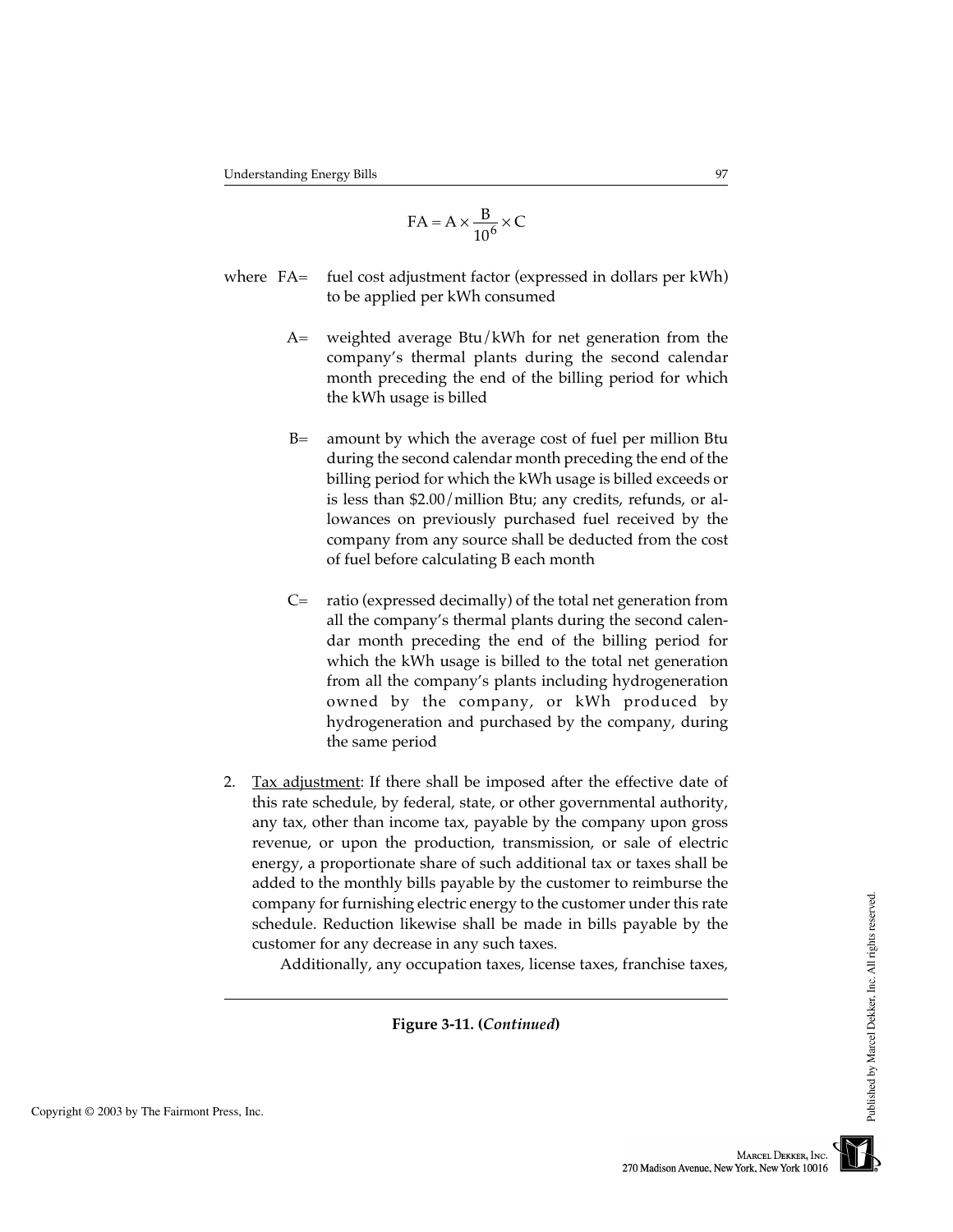and operating permit fees required for engaging in business with any municipality, or for use of its streets and ways, in excess of two percent (2%) of gross revenues from utility business done within such municipality, shall be added to the billing of customers residing within such municipality when voted by the people at a regularly called franchise election. Such adjustment to billing shall be stated as a separate item on the customer's bill.

## **Figure 3-11. (***Concluded***)**

#### **3.1.8 Cogeneration and Buy-Back Rates**

Since enactment of the Public Utility Regulatory Policy Act of 1978 (PURPA), there has been significant renewed interest in on-site-generated power. This can be from cogeneration (on-site generation of thermal heat with concurrent, sequential generation of electricity), windmills, solar thermal, solar photovoltaics, or other sources. Generation of this energy for use only on site is often not cost effective due to variability of loads. Resale of excess electricity (when it is available) to the local utility, however, often makes a non-utility electric generation project economically feasible.

PURPA specified that cogenerators that met certain minimum conditions would be designated as Qualifying Facilities (QFs) and would be paid Avoided Costs by the purchasing utilities. To comply with these requirements of PURPA, utilities have developed buy-back rates for this excess electricity. Since the value of this energy may be either less than or greater than the cost to the utility of generating it, buy-back usually requires a separate meter and a separate rate schedule.\*

Cogeneration can be an attractive energy cost-saving alternative for facilities that need both electric power and large amounts of steam or hot water. The combined production of electricity and thermal energy can result in fuel savings of 10-30 percent over the separate generation costs. Cogeneration will be discussed again in a later chapter.

#### **3.1.9 Others**

Many other rate schedules are being developed as the needs dictate. For example, some utilities have a rate schedule involving interruptible and curtailable loads. An interruptible load is one that can be turned off at

<sup>\*</sup>Remember, the time when the industry generates an excess of electricity is probably not a peak time, so the utility really does not need the power as badly.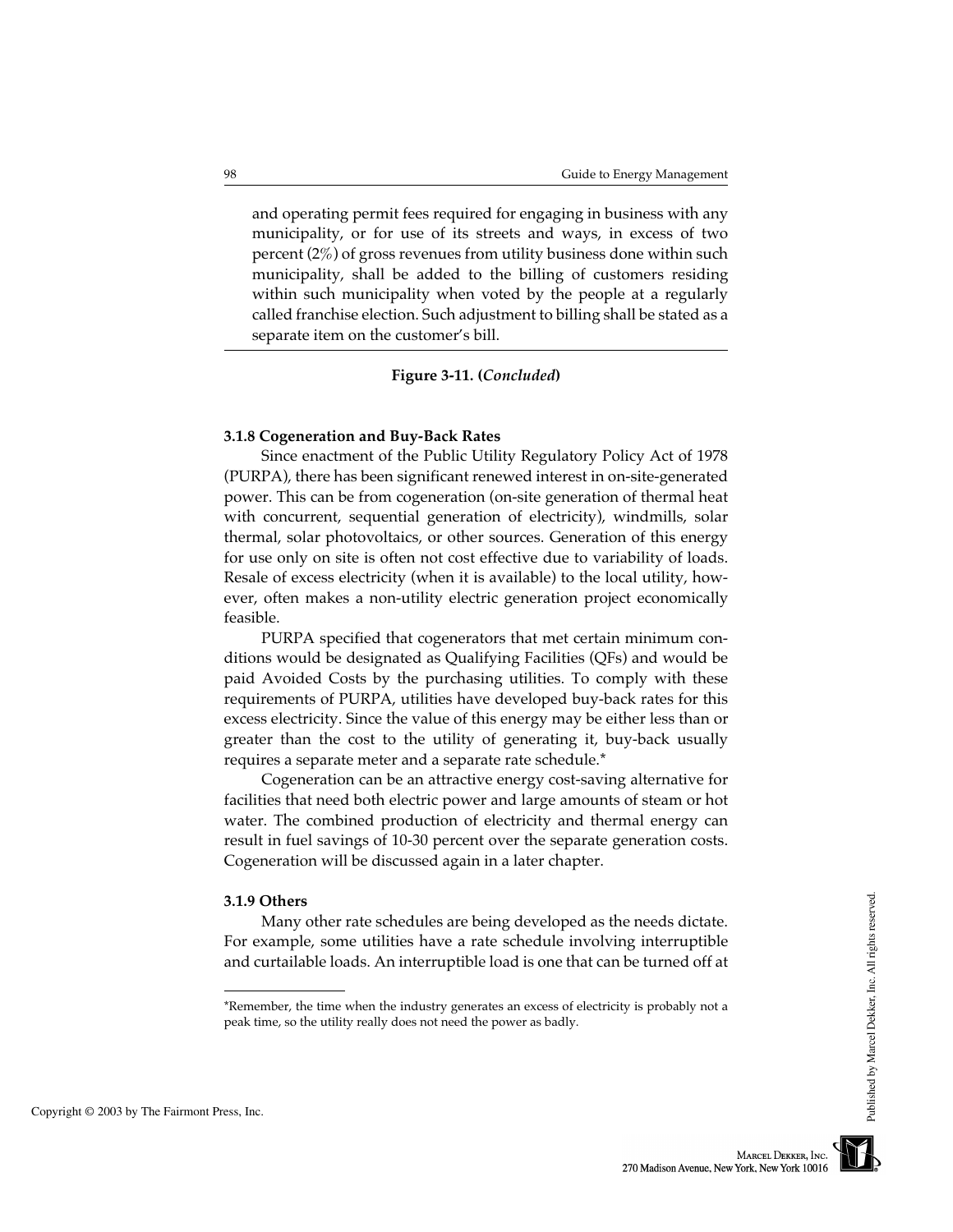certain times of the day or year. A utility offers a lower rate as an incentive to companies willing to help decrease the system demand during peaking times of the day or year.

A *curtailable* load is one that the company may be willing to turn off if given sufficient notice. For example, the utility may hear of a weather forecast for extreme heat or extreme cold which would result in a severe peaking condition. It may then call its curtailable customers and ask that all the curtailable loads be turned off. Of course, the utility is willing to compensate the customers for this privilege too.

In both cases, the utility compensates its customers for these loads by offering a reduction in the bill. In the case of curtailable loads, the rate reduction occurs every month during the peaking season whether or not the utility actually calls for the turnoff. In the case of interruptible loads, the basic rate is much lower to start with.

## **3.2 NATURAL GAS**

Natural gas rate schedules are similar in structure to electric rate schedules, but they are often much simpler. Natural gas companies also experience a peaking problem. Theirs is likely to occur on very cold winter days and/or when supply disruptions exist. Due to the unpredictable nature of these peak problems, gas utilities normally do not charge for peak demand. Instead, customers are placed into *interruptible priority classes*.

A customer with a high priority will not be curtailed or interrupted unless absolutely necessary. A customer with the lowest priority, however, will be curtailed or interrupted whenever a shortage exists. Normally some gas is supplied to keep customer's pipes from freezing and pilot lights burning. To encourage use of the low-priority schedules, utilities charge significantly less for this gas rate. Most gas utilities have three or four priority levels. Some utilities allow customers to choose their own rate schedule, while others strictly limit the choice.

[Figure 3-12](#page-31-0) presents a sample rate schedule for four priority levels. Here the industrial customer is limited in choice to priorities 3 and 4.

Some points are demonstrated in this collection of schedules. First, the energy costs decrease as the priority goes down, but the probability of a curtailment or interruption dramatically increases. Second, the winter residential rate has an increasing block component on the block of gas use over 10 Mcf/month. Only very large residential consumers would approach this block, so its intent is to discourage wanton utilization. Like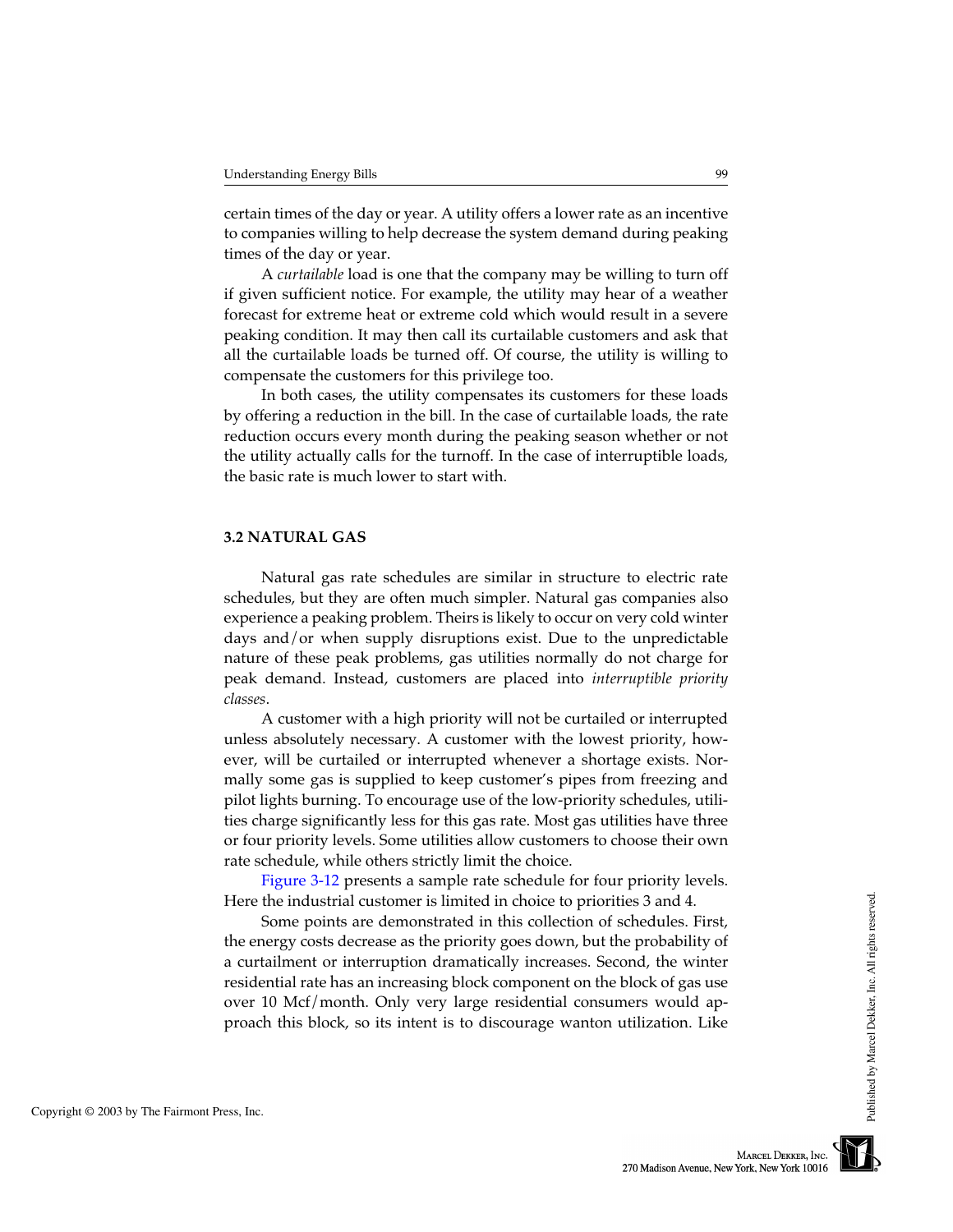<span id="page-31-0"></span>

| Residential<br>Priority 1<br>Winter |             | Commercial<br>Priority 2<br>Winter |             |  |
|-------------------------------------|-------------|------------------------------------|-------------|--|
|                                     |             |                                    |             |  |
| First $1 \text{ ccf/mo}$            | \$5.12      | First $1 \text{ ccf/mo}$           | \$6.79      |  |
| Next 2.9 Mcf/mo                     | \$5.347/Mcf | Next 2.9 Mcf/mo                    | \$5.734/Mcf |  |
| Next 7 Mcf/mo                       | \$3.530/Mcf | Next 7 Mcf/mo                      | \$5.386/Mcf |  |
| Over 10 Mcf/mo                      | \$3.725/Mcf | Next 90 Mcf/mo                     | \$4.372/Mcf |  |
|                                     |             | Next 1900 Mcf/mo                   | \$4.127/Mcf |  |
| Summer                              |             | Next 6000 Mcf/mo                   | \$3.808/Mcf |  |
| First 1 ccf                         | \$5.12/Mcf  | Over 8000 Mcf/mo                   | \$3.762/Mcf |  |
| Next 2.9 Mcf/mo                     | \$5.347/Mcf |                                    |             |  |
| Over 3 Mcf/mo                       | \$3.633/Mcf |                                    |             |  |
|                                     |             | Summer                             |             |  |
|                                     |             | First 1 ccf                        | \$6.79      |  |
|                                     |             | Next 2.9 Mcf/mo                    | \$5.734/Mcf |  |
|                                     |             | Next 7 Mcf/mo                      | \$5.386/Mcf |  |
|                                     |             | Next 90 Mcf/mo                     | \$4.372/Mcf |  |
|                                     |             | Next 100 Mcf/mo                    | \$4.127/Mcf |  |
|                                     |             | Next 7800 Mcf/mo                   | \$3.445/Mcf |  |
|                                     |             | Over 8000 Mcf/mo                   | \$3.399/Mcf |  |
|                                     |             |                                    |             |  |
| Industrial                          |             | Industrial                         |             |  |
| Priority 3                          |             | Priority 4                         |             |  |
| (Second Interruptible)              |             | (First Interruptible)              |             |  |
| First 1 ccf                         | \$19.04     | First 4000 Mcf/mo or               |             |  |
| Next 2.9 Mcf/mo                     | \$5.490/Mcf | fraction thereof                   | \$12,814.00 |  |
| Next 7 Mcf/mo                       | \$5.386/Mcf | Next 4000 Mcf/mo                   | \$3.168/Mcf |  |
| Next 90 Mcf/mo                      | \$4.372/Mcf | Over 8000 Mcf/mo                   | \$3.122/Mcf |  |
| Next 100 Mcf/mo                     | \$4.127/Mcf |                                    |             |  |
| Next 7800 Mcf/mo                    | \$3.445/Mcf |                                    |             |  |
| Over 8000 Mcf/mo                    | \$3.399/Mcf |                                    |             |  |
|                                     |             |                                    |             |  |

Summer periods include the months from May through October. Winter periods include the months from November through April.

## **Figure 3-12. Gas schedules for one utility.**

(Courtesy Oklahoma Natural Gas Company)

electric rates, fuel cost adjustments do exist in gas rates. Sales taxes also apply to natural gas bills. Again, some states do not charge sales tax on gas used directly in production.

Natural gas rates differ significantly in different parts of the country. Gas is relatively cheap in the producing areas of Oklahoma, Texas and Louisiana. It is much more expensive in other areas where it must be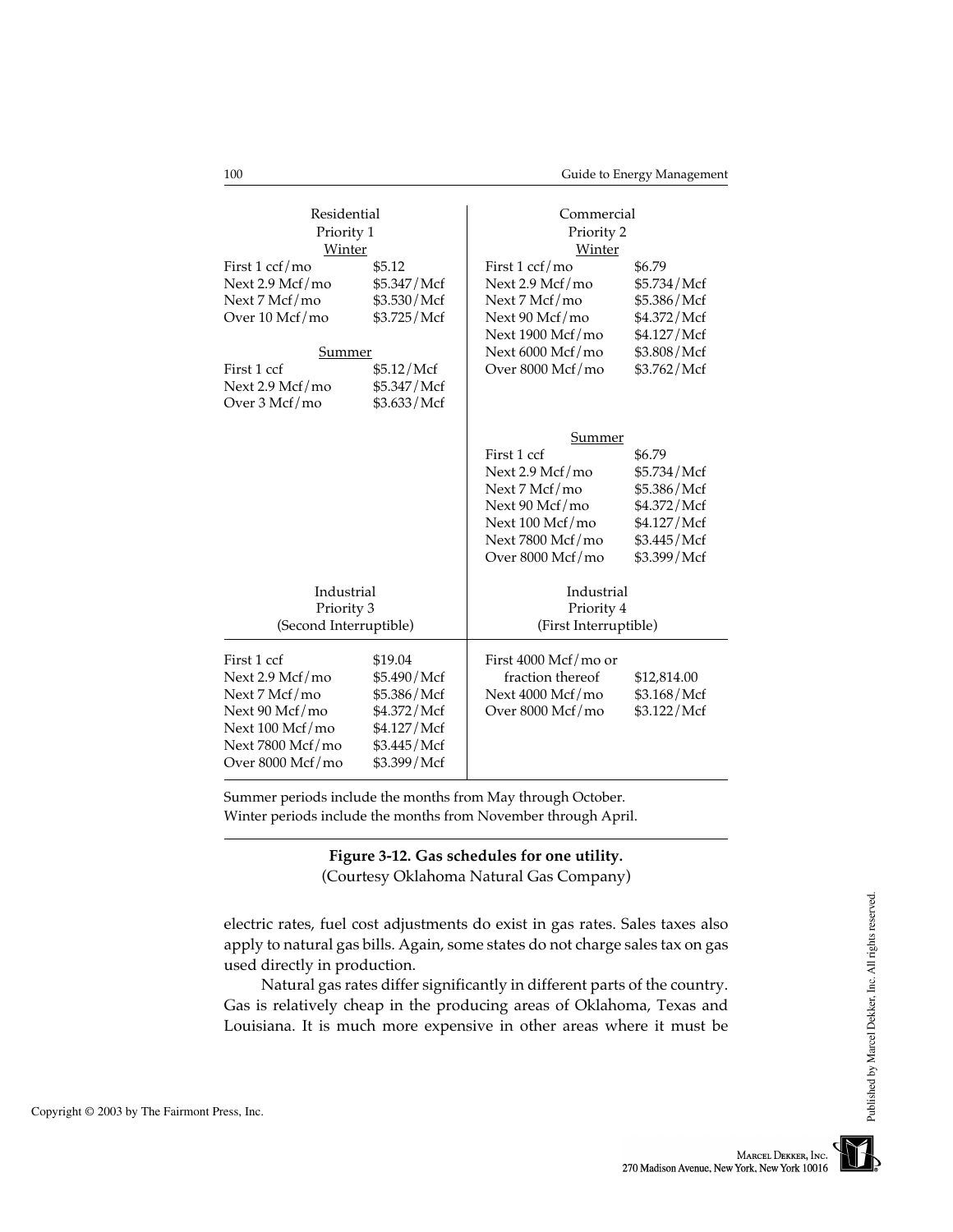transported over long distances through transmission pipes. For example, in Florida, gas is almost twice as expensive as shown in the rate structure of [Figure 3-12.](#page-31-0) Gas supplied by Gainesville Regional Utilities (Gainesville, FL) is priced under a flat rate structure (i.e. it does not drop in price with increased use). It costs around \$6.00/Mcf for residential use, and almost \$5.00/Mcf for commercial use. Interruptible gas service for larger users costs about \$4.00/Mcf.

## **3.3 FUEL OIL AND COAL**

Fuel oils are a very popular fuel source in some parts of the country, but they are rarely used in others. Natural gas and fuel oil can generally be used for the same purpose so the availability and price of each generally determines which is used.

Fuel oils are classified as *distillates* or *residuals*. This classification refers to the refining or distillation process. Fuel oils Number 1 and 2 are distillates. No. 1 oil can be used as a domestic heating oil and diesel fuel. No. 2 oil is used by industry and in the home. The distillates are easier to handle and require no heat to maintain a low viscosity; therefore, they can be pumped or poured with ease.

Residual fuel oils include Nos. 4, 5 and 6. Optimum combustion is more difficult to maintain with these oils due to variations in their characteristics that result from different crude oil origins and refining processes. No. 6 or residual bunker C is a very heavy residue left after the other oils have been refined. It has a very high viscosity and must be heated in cold environments to maintain a *pour point* (usually somewhere around 55°F).

The sulfur content of fuel oil normally ranges from .3 to 3.0 percent. Distillates have lower percentages than residuals unless the crude oil has a very high sulfur level. Sulfur content can be very important in meeting environmental standards and thus should be watched carefully.

Billing schedules for fuel oils vary widely among geographical areas of the country. The prices are set by market conditions (supply vs. demand), but within any geographical area they are fairly consistent. Within each fuel oil grade, there is a large number of sulfur grades, so shopping around can sometimes pay off. Basically, the price is simply a flat charge per gallon, so the total cost is the number of gallons used times the price per gallon.

Like fuel oil, coal comes in varying grades and varying sulfur content. It is, in general, less expensive than fuel oil per Btu, but it does require higher capital investments for pollution control, coal receiving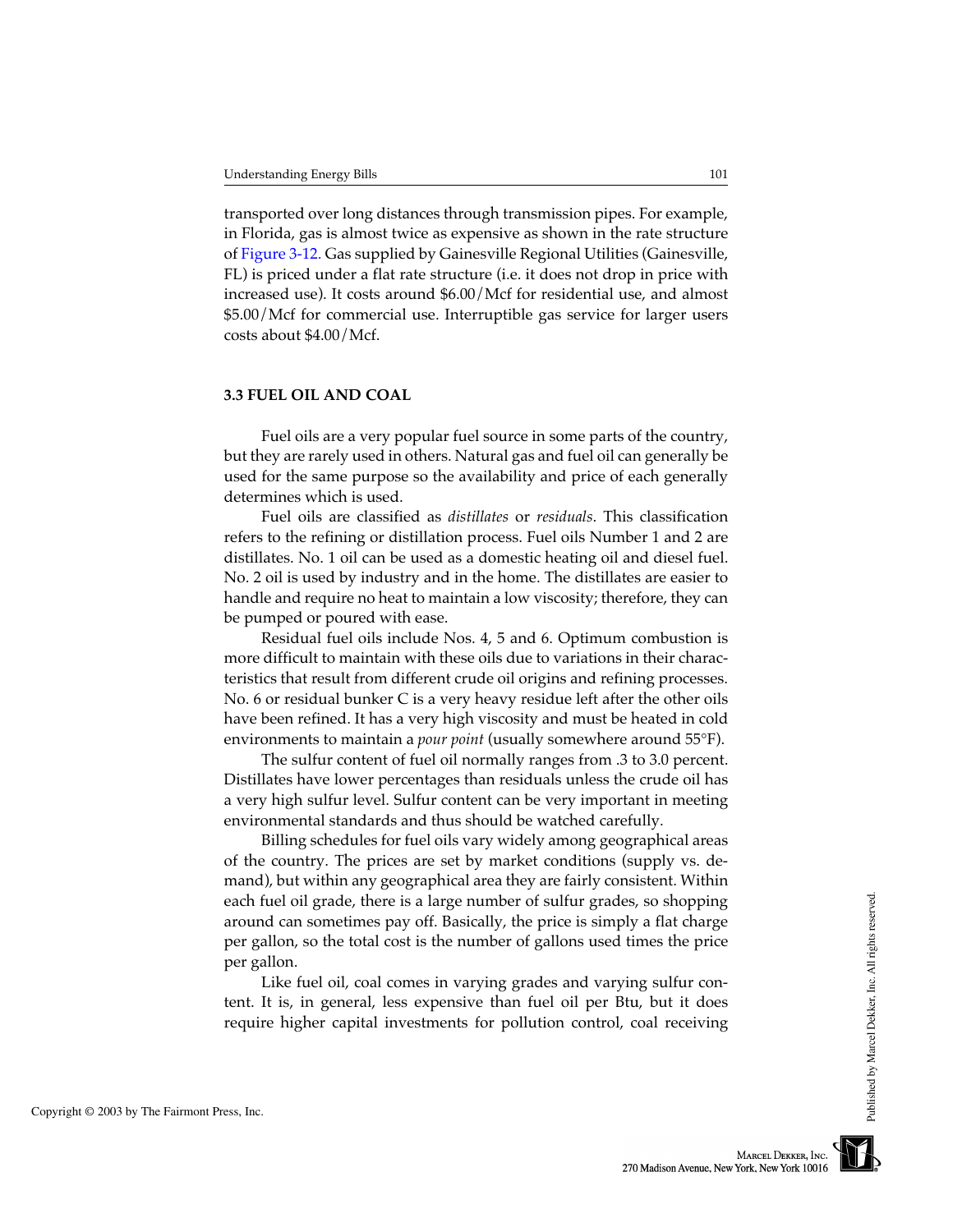and handling equipment, storage, and preparation. Coal is priced on a per ton basis with provisions for or consideration of sulfur content and percent moisture.

Finally, coal does not burn as completely as other fuels. If combustion air is properly controlled, natural gas has almost no unburned combustibles, while fuel oil has only a small amount. Coal, however, is much more difficult to fully combust.

## **3.4 STEAM AND CHILLED WATER**

In some areas of the country, customers can purchase steam and chilled water directly instead of buying the fuel and generating their own. This can occur where there are large-scale cogeneration plants (steam), refuse-fueled plants (steam), or simple economics of scale (steam and/or chilled water). In the case of both steam and chilled water, it is normal to charge for the energy itself (pounds of steam or ton-hours of chilled water) and the demand (pounds of steam per hour or tons of chilled water). A sample hypothetical rate schedule is shown i[n Figure 3-13.](#page-34-0)

 These rates are often competitive with costs of self-generated steam and chilled water. Purchasing steam and chilled water conserves considerable amounts of capital and maintenance monies. In general, when steam or chilled water is already available, it is worthy of consideration. The primary disadvantage is that the user does not have control of the generating unit. However, that same disadvantage is also true of electricity for most facilities.

#### **3.5 WATER AND WASTEWATER**

The energy analyst also frequently looks at water and wastewater use and costs as part of the overall energy management task. These costs are often related to the energy costs at a facility, and are also amenable to cost control. Water use should be examined, and monthly bills should be analyzed similarly to energy bills to see if unusual patterns of consumption are occurring. Water treatment and re-use may be cost effective in areas where water costs are high.

Wastewater charges are usually based on some proportion of the metered water use since the wastewater solids are difficult to meter. This can needlessly result in substantial increases in the utility bill for processes which do not contribute to the wastewater stream (e.g., makeup water for cooling towers and other evaporative devices, irrigation, etc.). A water meter can be installed at the service main to measure the loads not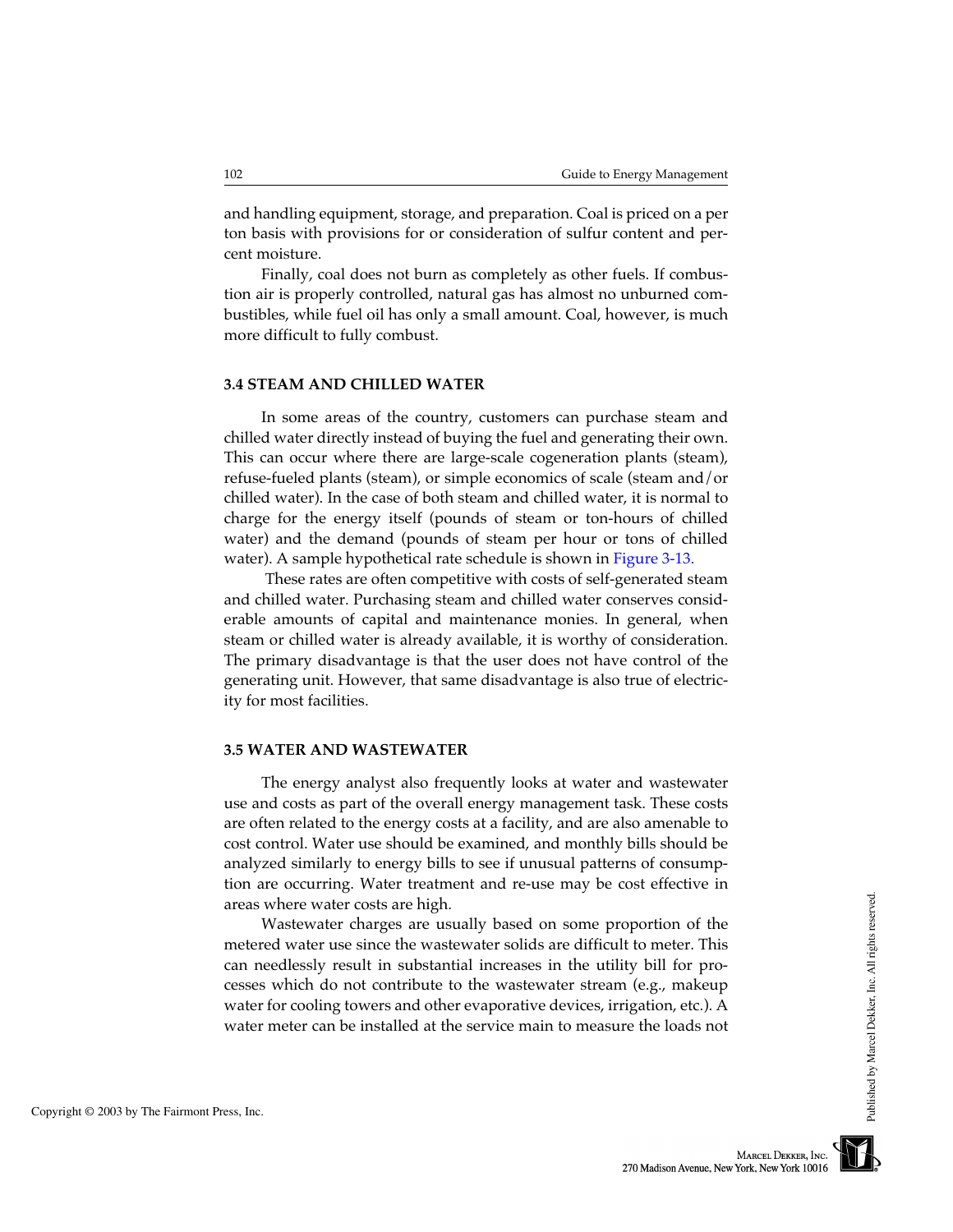## <span id="page-34-0"></span>Steam

Steam demand charge:

\$1500.00/month for the first 2000 lb/h of demand or any portion thereof

\$550.00/month/1000 lb/h for the next 8000 lb/h of demand \$475.00/month/1000 lb/h for all over 10,000 lb/h of demand

Steam consumption charge:

\$3.50/1000 lb for the first 100,000 lb of steam per month \$3.00/1000 lb for the next 400,000 lb of steam per month \$2.75/1000 lb for the next 500,000 lb of steam per month \$2.00/1000 lb for the next 1 million lb of steam per month

Negotiable for all over 2 million lb of steam per month

Chilled water

Chilled water demand charge:

\$2500.00/month for the first 100 tons of demand or any portion thereof

\$15.00/month/ton for the next 400 tons of demand

\$12.00/month/ton for the next 500 tons of demand

\$10.00/month/ton for the next 500 tons of demand

\$9.00/month/ton for all over 1500 tons of demand

(One ton is defined as 12,000 Btu/h, and an hour is defined as any 60 consecutive min.)

Chilled water consumption charge:

- $$.069/t$  on  $\bullet$  h for the first 10,000 ton  $\bullet$  h/month
- $$.06/t$  h for the next 40,000 ton h/month
- \$.055/ton h for the next 50,000 ton h/month
- \$.053/ton h for the next 100,000 ton h/month
- $$.051/ton \bullet h$  for the next 100,000 ton  $\bullet h/m$ onth
- \$.049/ton h for the next 200,000 ton h/month
- $$.046/t$ on h for the next 500,000 ton h/month
- Base rates: Consumption rates subject only to escalation of charges listed in conditions of service and customer instructions

## **Figure 3-13. Hypothetical steam and chilled water rate schedule.**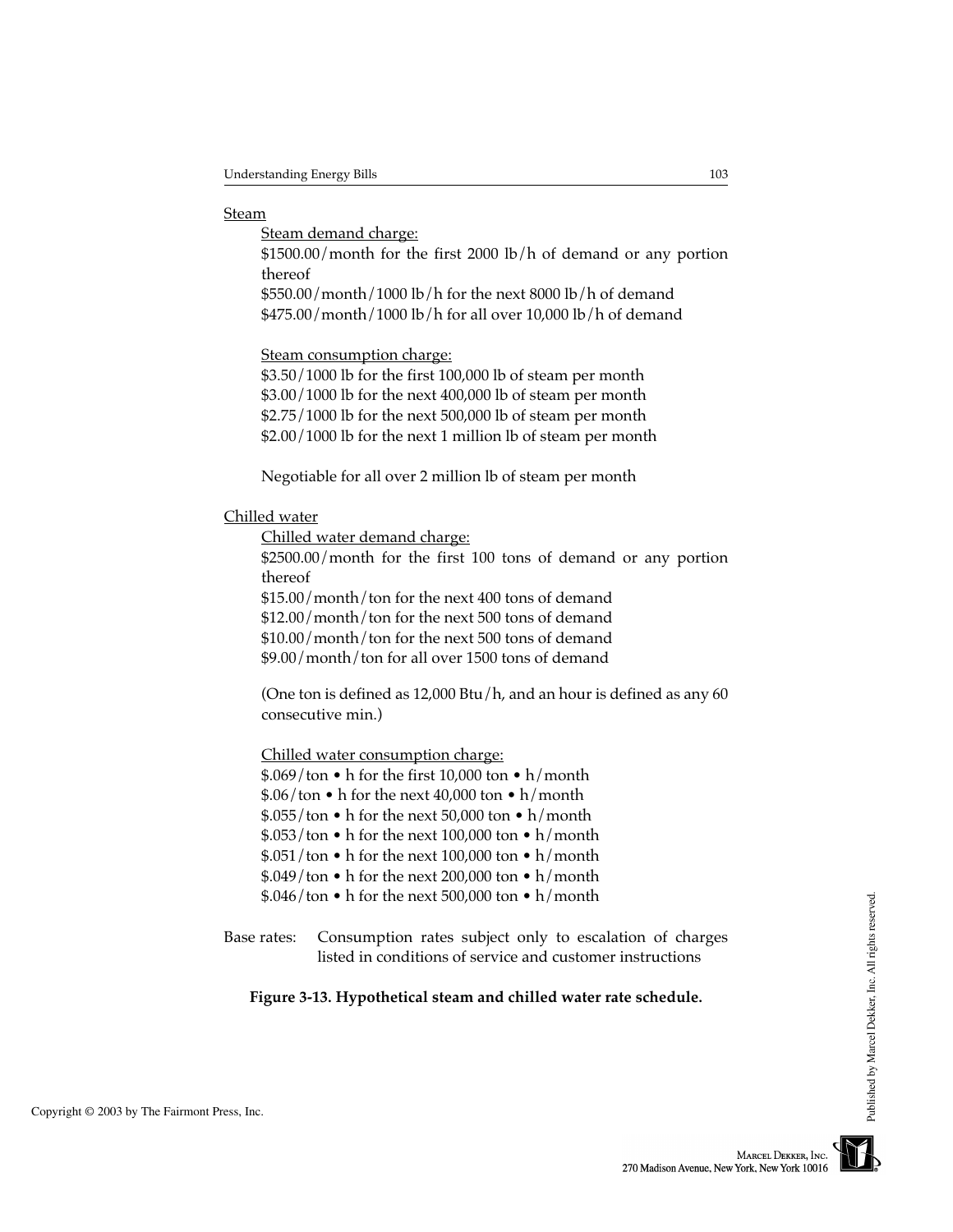returning water to the sewer system. This can reduce the wastewater charges by up to two-thirds.

#### **3.6 MONTHLY ENERGY BILL ANALYSIS**

Once the energy rate structures have been examined, management should now understand how the company is being charged for the energy it uses each month. This is an important piece of the overall process of energy management at a facility. The next step in the examination of energy costs should be to review the bills and determine the average, peak and off-peak costs of energy used during at least the past twelve months.

Energy bills should be broken down into components that can be controlled by the facility. These cost components can be listed individually in tables and then plotted. For example, electricity bills should be categorized by demand costs per kW per month, and energy costs per kWh. The following example illustrates this analysis for an industry in Florida.

**Example 3-2.** A company in central Florida that fabricates metal products receives electricity from its electric utility at the following general service demand rate structure.

| Rate structure: |                                                         |
|-----------------|---------------------------------------------------------|
|                 | (Minimum demand of 20 kW/month to qualify for rate)     |
| Customer cost   | $= $21.00$ per month                                    |
| Energy cost     | $= $0.04$ per kWh                                       |
| Demand cost     | $= $6.50$ per kW per month                              |
| Taxes           | $=$ Total of $8\%$                                      |
| Fuel adjustment | $=$ A variable amount per kWh each month (which may     |
|                 | be a cost or a credit depending on actual fuel costs to |
|                 | the utility).                                           |

The electric energy use and costs for that company for a year are summarized below.

The energy analyst must be sure to account for all the taxes, the fuel adjustment costs, the fixed charges, and any other costs so that the true cost of the controllable energy cost components can be determined. In the electric rate structure described above, the quoted costs for a kW of demand and a kWh of energy are not complete until all these additional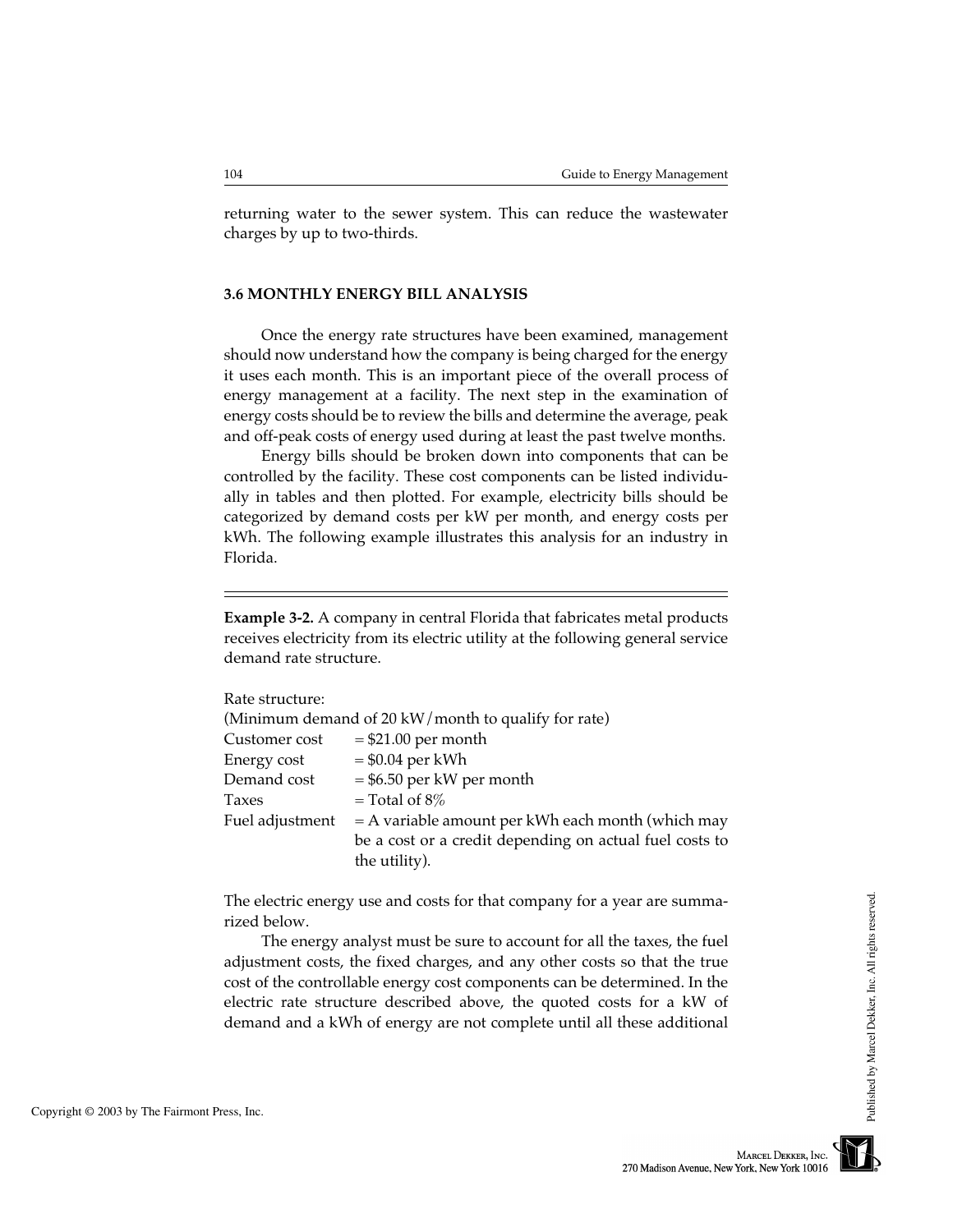costs are added. Although the rate structure says that there is a basic charge of \$6.50 per kW per month, the actual cost including all taxes is \$7.02 per kW per month. The average cost per kWh is most easily obtained by taking the data for the 12-month period and calculating the cost over that period of time. Using the numbers from the table, one can see that this company has an average energy cost of  $(\text{$42,628.51} )$ /(569,360 kWh) = \$0.075 per kWh.

| Month               | kWh Used<br>(kWh) | $kWh Cost$ (\$) | Demand<br>(kW) | Demand<br>Cost (\$) | Total<br>Cost ( \$ ) |
|---------------------|-------------------|-----------------|----------------|---------------------|----------------------|
| Mar                 | 44960             | 1581.35         | 213            | 1495.26             | 3076.61              |
| Apr                 | 47920             | 1859.68         | 213            | 1495.26             | 3354.94              |
| May                 | 56000             | 2318.11         | 231            | 1621.62             | 3939.73              |
| Jun                 | 56320             | 2423.28         | 222            | 1558.44             | 3981.72              |
| Jul                 | 45120             | 1908.16         | 222            | 1558.44             | 3466.60              |
| Aug                 | 54240             | 2410.49         | 231            | 1621.62             | 4032.11              |
| Sept                | 50720             | 2260.88         | 222            | 1558.44             | 3819.32              |
| Oct                 | 52080             | 2312.19         | 231            | 1621.62             | 3933.81              |
| <b>Nov</b>          | 44480             | 1954.01         | 213            | 1495.26             | 3449.27              |
| Dec                 | 38640             | 1715.60         | 213            | 1495.26             | 3210.86              |
| Jan                 | 36000             | 1591.01         | 204            | 1432.08             | 3023.09              |
| Feb                 | 42880             | 1908.37         | 204            | 1432.08             | 3340.45              |
| Totals              | 569,360           | \$24,243.13     | 2,619          | \$18,385.38         | \$42,628.51          |
| Monthly<br>Averages | 47,447            | \$2,020.26      | 218            | \$1,532.12          | \$3,552.38           |

## **Summary of Energy Usage and Costs**

 The utility cost data are used initially to analyze potential Energy Management Opportunities (EMOs) and will ultimately influence which EMOs are recommended. For the example above, an EMO that reduces peak demand would save the company \$7.02 per kW per month. Therefore, the energy analyst should consider EMOs that would involve using certain equipment during the night shift when the peak load is significantly lower than the first shift peak load. EMOs that save both energy and demand on the first shift would save costs at a rate of \$0.075 per kWh. Finally, EMOs that save electrical energy during the off-peak shift should be examined too, but they may not be as advantageous; they would only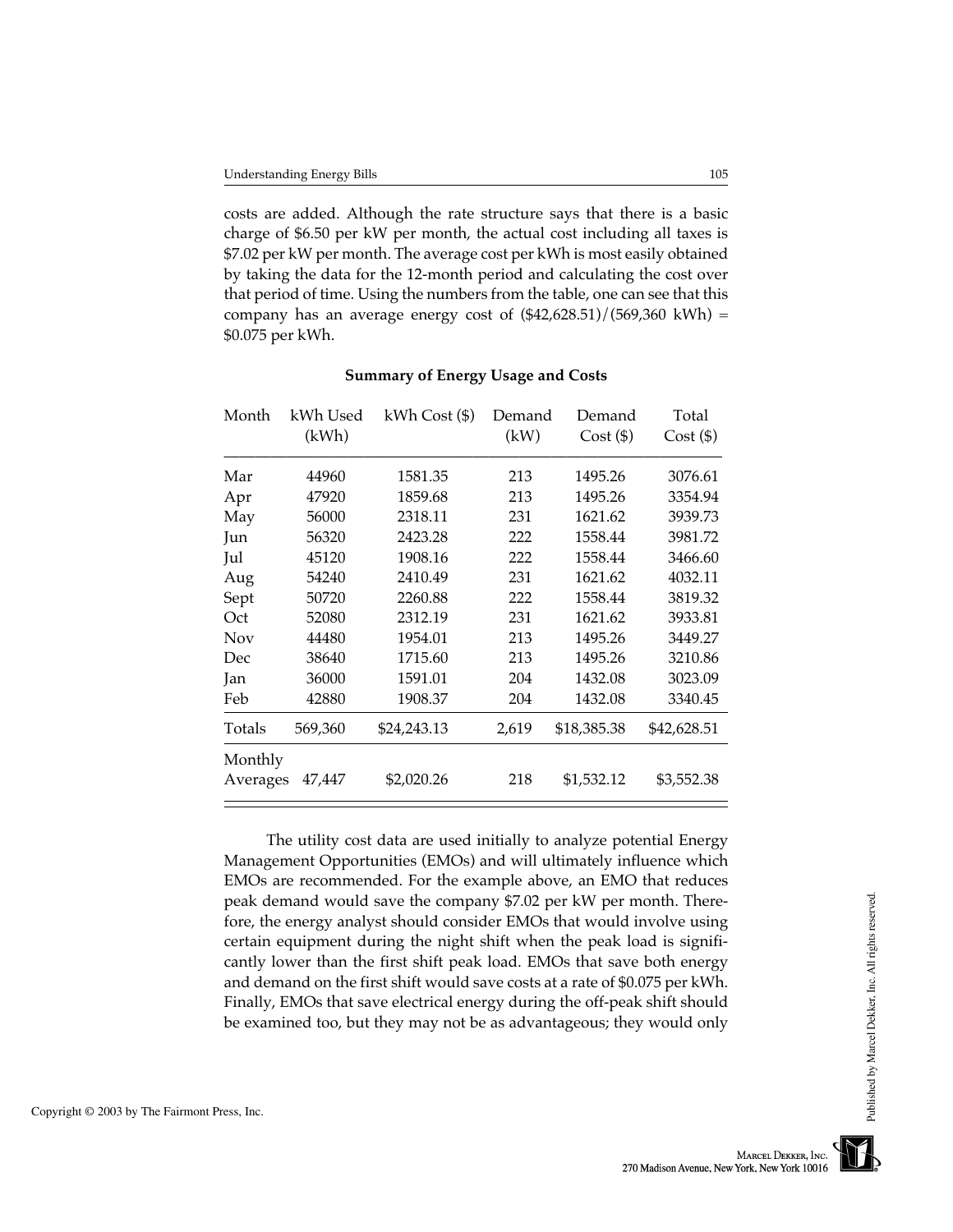save at the rate of \$0.043 per kWh because they are already using off-peak energy and there would not be any additional demand cost savings.

The energy consumption should be plotted as well as tabulated to show the patterns of consumption pictorially. The graphs often display some unusual feature of energy use, and may thus help highlight periods of very high use. These high-use periods can be further examined to determine whether some piece of equipment or some process was being used much more than normal. The energy auditor should make sure that any discrepancies in energy use are accounted for. Billing errors can also show up on these plots, although such errors are rare in the authors' experience.

[Figures 3-14](#page-38-0) and [3-15](#page-38-0) show graphs of the annual kilowatt-hour and kilowatt billing for the data from the preceding example. An energy auditor examining these graphs should ask a number of questions. Because the months of May through October are warm months in Florida, the kilowatt-hour use during these months would be expected to be higher than during the winter months. However, July shows unexpectedly low usage. In this case the company took a one-week vacation during July, and the plant energy consumption dropped accordingly. In other cases, this kind of discrepancy should be investigated, and the cause determined. The variations between December, January and February again bear some checking. In this example, the plant also experienced shutdowns in December and January. Otherwise, the facility's kilowatthour use seems to have a fairly consistent pattern over the twelve-month period.

 Kilowatt use also needs some examination. The 18 kW jump from April to May is probably the result of increased air-conditioning use. However, the 9 kW drop from May to June seems odd especially since kilowatt-hour use actually increased over that period. One might expect demand to drop in July commensurate with the drop in energy use, but as long as the plant operated at normal capacity on any day during the month of July, it would be likely to establish about the same peak demand as it did in June. Other causes of large variations for some facilities can be related to meter reading errors, equipment and control system malfunctions, and operational problems.

## **3.7 ACTIONS TO REDUCE ELECTRIC UTILITY COSTS**

Typical actions to reduce kWh consumption involve replacing existing lights with more efficient types; replacing electric heating and cooling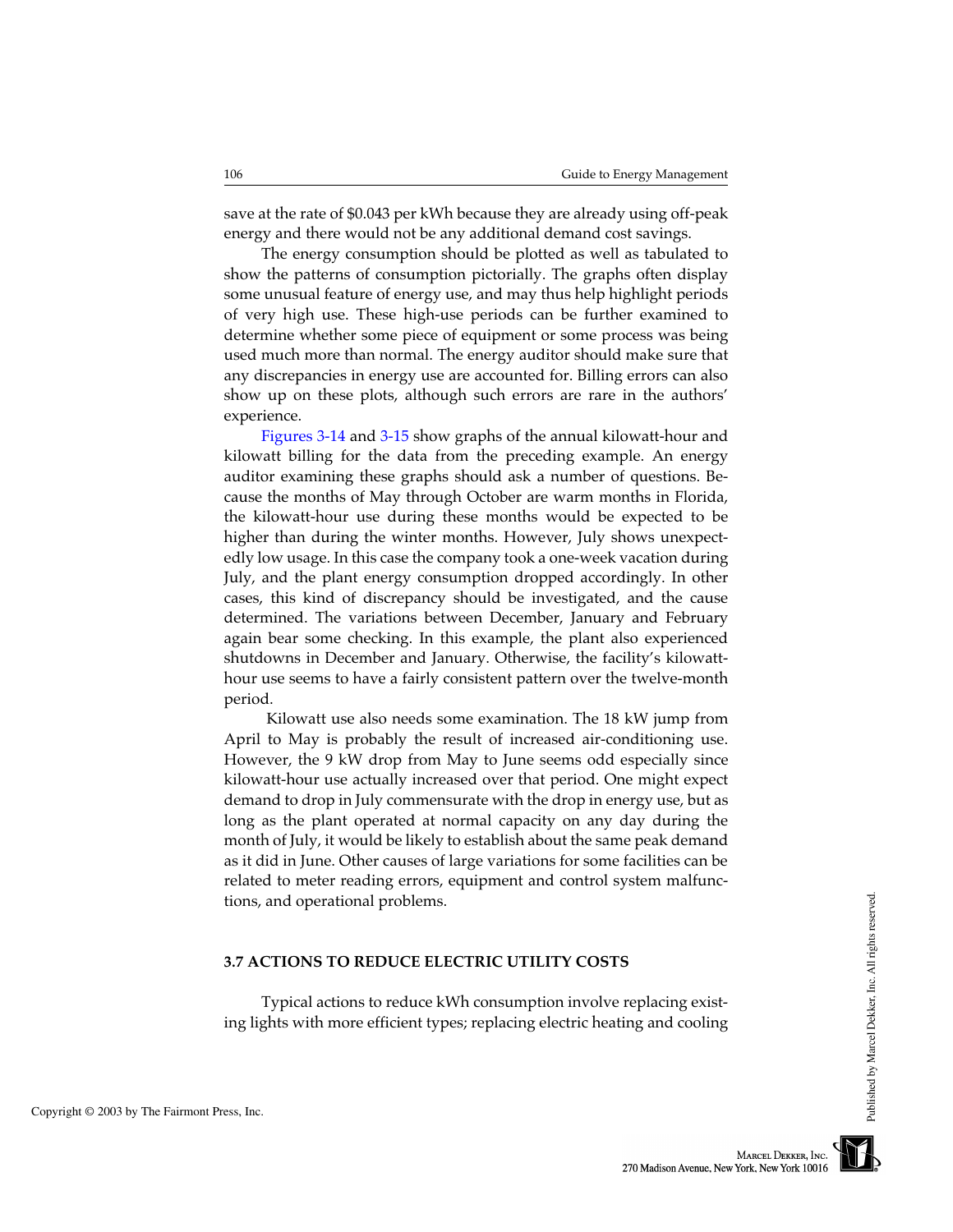<span id="page-38-0"></span>

**Figure 3-14**



**Figure 3-15**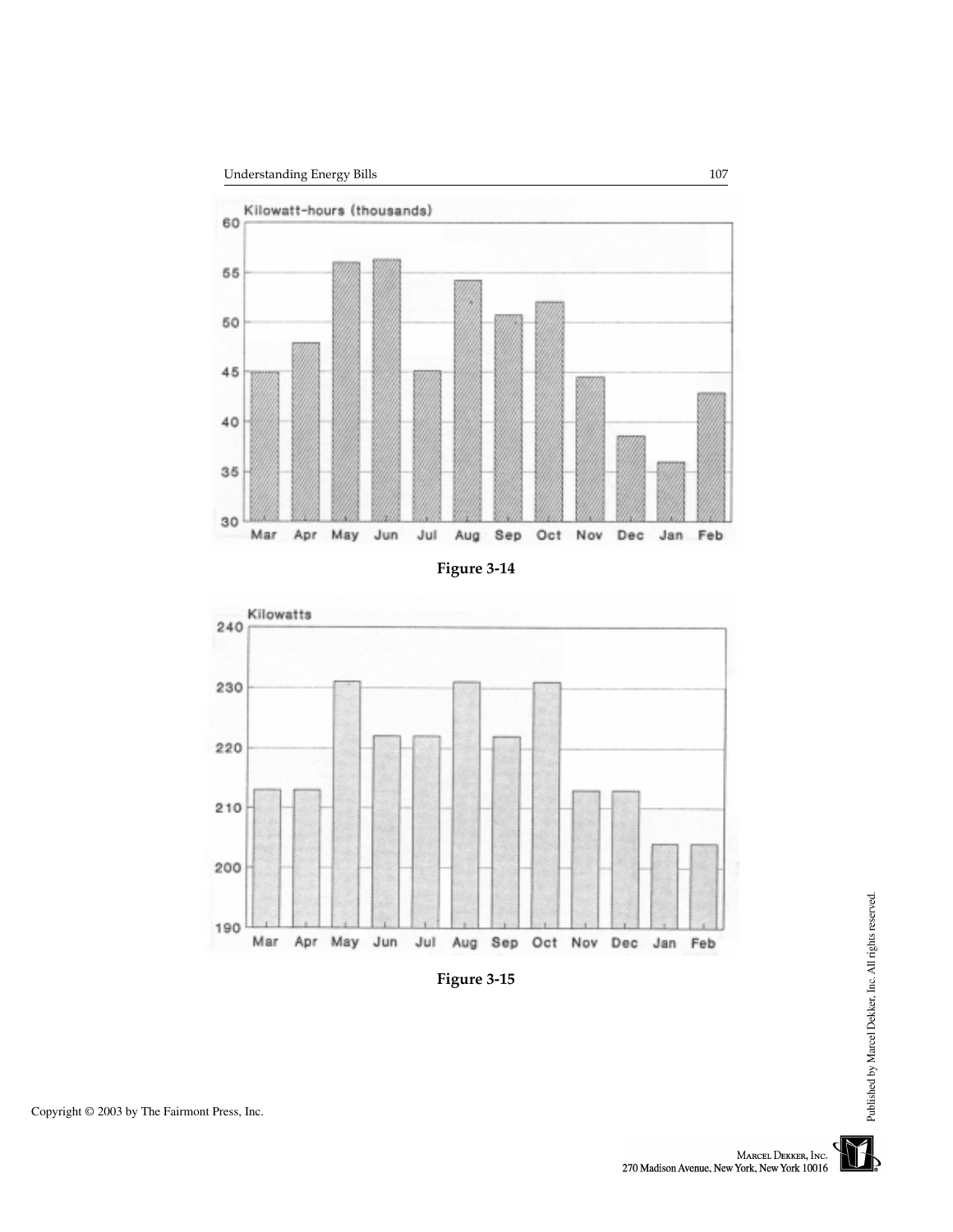equipment with more efficient models; adding insulation to walls and ceilings; replacing motors with high efficiency models and using variable speed drives; recovering heat from air compressors, refrigeration units, or production processes to heat water for direct use or to pre-heat water for steam production; and replacing manufacturing or process equipment by more energy efficient models or processes.

Most of these actions will also result in demand reductions and produce savings through lower kW charges. Other actions that specifically reduce demand involve controlling and scheduling existing loads to reduce the peak kW value recorded on the demand meter. An energy management computer that controls demand is usually better than manual control or time-clock control. If several large motors, chillers, pumps, fans, furnaces or other high kW loads are in use at a facility, then electric costs can almost always be saved through demand limiting or control. All of these areas for savings will be examined in detail in the subsequent chapters.

**Example 3-3.** As an example of the savings that can be obtained by demand control, consider the use of four large machines at a production facility where each machine has a demand of 200 kW. The machines could be controlled by a computer which would limit the total demand to 400 kW at any one time. This company has chosen to limit the use of the machines by operational policy which states that no more than two machines should be turned on at any given time.

One morning at 8:00 am a new employee came in and turned on the two idle machines. At 8:30 am the plant foreman noticed that too many machines were running and quickly shut down the extra two machines. What did this employee's mistake cost the facility?

The immediate cost on the month's electric bill has two components. Using the demand rate from Example 3.2, the immediate cost is calculated as:

| Demand cost increase | $=400$ kW $*$ \$7.02/kW<br>$=$ \$2808                             |
|----------------------|-------------------------------------------------------------------|
| Energy cost increase | $=400$ kW $*$ 0.5 hr $*$ \$.043/kWh<br>$=$ \$8.60 for the energy. |

If the utility rate structure includes a 70% demand ratchet, there would be an additional demand for the next 11 months of  $(.70 * 800 \text{ kW}) - 400 \text{ kW} =$ 160 kW. This would further increase the cost of the mistake as follows: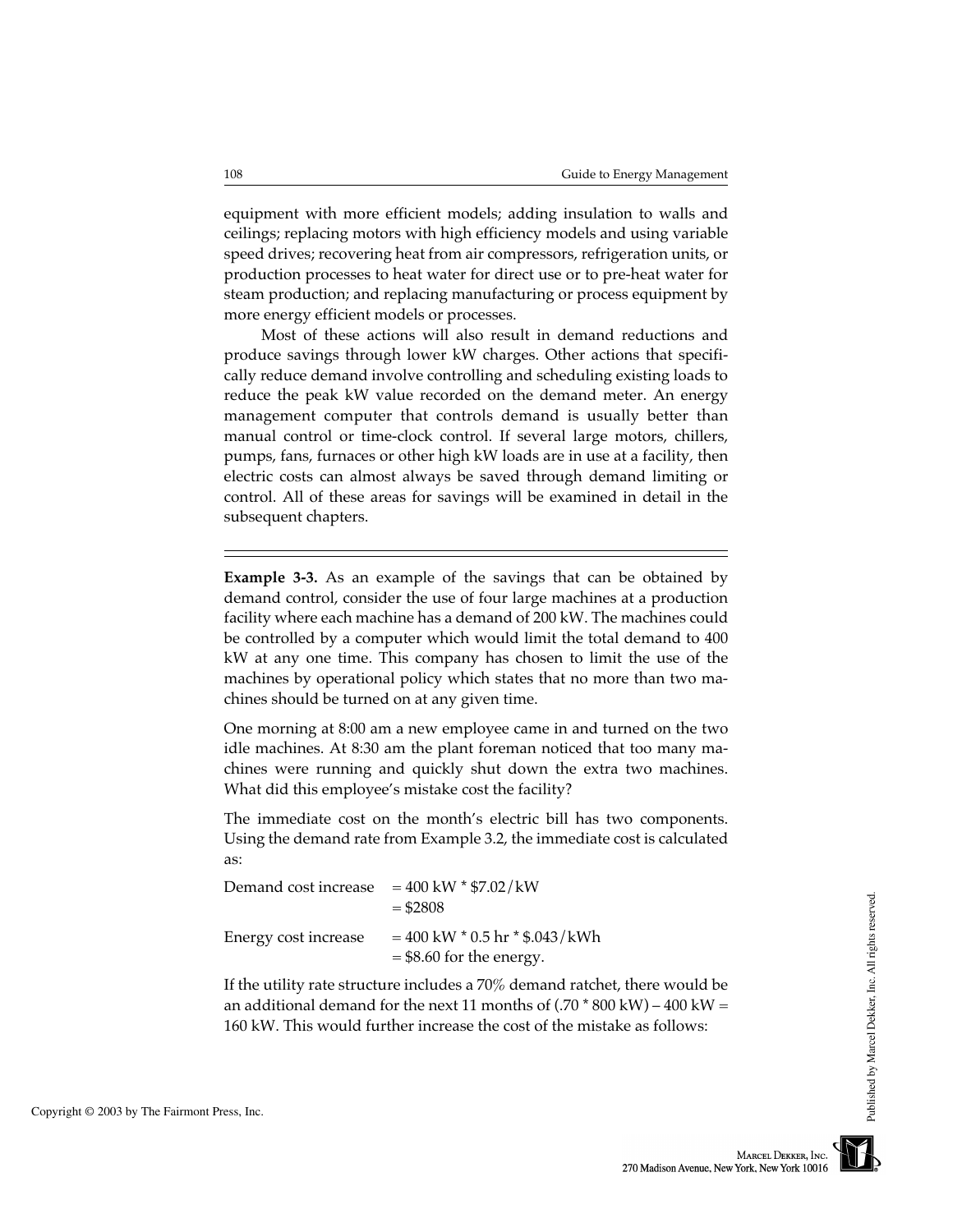| Ratchet cost increase | $= 11 \text{ mo} * $7.02 / kW \text{ mo} * 160 kW$<br>$=$ \$12,355.20. |
|-----------------------|------------------------------------------------------------------------|
| Total cost of mistake | $= $2808 + $8.60 + $12.355.20$<br>$= $15.171.80$                       |

Under certain conditions a customer may be able to save money by shifting to another rate category [2]. Consider the example of a manufacturing facility which has a meter for the plant area and a separate meter for the office area. The plant is on a demand rate, but the office area is on a non-demand rate since it has a typical demand of around 19 kW for any month. Under the demand rate structure in section 3.6 customers are billed on the demand rate for one full year starting from any month in which their demand exceeds 20 kW for any 30 minute time window. If the office area could establish a very short peak demand of 20 kW or greater for one month it would automatically be shifted to the demand rate, and could likely benefit from the lower cost per kWh on that rate.

## **3.8 UTILITY INCENTIVES AND REBATES**

Many utility rate structures include *incentives* and *rebates* for customers to replace old, energy inefficient equipment with newer, more energy efficient models. Utilities offer such incentives and rebates because it is cheaper for them to save the energy and capacity for new customers than it is to build new power plants or new gas pipelines to supply that additional load. In addition, stringent environmental standards in some areas makes it almost impossible for electric utilities to build and operate new facilities—particularly those burning coal. Helping customers install more energy efficient electrical and gas equipment allows utilities to delay the need for new facilities, and to reduce the emissions and fuel purchases for the units they do operate.

*Direct incentives* may be in the form of low interest loans that can be paid back monthly with energy savings resulting from the more efficient equipment. Incentives may also be in the form of lower rates for the electricity used to run higher efficiency lights and appliances, and more efficient process equipment. Other incentives include free audits from the utilities and free technical assistance in identifying and installing these energy efficiency improvements.

*Indirect incentives* also exist, and are often in the form of a special rate for service at a time when the utility is short of capacity, such as a time of day rate or an interruptible rate. The time of day rate offers a lower cost of electricity during the off-peak times, and often also during the off-season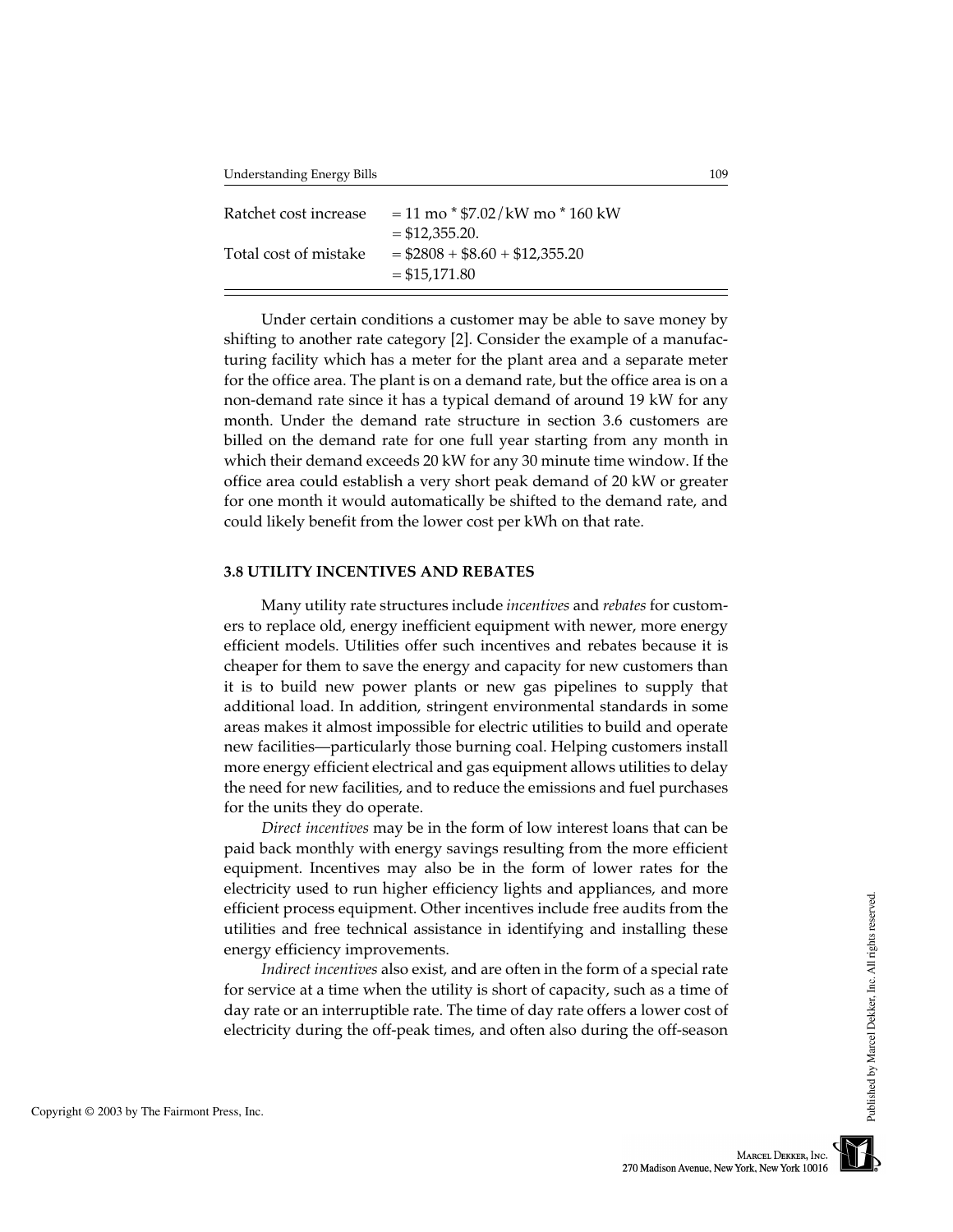times. Interruptible rates allow large use customers to purchase electricity at very low rates with the restriction that their service can be interrupted on short notice. (See Section 3.1.9 for a discussion of interruptible and curtailable loads.)

*Rebates* are probably the most common method that utilities use to encourage customers to install high efficiency appliances and process equipment. Utilities sometimes offer a rebate tied to the physical device such as \$1.00 for each low-wattage fluorescent lamp used or \$10.00 per horsepower for an efficient electric motor. Other rebates are offered for reductions in demand—such as \$250 for each kW of demand that is eliminated. Metering or other verification techniques may be needed to insure that the proper kW reduction credit is given to the customer. The load management rate structure shown in [Figure 3-7](#page-12-0) is a form of rebate for residential customers.

Incentives or rebates can substantially improve the cost effectiveness of customer projects to replace old devices with new, high efficiency equipment. In some cases, the incentives or rebates may be great enough to completely pay for the difference in cost in putting in a high efficiency piece of equipment instead of the standard efficiency model. Additional discussion and examples of utility incentives and rebates, and how they affect equipment replacement decisions is provided in subsequent chapters.

## **3.9 ELECTRIC UTILITY COMPETITION AND DEREGULATION**

Within a short time of the passage of the national Energy Policy Act of 1992 (EPACT), electric utility interest in DSM programs and levels of rebates and incentives began to decline. EPACT contained a provision that mandated open transmission access—that is, requiring competing utilities to open up their transmission systems to wholesale transactions and wholesale wheeling of power between utilities. EPACT left the issue of retail access—or retail wheeling—in the hands of individual state regulatory agencies. However, EPACT left no doubt that utility deregulation and competition was coming. Within two years of the passage of EPACT, a dozen or more states were actively pursuing retail wheeling experiments or retail wheeling legislation.

Utilities quickly began to restructure their businesses, and began massive cost reductions. The utilities were preparing for becoming the "lowest cost supplier" to their customers, and they feared that some other utility might have lower costs and could eventually capture many of their largest and most lucrative customers. DSM programs were scaled back by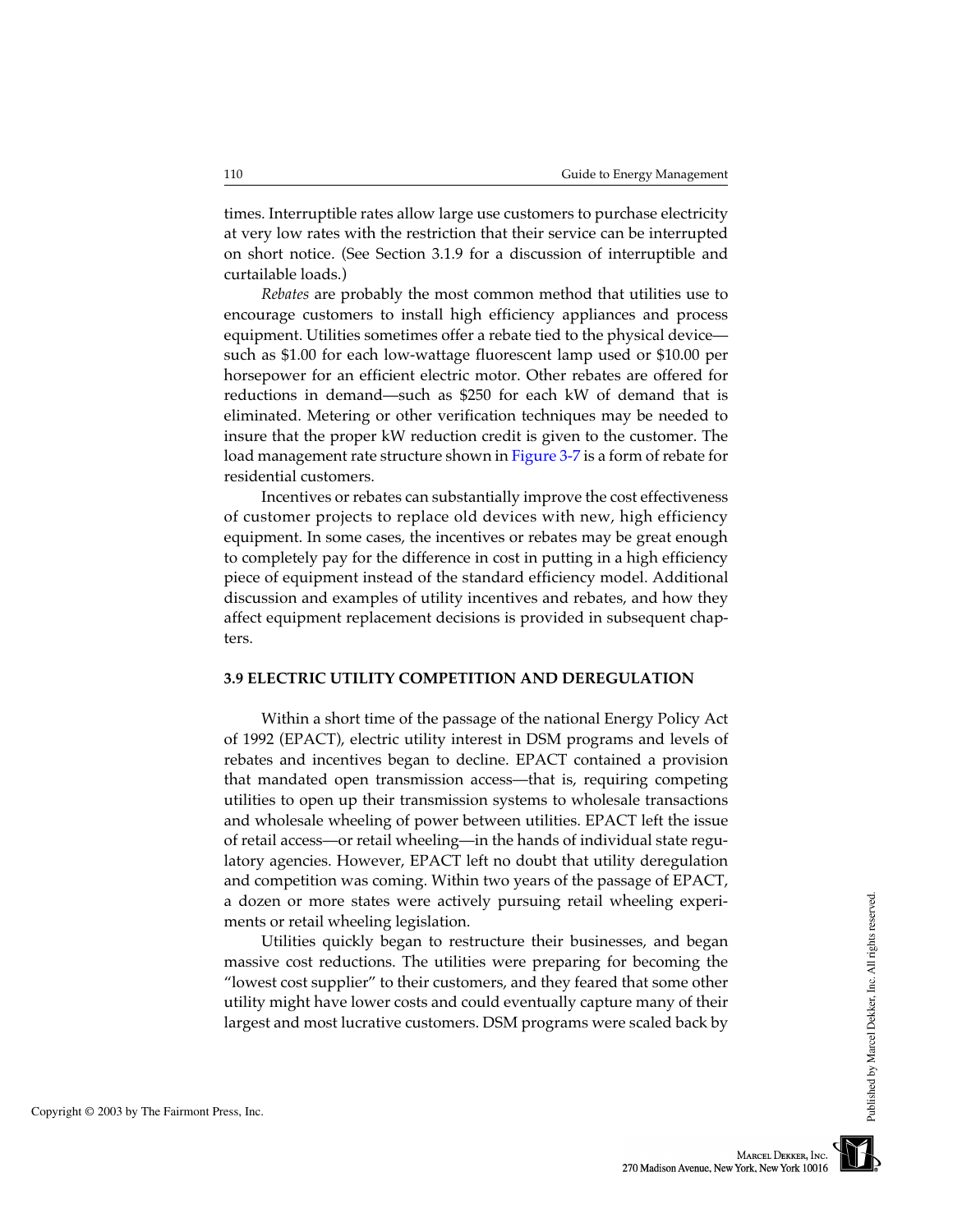most utilities, and were eliminated by others. Rebates and incentives were reduced or eliminated by many utilities, as these were perceived as unnecessary costs and activities in the face of the coming deregulation and retail wheeling. A number of utilities have kept their rebates or incentives, so some of these are still available.

Utility restructuring is proceeding at a fast pace in those states with high electricity prices, and at a much slower pace in states with low prices. California, New York and Massachusetts have some of the most advanced restructuring plans as of early 1997. California will have a restructured competitive market by January 1, 1998. New York will have wholesale competition in early 1997 and retail access in early 1998. Massachusetts will have retail choice in January 1998. Vermont is not quite as far along, but will have a date for retail access in the near future.

In the meantime, many states have experimental programs underway for retail wheeling. Retail access pilot programs are underway in Illinois, Massachusetts, Michigan, New Hampshire, New York, and Wisconsin. Rhode Island's program will begin July 1, 1997; and Pennsylvania will open one-third of that state's market to competition on January 1, 1999. Other states which are considering retail access at this time (early 1997) include Iowa, Maine, Minnesota, and Texas. Other states are not as far along in the restructuring process at this time.

Many of the same marketing features available for years in deregulated natural gas purchasing will become available for purchasers of electric power. These include the use of brokers, power marketers and risk managers. The brokers will arrange for the purchase of power for customers and the purchase and sale of power for customers who are selfgenerators. Power marketers will purchase the rights to certain amounts of electric power and will then re-sell it to other purchasers. Risk managers will basically sell futures contracts to help purchasers achieve stable longer-term prices.

The move to deregulation and retail wheeling will have a dramatic effect on future electricity prices for all large customers. Prices will decline for all large customers, and will decline significantly for many larger facilities. Instead of projecting higher electric costs in the future, these customers should be projecting lower costs. Medium-sized customers should also see cost reductions. The impact on small customers—particularly residential customers—is still unknown in most cases. Some will also see lower prices, but some are likely to actually experience price increases.

In the near term, some energy managers for larger and mediumsized organizations may find themselves more involved with utility programs to provide lower cost electricity than with programs to save energy